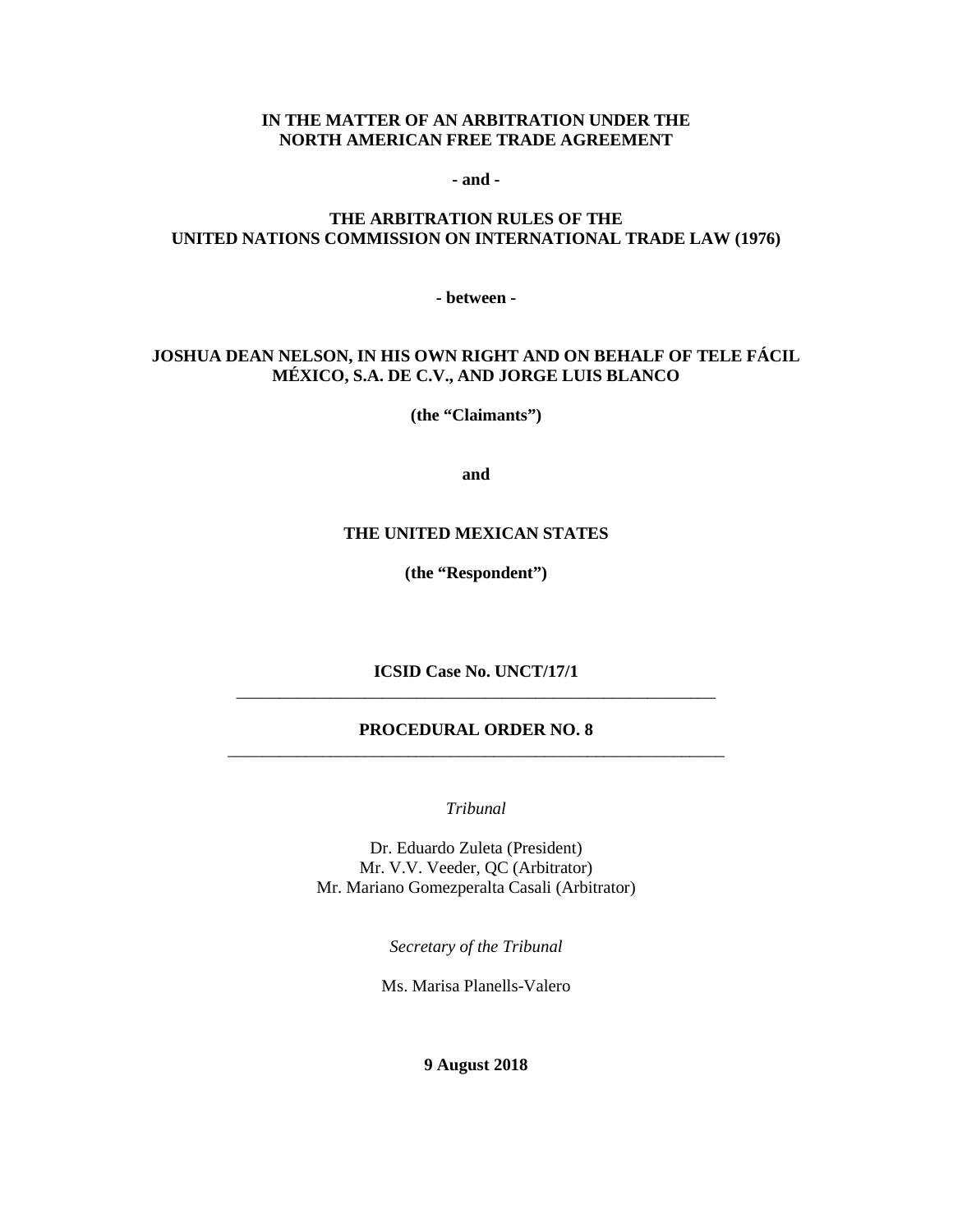## **I. INTRODUCTION**

- 1. On 26 June 2018 Respondent submitted to Claimants their second request for documents.
- 2. On 10 July 2018 Claimants submitted their objections and responses to Respondent's second request for documents.
- 3. On 17 July 2018 Respondent submitted its replies to Claimants' responses and objections. Respondent sent the replies simultaneously to Claimants and the Tribunal.
- 4. The Tribunal has reviewed Respondent's request for document production, Claimants' responses and objections and Respondent's replies, all of which appear in the Redfern Schedule attached to this Procedural Order.

## **II. GENERAL CONSIDERATIONS TO DECIDE ON THE DISPUTED DOCUMENT PRODUCTION REQUESTS**

- 5. In the first place, Respondent considered that Claimants' responses to requests No. 4, 5, 10, 17, 20, 21, 22 and 23 were satisfactory. Therefore, the Tribunal is not required to issue a decision on the aforementioned requests and will only decide on requests No. 1, 2, 3, 6, 7, 8, 9, 11, 12, 13, 14, 15, 16, 18 and 19 (the "Disputed Document Requests").
- 6. Pursuant to Article 3.7 of the 2010 IBA Rules on the Taking of Evidence in International Arbitration ("IBA Rules"), the Tribunal may order the production of documents if it determines, *inter alia*, that:

*(i)* the issues that the requesting Party wishes to prove are relevant to the case and material to its outcome; *(ii)* none of the reasons for objection set forth in Article 9.2 [of the IBA Rules] applies; and *(iii)* the requirements of Article 3.3 [of the IBA Rules] have been satisfied.<sup>[1](#page-1-0)</sup>

- 7. Respondent's requests No. 1, 2, 3, 6, 7, 8, 9, 11, 12, 13, 14, 15, 16 and 19 comply with these requirements. Hence, the Tribunal has decided to grant these requests as provided for in this decision and the Redfern Schedule.
- 8. With respect to Respondent's request No. 9, the Tribunal notes that Claimants did not object to it. However, by 17 July 2018, Claimants hadn't produced any responsive documents to this request. That is explained on the fact that Claimants agree to produce responsive documents subject to a prior agreement with Respondent "to protect from disclosure any personal data or information and confidential business information contained in the CDRs (Call Detail Records)."[2](#page-1-1)

-

<span id="page-1-0"></span><sup>&</sup>lt;sup>1</sup> 2010 IBA Rules on the Taking of Evidence in International Arbitration, Article 3.7 ("IBA Rules").

<span id="page-1-1"></span><sup>2</sup> *See* Respondent's request No. 9,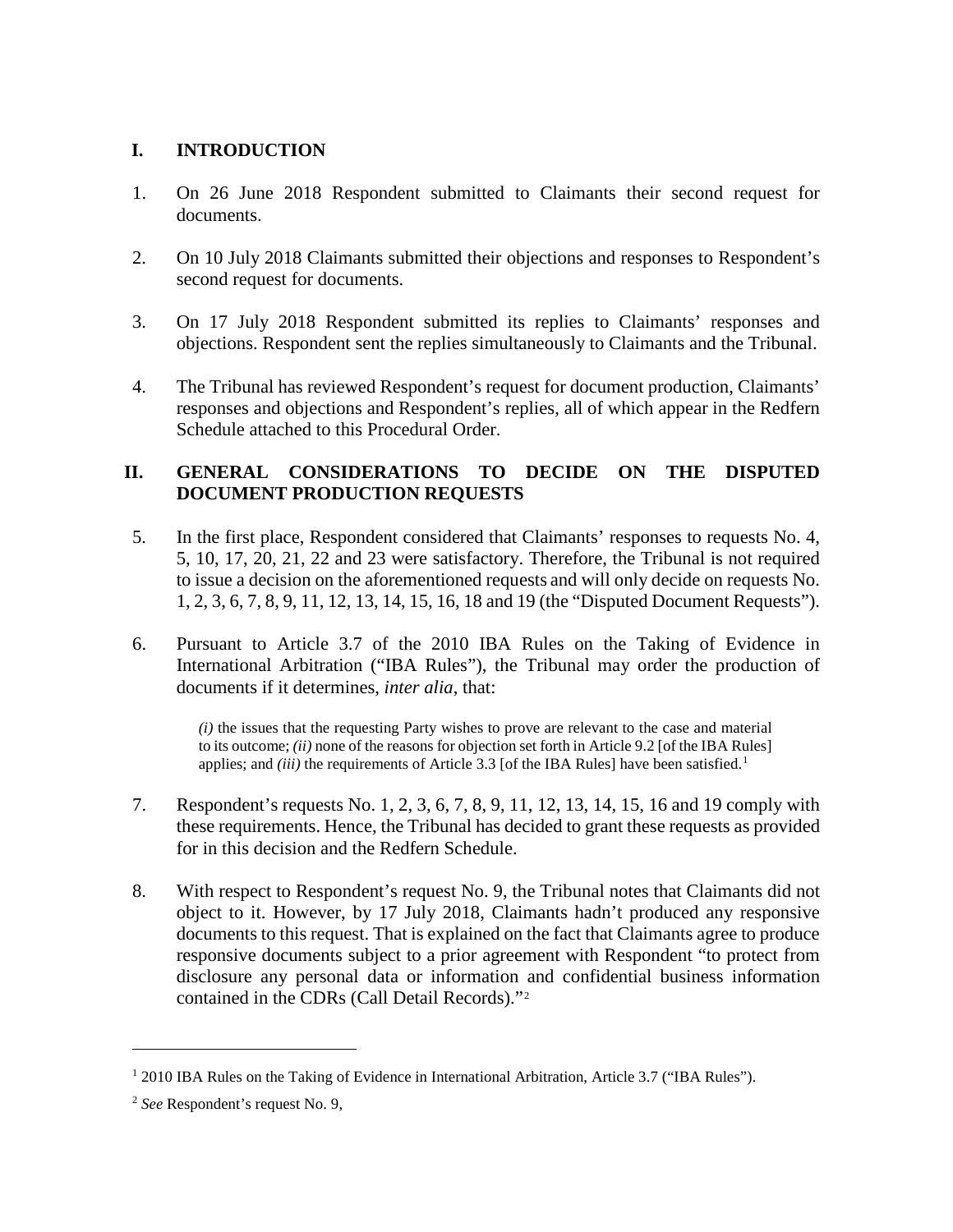- 9. As far as the Tribunal knows, this agreement has not been reached yet. Therefore, the Tribunal will invite the Parties to reach such an agreement and instruct Claimants to confirm that they have no responsive documents to this request other than the CDRs.
- 10. The remaining Disputed Document Request is Respondent's request No. 18. It deals with "[t]he competitive tandem services model applied in the United States" and is based on Dr. Dippon's second report which states that "[r]egarding the fourth line of business, competitive tandem services, Mr. Bello explains, '[s]imilar practices already existed in the industry and I understand that this process would be very similar to the proven model in the United States.'"
- 11. The Tribunal notes that Dr. Dippon is at the same time citing to Mr. Bello's witness statement, who does not refer to any particular document but simply to a business model that may or not be described in documents. In other words, Dr. Dippon is simply doing a general cross-reference to Mr. Bello's witness statement but he is not referring to any particular document.
- 12. Article 3.3. of the IBA Rules set forth that a request to produce documents shall contain "a description of each requested Document sufficient to identify it or . . . a description in sufficient detail (including subject matter) of a narrow and specific category of Documents that are reasonably believed to exist."<sup>[3](#page-2-0)</sup> Respondent's request No. 18 does not sufficiently identify the document or category of documents sought.
- 13. Moreover, the IBA Rules also state that the Tribunal should exclude from production any document that would represent an "unreasonable burden to produce the requested evidence."[4](#page-2-1) The Tribunal considers that granting request No. 18 would impose an unreasonable burden on Claimants who would be required to search for an indefinite number of documents, that may or not be in their possession or under their control, describing the US model sought by Respondent. Therefore, based on the IBA Rules, the Tribunal will deny request No. 18.

# **III. THE TRIBUNAL'S DECISION**

- 14. In light of the above, after having reviewed carefully the observations submitted by the Parties and having considered each document request in light of Claimants' legitimate interest and the reasonableness of the burden placed on the latter, considering all the relevant circumstances, including the fundamental principle of the integrity of the arbitral process, the Tribunal unanimously decides to:
- 15. Accept, in accordance with the foregoing reasons, Respondent's document production requests No. 1, 2, 3, 6, 7, 8, 9, 11, 12, 13, 14, 15, 16 and 19 with the scope provided for in the attached Redfern Schedule.

<span id="page-2-0"></span> <sup>3</sup> IBA Rules, Article 3.3.

<span id="page-2-1"></span><sup>4</sup> IBA Rules, Article 9.2.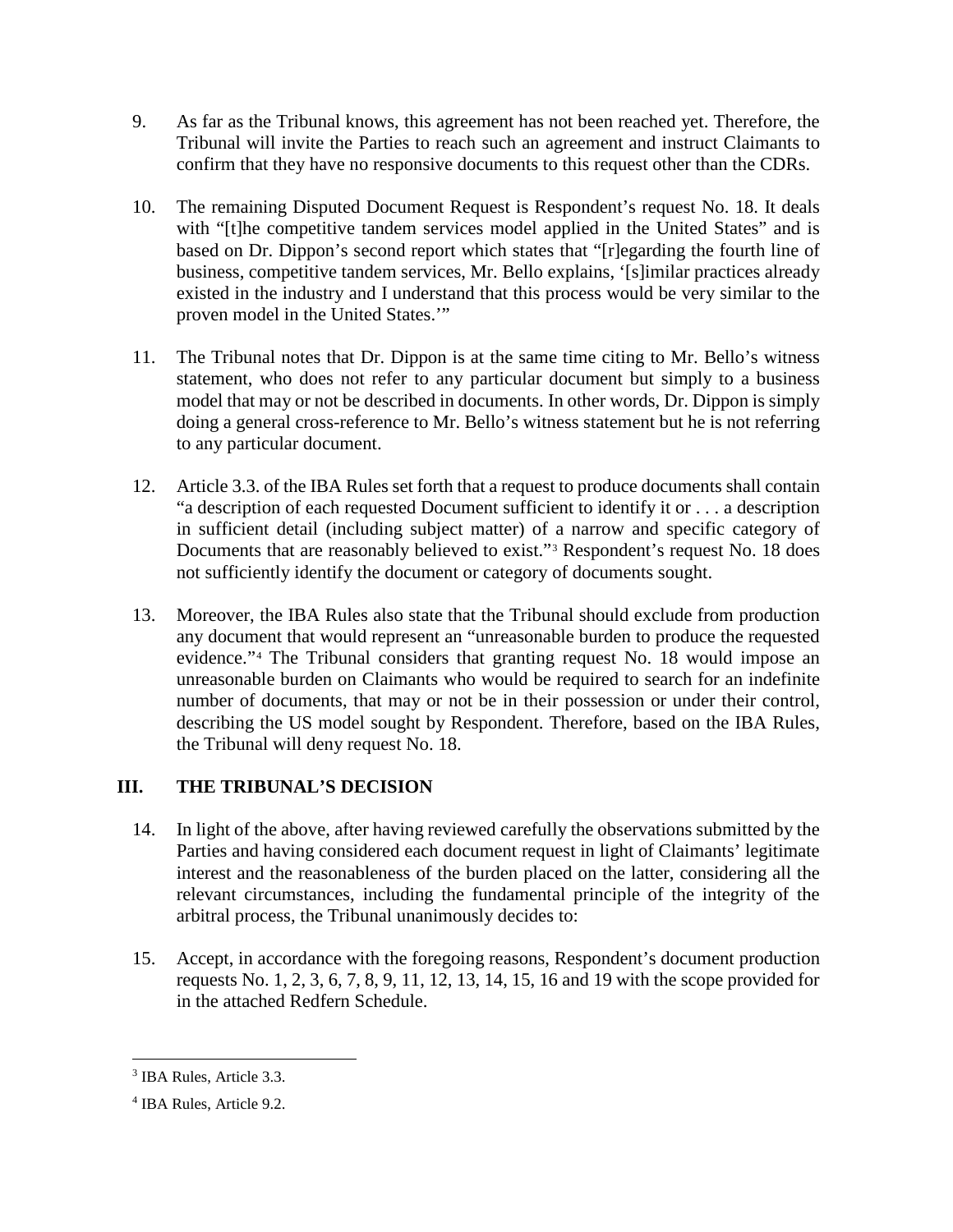- 16. Reject Respondent's document production request No. 18 for the reasons explained above.
- 17. Claimants shall have until 20 August 2018 to produce the documents that they must produce under this Procedural Order.
- 18. The Tribunal invites the Parties to reach an agreement on procedures to protect from disclosure any personal data or information and confidential business information contained in the CDRs and inform the Tribunal of any agreement by no later than 20 August 2018. In the absence of an agreement, the Tribunal will rule on the applicable procedures.
- 19. The procedural calendar for the phase following this document production shall be that established in the Procedural Time Table and Document Production Schedule in Annexes 1 and 2 of Procedural Order No. 1, as amended by the Parties.

\_\_\_\_\_\_\_\_\_\_\_\_\_\_\_\_\_\_\_\_\_\_\_\_\_\_\_\_\_\_\_\_\_\_ [*Signed*]Mr. Eduardo Zuleta Jaramillo (President) On behalf of the Tribunal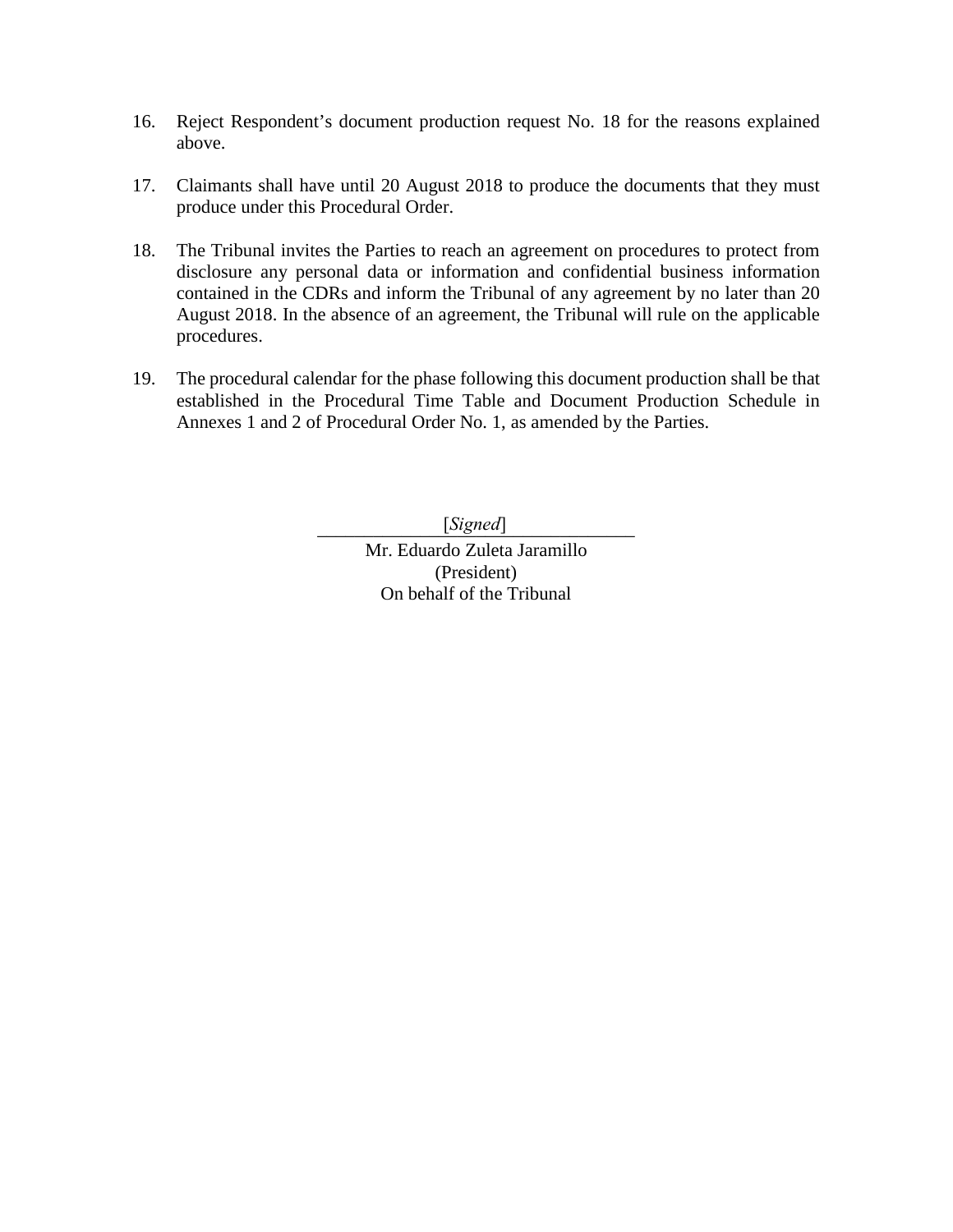## Joshua Dean Nelson, in his own right and on behalf of Tele Fácil México S.A. de C.V. and Jorge Luis Blanco v. the United Mexican States

## ICSID Case No. UNCT/17/1

## Mexico's second request for production of documents

## **I. Introduction**

This request for production of documents is submitted pursuant to section 18 and Annex 2 of the Procedural Order No. 1 (PO1) dated 18 July 2017.

Section III of this request for documents (RFD) is divided into 4 subsections, each dealing with a specific issue. Some of the sections include a general justification for the documents covered therein which should be read together with the justification offered for each specific request for documents or category of documents.

This RFD seeks documents in possession or control of the Claimants or any associated third parties, such as lawyers, representatives, accountants or notaries, who may be in possession of the requested documents due to their current or previous professional business relationship with the Claimants.

Should any of the requested documents be deemed to be subject to privilege, the Respondent requests production of a privilege log similar to the one used in the first round of document production.

Finally, nothing in this request for production of documents shall be interpreted as an admission of any kind on the part of the Respondent.

### **II. Definitions**

| <b>BGBG</b>       | Refers to the law firm Bello, Gallardo, Bonequi y García,<br>S.C., Claimants' Mexican legal counsel.                                                                                |
|-------------------|-------------------------------------------------------------------------------------------------------------------------------------------------------------------------------------|
| Claimants         | Refers to Joshua Dean Nelson, Jorge Luis Blanco and Tele<br>Fácil.                                                                                                                  |
| Document          | Means a writing, communication, picture, drawing,<br>program or data of any kind, whether recorded or<br>maintained on paper or by electronic, audio, visual or any<br>other means. |
| <b>IFT</b>        | Refers to the Federal Telecommunications Institute.                                                                                                                                 |
| Internal document | Means any Document, such as notes, memoranda, studies,<br>analysis, opinions and reports, prepared by Tele Fácil's                                                                  |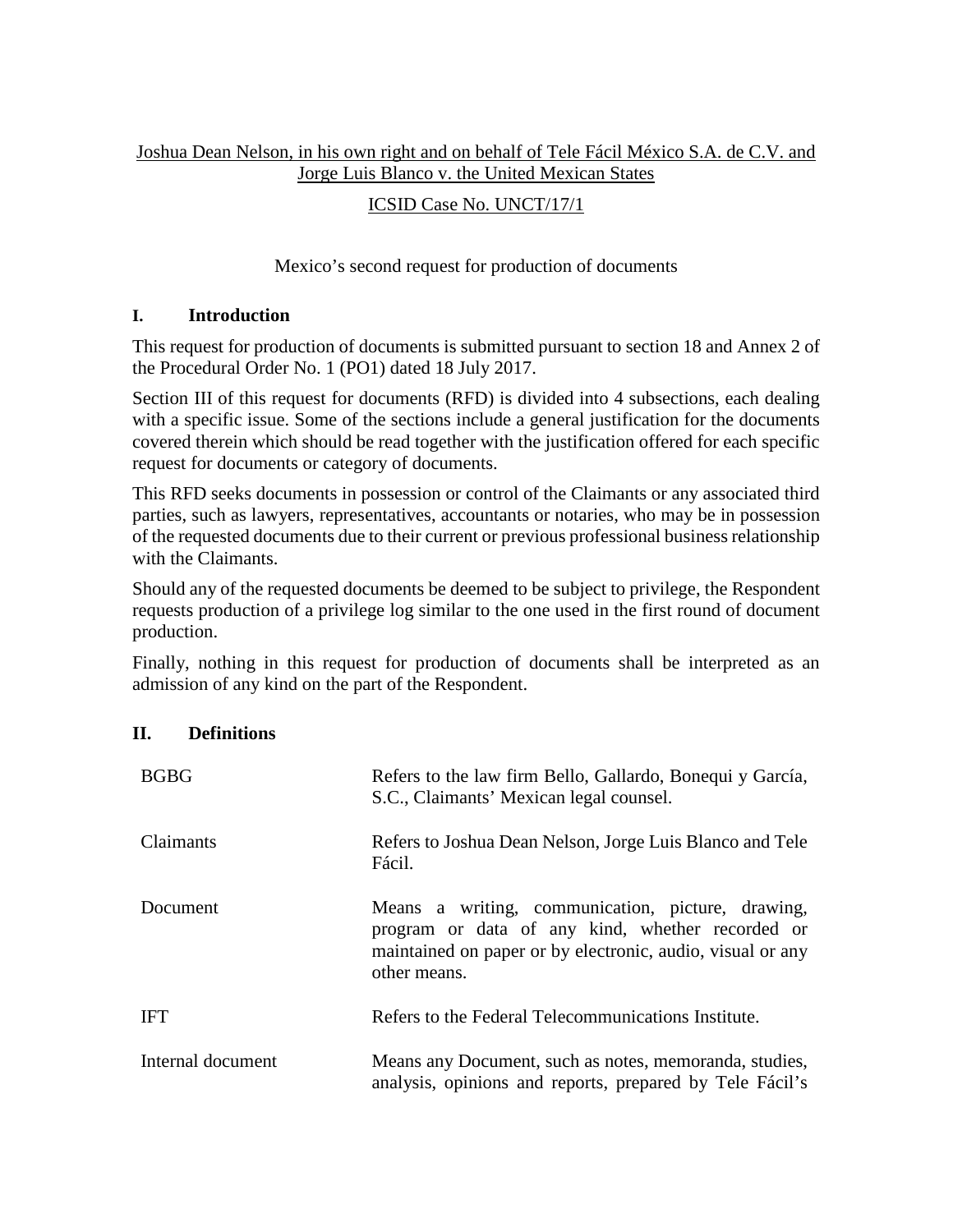|                                       | senior management, directors, shareholders or any third<br>party at their behest (e.g., external advisors/consultants).                                                 |
|---------------------------------------|-------------------------------------------------------------------------------------------------------------------------------------------------------------------------|
| Reply                                 | Refers to the Reply of Claimants filed on 6 June 2018.                                                                                                                  |
| Records of communications             | Means any Document recording a communication between<br>two or more identified or identifiable parties, such as<br>letters, email, memoranda, notes and like documents. |
| Internal Records of<br>Communications | Means records of communications between Tele Fácil's<br>senior management, directors, shareholders or external<br>advisors/consultants.                                 |
| Resolution 127                        | Refers to Resolution P/IFT/EXT/071 015/127 issued by<br>the IFT on 7 October 2015.                                                                                      |
| <b>Resolution 381</b>                 | Refers to Resolution P/IFT/261114/381 issued by the IFT<br>on 26 November 2014.                                                                                         |
| Soc                                   | Refers to the Statement of Claim filed on 7 November<br>2017.                                                                                                           |
| Tele Fácil                            | Tele Fácil México, S.A. de C.V.                                                                                                                                         |
| Telmex                                | Refers to Teléfonos de Mexico, S.A.B. de C.V. and/or<br>Teléfonos del Noroeste, S.A. de C.V.                                                                            |
| Telmex Offer                          | Refers to Telmex's standard framework agreement for<br>interconnection sent to Tele Fácil on 26 August 2013.                                                            |

## **III. Claimants' General Responses and Objections to Respondent's Request for Production of Documents**

Pursuant to Article 18.9 of PO 1, objections to Respondent's second request for production of documents (Second RFD) shall be justified on one or more of the grounds identified in Article 9(2) of the IBA Rules on the Taking of Evidence in International Arbitration (IBA Rules). Of particular relevance to Respondent's Second RFD is Article 9(2)(b), which provides the following grounds for objection: "(b) legal impediment or privilege under the legal or ethical rules determined by the Arbitral Tribunal to be applicable…"

In Procedural Order No. 5, the Tribunal determined the scope of the privilege for production of documents, indicating that "request[s] to produce documents deemed privileged under the US law on attorney-client privilege or work product doctrine… cannot be upheld."[5](#page-5-0) Claimants are mindful that the Tribunal noted that the attorney-client privilege and the work

<span id="page-5-0"></span> $5$  PO No. 5, ¶ 21.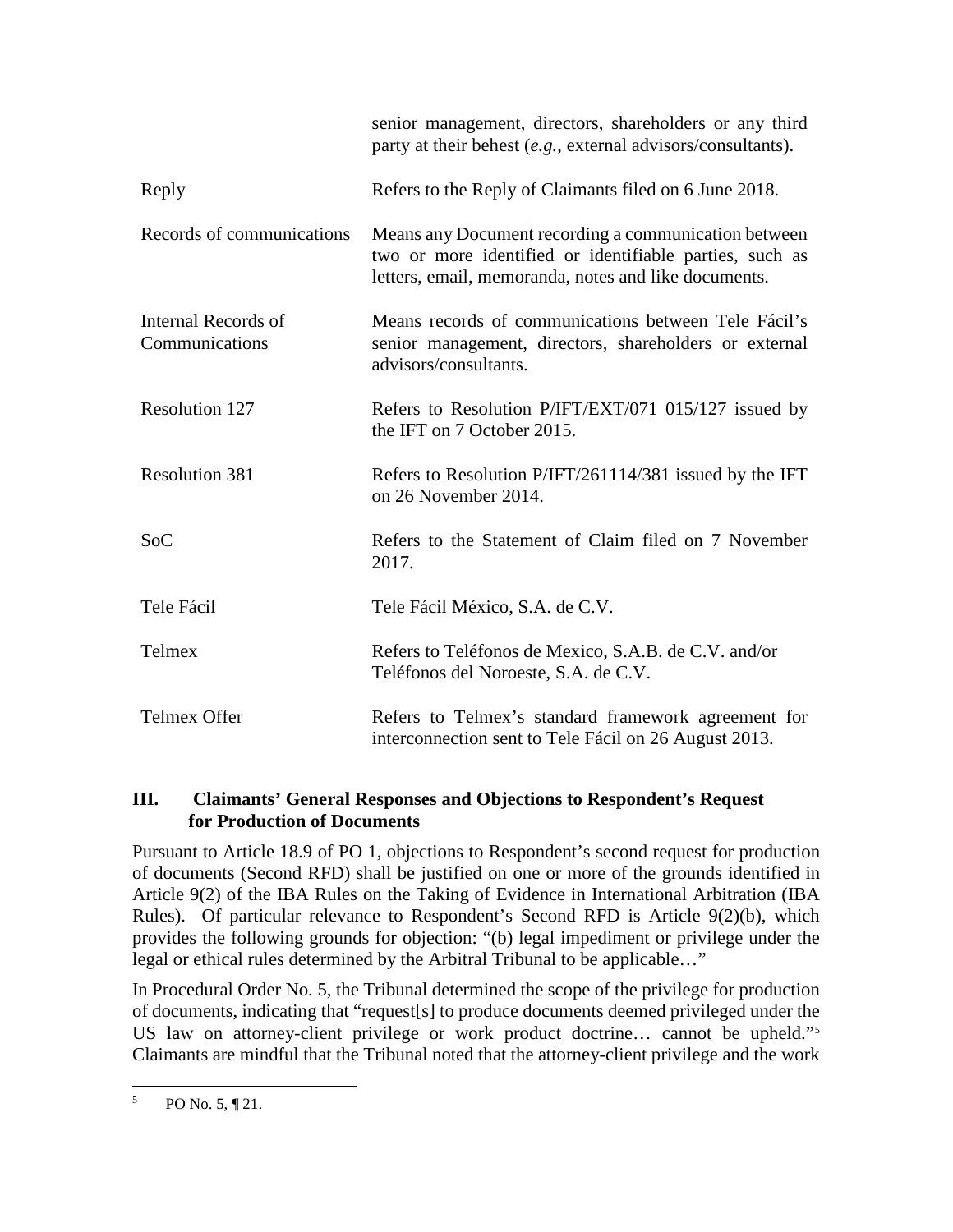product do not apply in six specific areas where Claimants have adduced testimony by their Mexican legal counsel.<sup>[6](#page-6-0)</sup>

In addition, pursuant to Article 18.5 of PO 1, Respondent's requests for documentation must comply with the requisites established in Article 3(3) of the IBA Rules.

Considering the above, Claimants hereby make the objections below to Respondent's requests. Claimants also note where they have already submitted documents to Respondent that Respondent now requests or that are readily available in the public domain.

# **IV. Respondent's Reply to the Claimants' General Responses and Objections**

Several of the objections presented by the Claimants state that the requested documentation either have been produced in response to Respondent's First RFD or are publicly available. However, a simple reading of the description shows that the requested documents are not necessarily covered by the Respondent's previous requests. In these cases, the Respondent has alluded to this fact and requested that the Claimants confirm that there are no responsive documents.

In the case of documents that are said to be in the public domain, the Respondent will observe that in many cases the Claimants have failed to identify them and thus, it is impossible for the Respondent to determine whether they can be obtained from public sources.

Finally, the Respondent will also note that Article 3.1 of the IBA Rules states that "each Party shall submit to the Arbitral Tribunal and to the other Parties all Documents available to it on which it relies, including public Documents and those in the public domain" and although the Tribunal is not bound by the IBA Rules, it may refer to them for guidance as to the practices commonly accepted in international arbitration, pursuant to paragraph 13 of Procedural Order No. 1.

# **V. Document Requests**

# **A. Alleged renewal of Telmex's Offer**

<span id="page-6-0"></span>

| <b>Request No.</b>                              | 1.                                                                                                                                                                                                                                                                                                           |
|-------------------------------------------------|--------------------------------------------------------------------------------------------------------------------------------------------------------------------------------------------------------------------------------------------------------------------------------------------------------------|
| <b>Document</b><br>Category<br>of<br>Documents: | Internal documents and Internal Records of Communications discussing<br>Telmex's alleged renewal of its original offer during the meetings held<br>on 6 May 2014 and 27 June 2014 between Tele Fácil and Telmex.<br>This request seeks documents created/distributed between 6 May 2014<br>and 10 July 2014. |
| <b>Justifications:</b>                          | One of the Claimants' key factual allegations in this case is that Tele Fácil<br>and Telmex had a binding agreement on interconnection rates. This<br>agreement was allegedly struck when Tele Fácil accepted in mid 2014<br>Telmex's initial offer made in August 2013.                                     |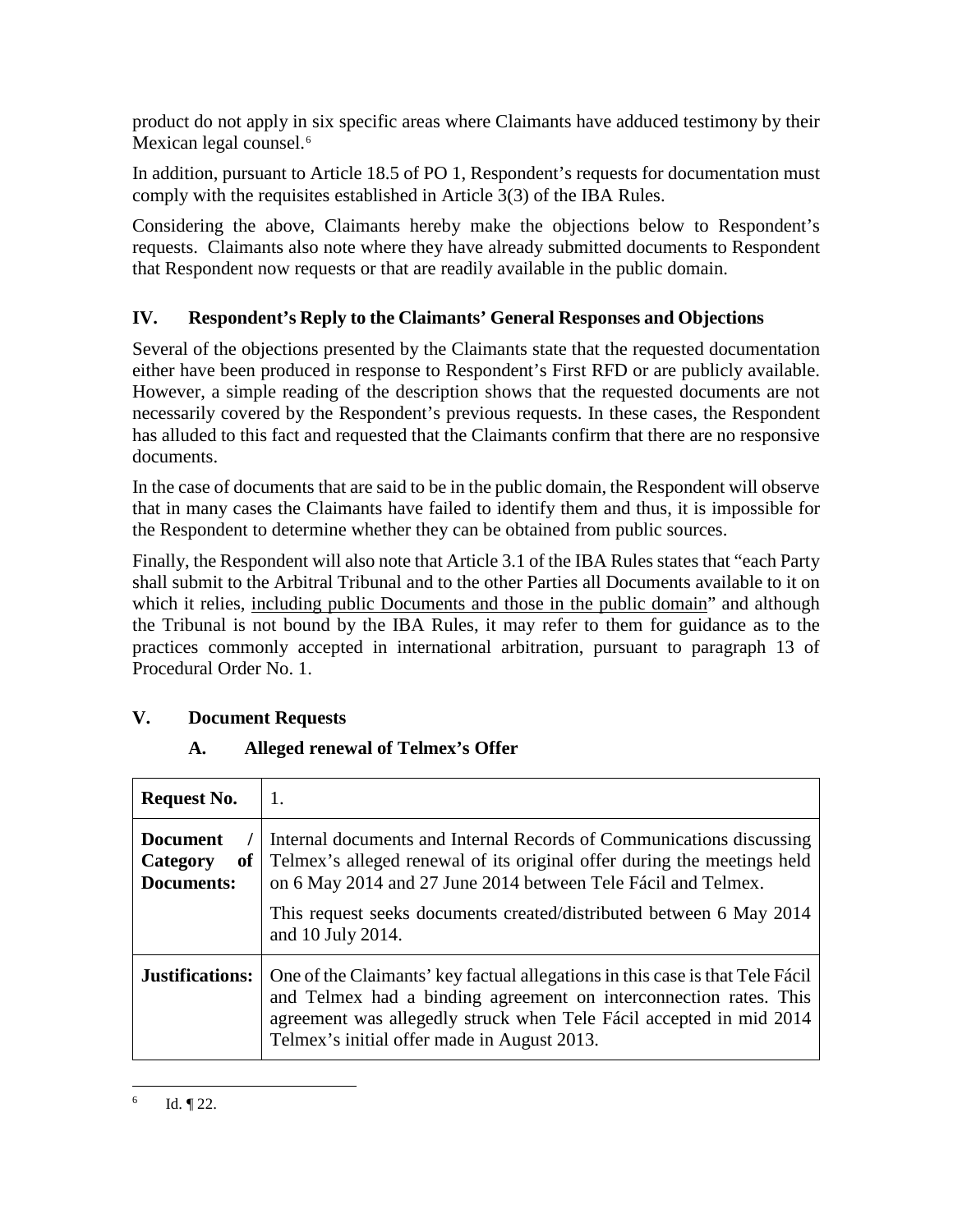|                    | The Respondent disputed this allegation and included, with its Counter-<br>Memorial, expert evidence in support of the contention that the Telmex<br>Offer had already expired when Tele Fácil allegedly accepted it.                                                                                                                                                                                                                                                                                                                                                                                |
|--------------------|------------------------------------------------------------------------------------------------------------------------------------------------------------------------------------------------------------------------------------------------------------------------------------------------------------------------------------------------------------------------------------------------------------------------------------------------------------------------------------------------------------------------------------------------------------------------------------------------------|
|                    | In their Reply, the Claimants now allege that the Respondent ignores<br>unrebutted evidence that Telmex Offer was renewed on 6 May 2014 and<br>27 June 2014 during meetings between Messrs. Bello, Sacasa and Mr.<br>Gallaga (Telmex's representative). <sup>7</sup> In addition, Claimants argue that Mr.<br>Buj's opinion regarding Telmex Offer expiration is entirely unreliable. <sup>8</sup>                                                                                                                                                                                                   |
|                    | The requested documents are relevant to the case and material to its<br>outcome because they will show whether Telmex did in fact renew its<br>offer in May and June 2014 and, importantly, whether at the time Tele<br>Fácil believed Telmex renewed its offer during the referred meetings.<br>The documents are material to the outcome of the case because the<br>Claimants' claims rely on the existence of this alleged contract with<br>Telmex.                                                                                                                                               |
|                    | In addition, the documents requested under this section are relevant and<br>material for the outcome of the case because they are necessary to<br>determine whether the Telmex Offer was capable of being accepted by<br>Tele Fácil in July 2014, immediately before Tele Fácil submitted its<br>interconnection dispute to IFT.                                                                                                                                                                                                                                                                     |
|                    | The Respondent reasonably believes that the requested documents exist<br>and are in the possession, custody or control of the Claimants because, as<br>the Claimants have stated in their Statement of Claim and in their Reply,<br>having an agreement with Telmex was crucial to their efforts of<br>establishing operations in Mexico. <sup>9</sup> Therefore, it is reasonable to expect<br>that they would have recorded and kept any discussions regarding the<br>alleged renewal of the Telmex Offer they claim to have subsequently<br>accepted to establish the alleged agreement on rates. |
|                    | The requested documents are not in the possession, custody or control of<br>the Respondent.                                                                                                                                                                                                                                                                                                                                                                                                                                                                                                          |
| <b>Objections:</b> | The requested documents have already been covered by Respondent's<br>First RFD. Of the requests included within the Tribunal's decisions on<br>Respondent's first request for production of documents (Procedural<br>Order No. 5), Respondent requested the following:                                                                                                                                                                                                                                                                                                                               |
|                    | Request No. 7, "Records of communications between Tele Fácil (or any<br>person or entity acting on its behalf) and Telmex (or any person or entity<br>acting on its behalf) between 1 August 2013 and 11 July 2014 regarding:                                                                                                                                                                                                                                                                                                                                                                        |

<span id="page-7-0"></span><sup>&</sup>lt;sup>7</sup> Reply,  $\P$  67, 70.

<span id="page-7-1"></span><sup>8</sup> Reply, ¶ 74.

<span id="page-7-2"></span><sup>&</sup>lt;sup>9</sup> SoC, ¶ 78; Reply ¶ 91.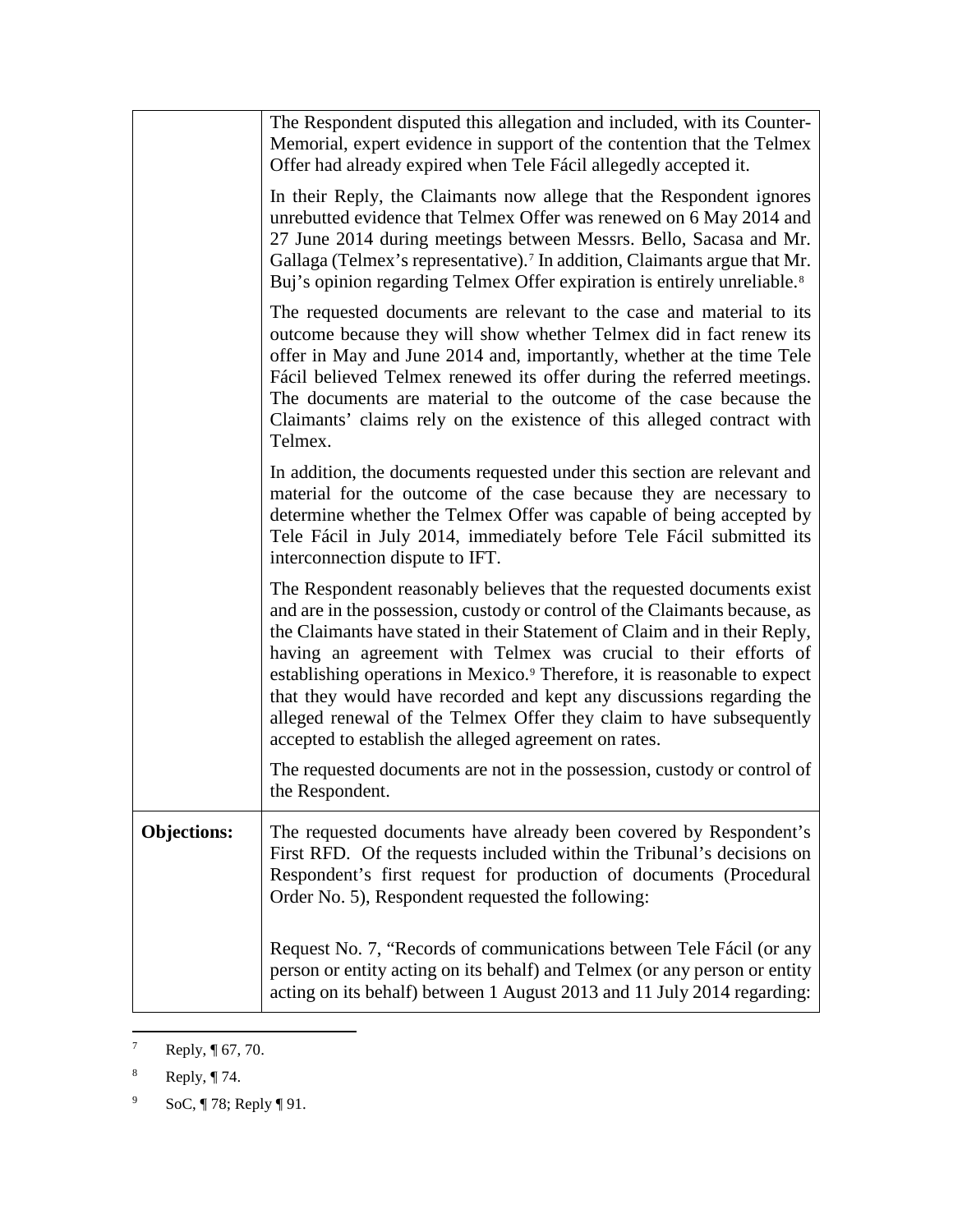|               | a) interconnection with Telmex;                                                                                                                                                                                                                                                                                                            |
|---------------|--------------------------------------------------------------------------------------------------------------------------------------------------------------------------------------------------------------------------------------------------------------------------------------------------------------------------------------------|
|               | b) the Telmex Offer or any other proposal on the terms for<br>interconnection"                                                                                                                                                                                                                                                             |
|               | Request No. 9 "Internal documents and records of communications<br>between Tele Fácil's senior management, directors, shareholders and/or<br>external advisors, discussing:                                                                                                                                                                |
|               |                                                                                                                                                                                                                                                                                                                                            |
|               | c) the impact of the PEA Declaration and/or the PEA Rate Decision<br>on: the negotiations with Telmex, the Telmex Offer (or any aspect<br>thereof) or any other proposed terms for interconnection.                                                                                                                                        |
|               | This request refers to documents prepared between 6 March 2014 and 11<br>July 2014."                                                                                                                                                                                                                                                       |
|               | Request No. 10 "Internal documents, records of communication between<br>Tele Fácil's senior management, directors, shareholders and/or external<br>advisors, and minutes of the Board of Directors concerning:                                                                                                                             |
|               | a) the decision to accept the Telmex Offer                                                                                                                                                                                                                                                                                                 |
|               | This request refers to documents prepared between 26 August 2013 and<br>11 July 2014"                                                                                                                                                                                                                                                      |
|               | Claimants remind Respondent that, among others, the following<br>documents have already produced that would be responsive to this<br>request, considering the term limitation established by Respondent for<br>this request (between 6 May 2014 and 10 July 2014):                                                                         |
|               | CLAIMANT0001472<br>CLAIMANT0001479                                                                                                                                                                                                                                                                                                         |
|               | CLAIMANT0001480                                                                                                                                                                                                                                                                                                                            |
|               | CLAIMANT0001482                                                                                                                                                                                                                                                                                                                            |
|               | CLAIMANT0001488<br>CLAIMANT0001490                                                                                                                                                                                                                                                                                                         |
|               |                                                                                                                                                                                                                                                                                                                                            |
|               | There are no other documents in Claimants' possession that meet the<br>description of Respondent's Request.                                                                                                                                                                                                                                |
| <b>Reply:</b> | The Claimant argued for the first time in its Reply that Telmex renewed<br>its original offer of August 2013 during meetings that transpired between<br>May and June 2014. This request for documents concerns this alleged<br>"renewal" and differs from Respondent's Request 7 made during the<br>previous round of document production. |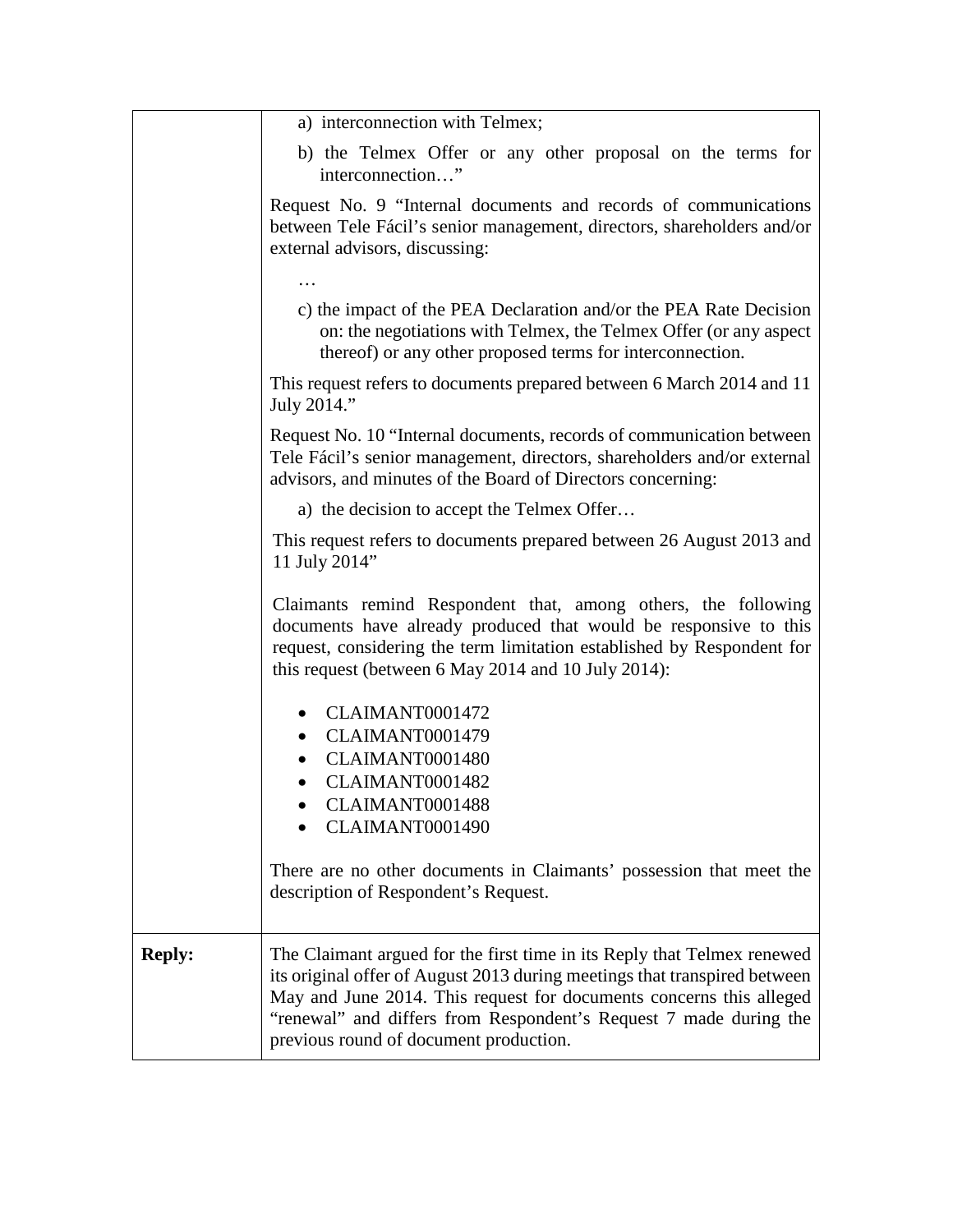|                         | The Respondent requests this Tribunal to order the Claimants to confirm<br>that they do not possess documents and/or records of communications<br>discussing this alleged renewal of the Telmex Offer.                                                                                                                                                                                                                                                                                                                                           |
|-------------------------|--------------------------------------------------------------------------------------------------------------------------------------------------------------------------------------------------------------------------------------------------------------------------------------------------------------------------------------------------------------------------------------------------------------------------------------------------------------------------------------------------------------------------------------------------|
| Tribunal's<br>decision: | <b>Granted.</b> The Tribunal notes that Claimants allege that they have already<br>produced responsive documents and that "[t] here are no other documents<br>in Claimants' possession that meet the description of Respondent's<br>Request." The Tribunal requests Claimants to confirm to Respondent and<br>the Tribunal that: (i) they have undertaken good faith efforts to search for<br>all documents that are responsive to this request and; (ii) that there are no<br>other responsive documents different from those already produced. |

| <b>Request No.</b>                                     | 2.                                                                                                                                                                                                                                                                                                         |
|--------------------------------------------------------|------------------------------------------------------------------------------------------------------------------------------------------------------------------------------------------------------------------------------------------------------------------------------------------------------------|
| <b>Document</b><br>Category<br>of<br><b>Documents:</b> | Records of communications between Tele Fácil (or any person or entity<br>acting on its behalf) and Telmex (or any person or entity acting on its<br>behalf) discussing Telmex's renewal of its original offer during the<br>meetings held on 6 May 2014 and 27 June 2014 between Tele Fácil and<br>Telmex. |
|                                                        | This request applies to records of communications exchanged between<br>May 2014 and 10 July 2014.                                                                                                                                                                                                          |
| <b>Justifications:</b>                                 | Same justification as in Request 1.                                                                                                                                                                                                                                                                        |
| <b>Objections:</b>                                     | As in the previous objection, the requested documents have already been<br>covered by Respondent's First RFD. On the requests contained on<br>Procedural Order No. 5, Respondent had already requested the following:<br>Request No. 7, "Records of communications between Tele Fácil (or any              |
|                                                        | person or entity acting on its behalf) and Telmex (or any person or entity<br>acting on its behalf) between 1 August 2013 and 11 July 2014 regarding:                                                                                                                                                      |
|                                                        | a) interconnection with Telmex;                                                                                                                                                                                                                                                                            |
|                                                        | b) the Telmex Offer or any other proposal on the terms for<br>interconnection"                                                                                                                                                                                                                             |
|                                                        | Claimants remind Respondent that, among others, the following<br>documents have already produced that would be responsive to this<br>request considering the term limitation established by Respondent for<br>this request (between 6 May 2014 and 10 July 2014):                                          |
|                                                        | CLAIMANT0001479                                                                                                                                                                                                                                                                                            |
|                                                        | CLAIMANT0001480                                                                                                                                                                                                                                                                                            |
|                                                        | CLAIMANT0001482                                                                                                                                                                                                                                                                                            |
|                                                        | CLAIMANT0001486<br>$\bullet$                                                                                                                                                                                                                                                                               |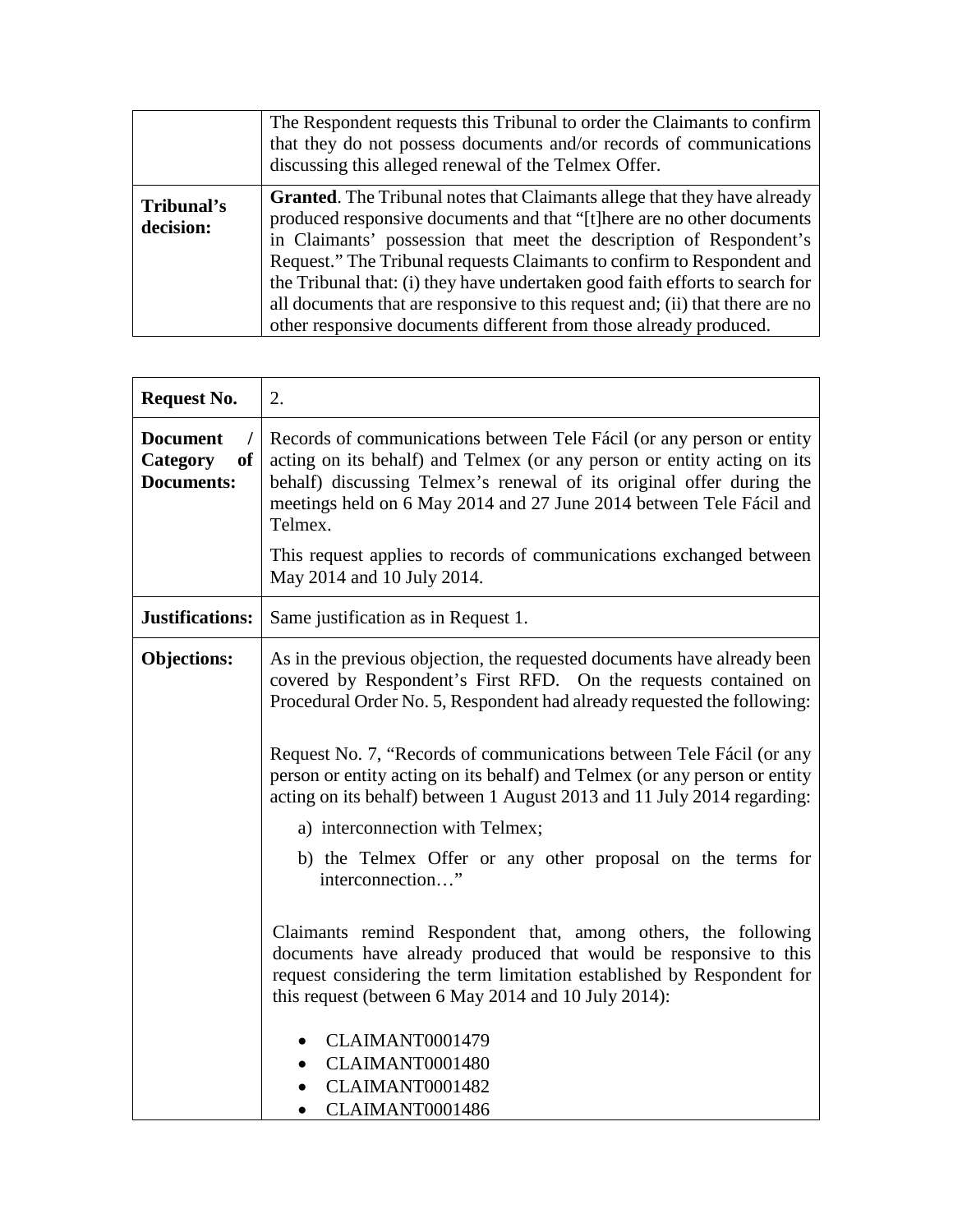|                         | CLAIMANT0001488<br>$\bullet$<br>CLAIMANT0001490<br>CLAIMANT0001493<br>There are no other documents in Claimants' possession that meet the<br>description of Respondent's Request.                                                                                                                                                                                                                                                                                                                                                            |
|-------------------------|----------------------------------------------------------------------------------------------------------------------------------------------------------------------------------------------------------------------------------------------------------------------------------------------------------------------------------------------------------------------------------------------------------------------------------------------------------------------------------------------------------------------------------------------|
| <b>Reply:</b>           | The Respondent maintains that the present request differs from its<br>previous Request No. 5. As noted earlier, the Claimants have argued for<br>the first time in the Reply that Telmex renewed its August 2013 offer in<br>May and June of 2014.<br>It also bears noting that when Mexican telecommunications operators                                                                                                                                                                                                                    |
|                         | negotiate interconnection terms they normally exchange proposals in<br>writing so that, in case they fail to reach an agreement, they are able to<br>prove to IFT that the parties have negotiated in good faith for the<br>prescribed period of time and IFT intervention is warranted. For example,<br>in the present case:                                                                                                                                                                                                                |
|                         | 1. On 7 August 2013 Tele Fácil formally requested interconnection<br>with Telmex through a public deed <sup>10</sup> , and                                                                                                                                                                                                                                                                                                                                                                                                                   |
|                         | 2. On 26 August 2013 Telmex responded to Tele Fácil's request for<br>interconnection through a public deed attaching a standard<br>framework agreement. <sup>11</sup>                                                                                                                                                                                                                                                                                                                                                                        |
|                         | The Respondent maintains that something as significant as the renewal<br>of Telmex' August 2013 offer would have been discussed and recorded<br>in communications between the parties. The Respondent, therefore,<br>respectfully requests that the Tribunal order the Claimants to confirm that<br>there are no documents responsive to this request.                                                                                                                                                                                       |
| Tribunal's<br>decision: | Granted. The Tribunal notes that Claimants alleged that they have<br>already produced responsive documents and that "[t]here are no other<br>documents in Claimants' possession that meet the description of<br>Respondent's Request." The Tribunal requests Claimants to confirm to<br>Respondent and the Tribunal that: (i) they have undertaken good faith<br>efforts to search for all documents that are responsive to this request and;<br>(ii) that there are no other responsive documents different from those<br>already produced. |

<span id="page-10-0"></span><sup>&</sup>lt;sup>10</sup> Claimants' Statement of Claims ¶84.

<span id="page-10-1"></span><sup>&</sup>lt;sup>11</sup> Claimants' Statement of Claims ¶85.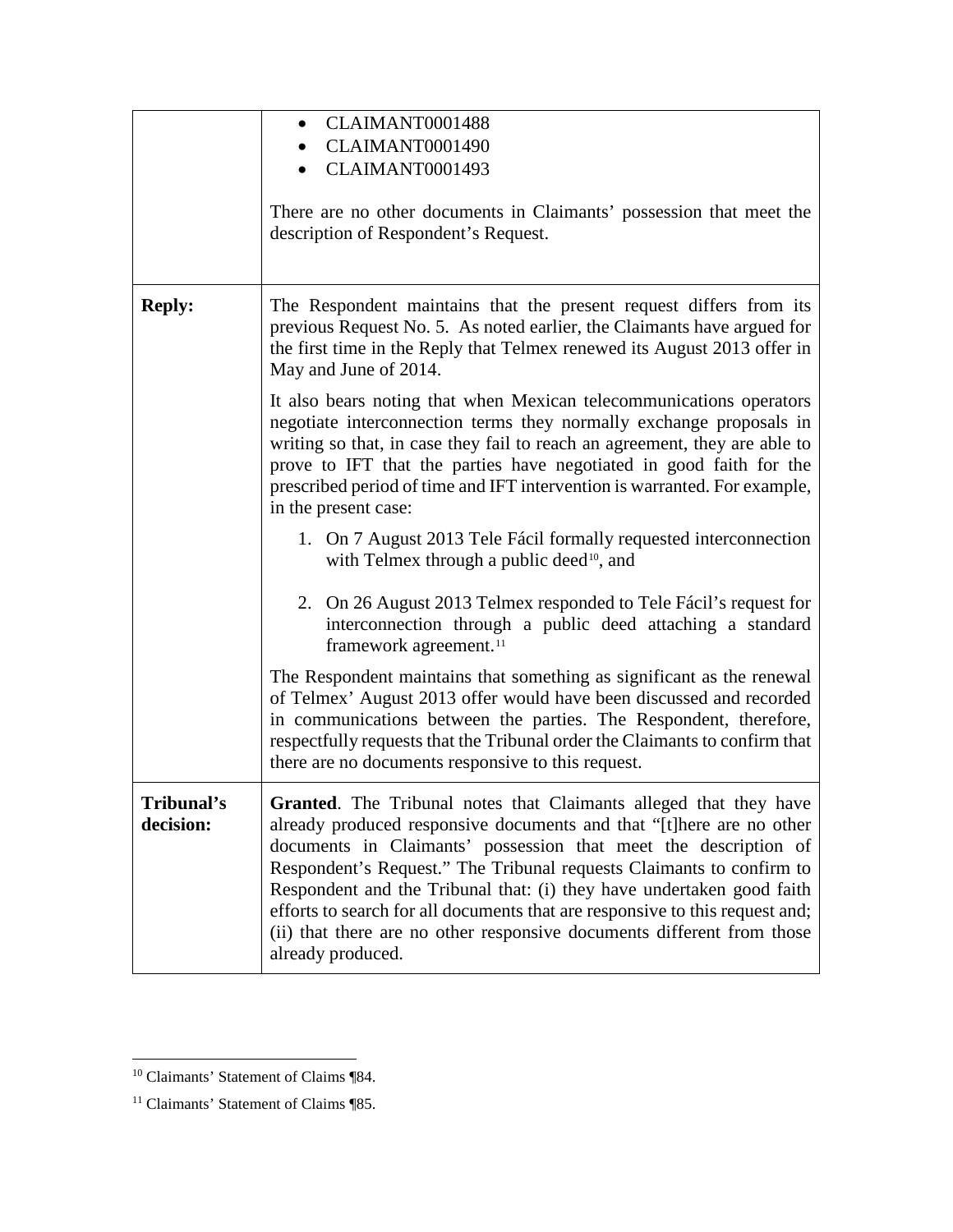| <b>Request No.</b>                           | 3.                                                                                                                                                                                                                                                                                                                                                                                                                                                                                        |
|----------------------------------------------|-------------------------------------------------------------------------------------------------------------------------------------------------------------------------------------------------------------------------------------------------------------------------------------------------------------------------------------------------------------------------------------------------------------------------------------------------------------------------------------------|
| <b>Document</b><br><sub>of</sub><br>Category | Internal documents and Internal Records of Communications, discussing<br>any of the following matters:                                                                                                                                                                                                                                                                                                                                                                                    |
| <b>Documents:</b>                            | a) Ms. Mayorga's inability to file the appeal against the Amparo<br>Resolution 1381/2015.                                                                                                                                                                                                                                                                                                                                                                                                 |
|                                              | b) The time of filing of the appeal on 11 February 2016;                                                                                                                                                                                                                                                                                                                                                                                                                                  |
|                                              | The legal opinion provided by Tele Fácil's Mexican counsel<br>C)<br>regarding the failure to submit the appeal against the Amparo<br>Resolution 1381/2015.                                                                                                                                                                                                                                                                                                                                |
|                                              | d) The Minutes of Fact dated 15 February 2016                                                                                                                                                                                                                                                                                                                                                                                                                                             |
|                                              | Should any of the requested documents be deemed to be subject to<br>privilege, the Respondent requests production of a privilege log.                                                                                                                                                                                                                                                                                                                                                     |
|                                              | This request seeks documents created between 10 February and 10 March<br>2016.                                                                                                                                                                                                                                                                                                                                                                                                            |
| Justifications:                              | The Claimants argue that Mexico breached Article 1105 of the NAFTA<br>by impeding the Claimants to file an appeal to an adverse <i>amparo</i><br>ruling. <sup>12</sup> The Claimants argue that the security officers of the Office of<br>Correspondence of Common Correspondence did not allow Ms. Mayorga<br>to file the <i>amparo</i> appeal on 11 February 2016 at 23:58 pm and refused<br>to receive the amparo appeal on 12 February 2016 at 8:40 am. <sup>13</sup>                 |
|                                              | The requested documents are relevant to the case and material to its<br>outcome because they will provide important insight into the facts and<br>circumstances that give rise to the claim of breach of Article 1105. In<br>particular, whether the Claimants' account of the events of 11 and 12<br>February 2016 is consistent with contemporaneous evidence of the same.                                                                                                              |
|                                              | The requested documents are not in the possession, custody or control of<br>the Respondent.                                                                                                                                                                                                                                                                                                                                                                                               |
|                                              | The Respondent reasonably believes that the requested documents exist<br>and are in the possession, custody or control of the Claimants because<br>Ms. Mayorga's inability to file the appeal (and the reasons thereof) would<br>have been perceived as a significant event for the company and would<br>have triggered internal communications and documents to inform Tele<br>Fácil's senior management/shareholders of the situation and discuss<br>potential ways to remedy the same. |

# **B. Domestic court proceedings**

<span id="page-11-0"></span> $12$  Reply, ¶ 386.

<span id="page-11-1"></span><sup>13</sup> Reply, ¶372-373.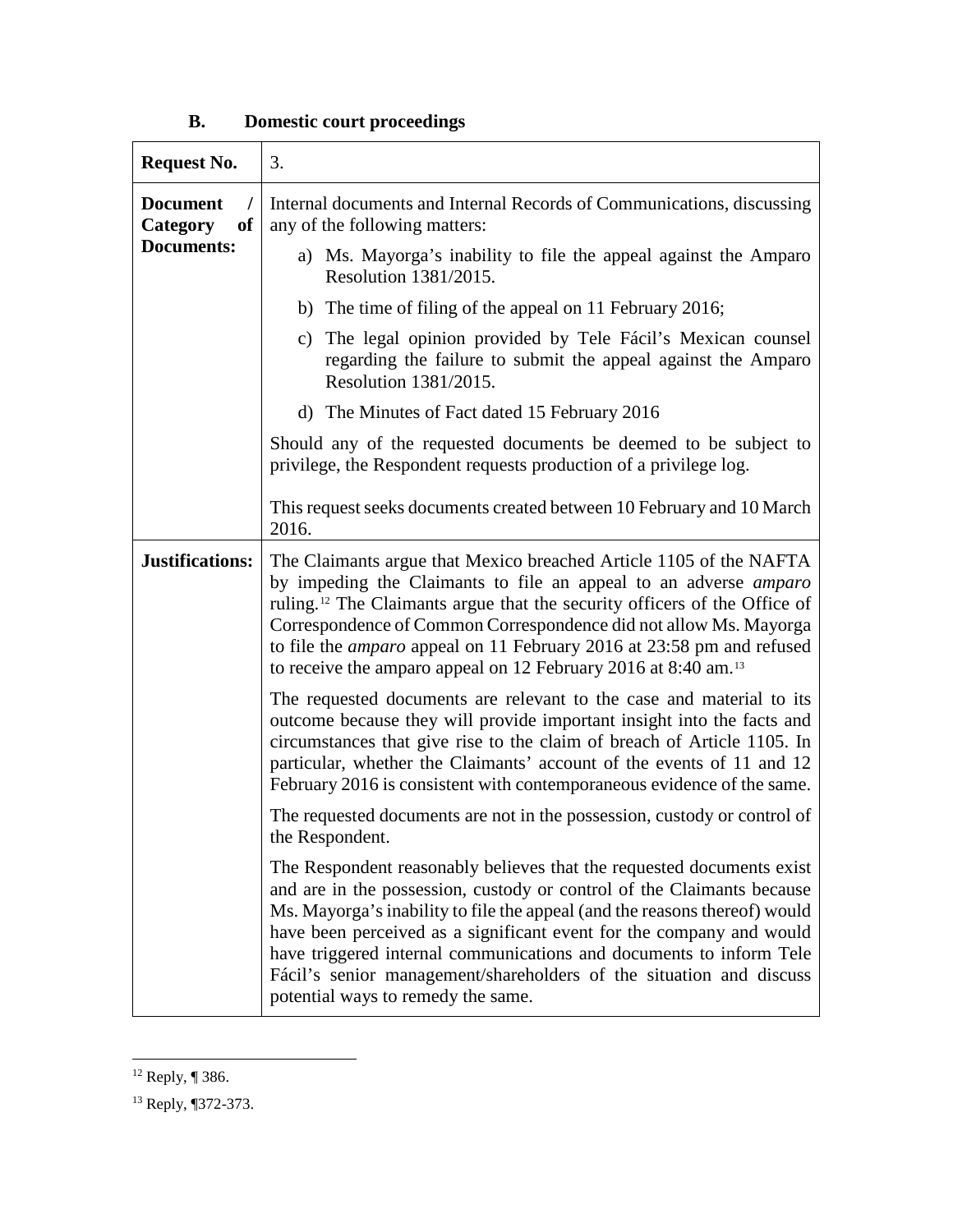| <b>Objections:</b>      | Claimants have no documents responsive to this request.                                                                                                                                                                                                                                                                                                                                                           |
|-------------------------|-------------------------------------------------------------------------------------------------------------------------------------------------------------------------------------------------------------------------------------------------------------------------------------------------------------------------------------------------------------------------------------------------------------------|
| <b>Reply:</b>           | The Respondent finds it hard to believe that there are no responsive<br>documents to this request, especially considering the significance that the<br>Claimants ascribe to their inability to file their appeal.                                                                                                                                                                                                 |
|                         | In any legal system, failing to meet a litigation deadline is a sensitive<br>issue. It is thus reasonable to believe that Tele Fácil would have been<br>informed immediately that Ms. Mayorga (an associate of BGBG) was<br>unable to file the <i>amparo</i> appeal on the due date and that this significant<br>event would have been discussed by Tele Fácil's shareholders, managers<br>and external advisors. |
|                         | The Respondent further observes that the Claimants have not asserted<br>privilege over any documents.                                                                                                                                                                                                                                                                                                             |
|                         | The Respondent requests the Tribunal to instruct the Claimants to<br>confirm that no responsive documents exist.                                                                                                                                                                                                                                                                                                  |
| Tribunal's<br>decision: | <b>Granted.</b> The Tribunal instructs Claimants to confirm that no responsive<br>documents to this request exist.                                                                                                                                                                                                                                                                                                |

# **C. Tandem services**

| <b>Request No.</b>                                     | 4.                                                                                                                                                                                                       |
|--------------------------------------------------------|----------------------------------------------------------------------------------------------------------------------------------------------------------------------------------------------------------|
| <b>Document</b><br>of<br><b>Category</b><br>Documents: | Internal documents and Internal Records of Communications discussing<br>and/or explaining:                                                                                                               |
|                                                        | a) plans to offer the so-called Competitive Tandem Services in<br>Mexico;                                                                                                                                |
|                                                        | b) how Competitive Tandem Services would be implemented;                                                                                                                                                 |
|                                                        | c) the economic viability of Competitive Tandem Services<br>(including financial projections, market analyses, potential<br>demand/clients, business plans);                                             |
|                                                        | d) the legality of Competitive Tandem Services;                                                                                                                                                          |
|                                                        | e) contacts and agreements with potential clients of Competitive<br>Tandem Services.                                                                                                                     |
|                                                        | This request concerns documents prepared between 2013 and 2016.<br>Should any of the requested documents be deemed to be subject to<br>privilege, the Respondent requests production of a privilege log. |
| <b>Justifications:</b>                                 | Mexico noted at paragraph 363 of the Statement of Defense that:<br>"[n]either the Business Plan nor Mr. Sacasa's email mentions                                                                          |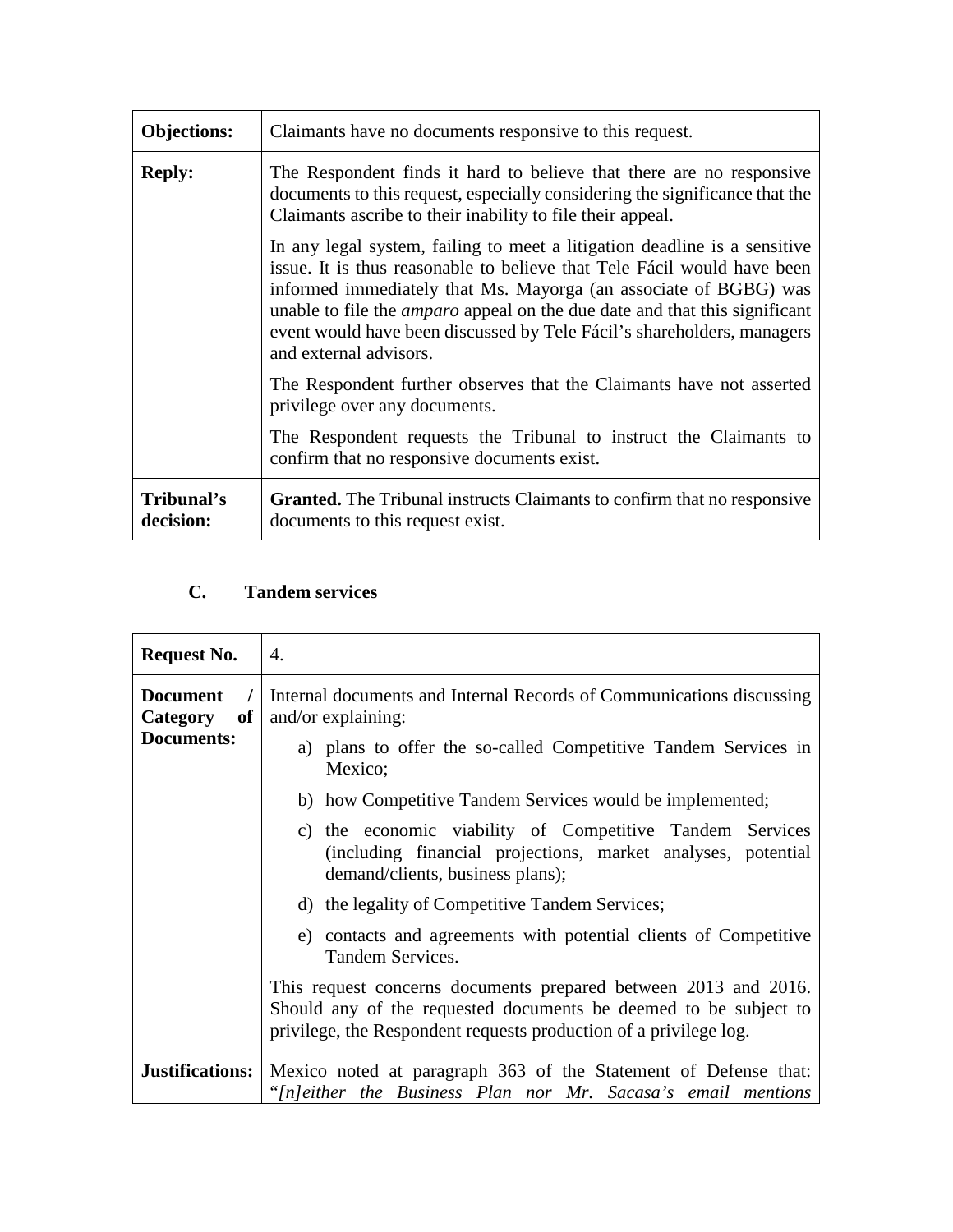|                    | Competitive Tandem Services at all. In fact, it appears that this line of<br>business was conceived in 2017 – after the Claimants submitted their<br>Notice of intent and Notice of Arbitration- in order to maximize the claim<br>for damages."                                                                                                                                                                                                                                                                                                                                                                                                                                                                                                                                                                                                                                                        |
|--------------------|---------------------------------------------------------------------------------------------------------------------------------------------------------------------------------------------------------------------------------------------------------------------------------------------------------------------------------------------------------------------------------------------------------------------------------------------------------------------------------------------------------------------------------------------------------------------------------------------------------------------------------------------------------------------------------------------------------------------------------------------------------------------------------------------------------------------------------------------------------------------------------------------------------|
|                    | Mexico went on to quote a document prepared in May 2017 that appears<br>to support that view:                                                                                                                                                                                                                                                                                                                                                                                                                                                                                                                                                                                                                                                                                                                                                                                                           |
|                    | It is important to point out that the final dimensions of the<br>proposed project must be tied to a modeling study that<br>reveals, in the light of the real fixed telephony traffic flowing<br>the<br>Telmex<br>and<br>rest<br>of<br>between<br>the Public<br>Telecommunications Networks (RPTs), what the final<br>magnitude of this project will be and that it is within the legal<br>and regulatory framework armor of what is proposed (this<br>last [point] must be included in the modeling to be done). $\underline{So}$<br>that it can be incorporated in the end in the financial<br>damages model in the NAFTA claim with the confidence that<br>it is dully grounded and supported, which will contribute to<br>increase the credibility of what is to be presented to the<br>International Arbitral Panel and evidently will increase the<br><i>amount of the claim.</i> [Emphasis added] |
|                    | The requested documents are relevant to the case and material to its<br>outcome as they will show: (i) whether or not there was a plan to offer<br>Competitive Tandem Services in Mexico, and if so, (ii) whether<br>contemporaneous projections, studies and analysis are consistent with the<br>claim for damages arising from this line of business. They will also<br>provide important insight into the legality of the intended line of business<br>(also a contentious point) and how exactly it was intended to operate.<br>This information will assist the Respondent's damages and legal experts<br>to further elaborate on their opinions to rebut the Claimants' evidence.                                                                                                                                                                                                                 |
|                    | If Tele Fácil did in fact intend to offer these services <i>(i.e., Competitive</i> )<br>Tandem Services) it is reasonable to assume that the requested documents<br>exist and are in the possession, custody or control of the Claimants as<br>they would have been prepared and kept in the ordinary course of<br>business.                                                                                                                                                                                                                                                                                                                                                                                                                                                                                                                                                                            |
|                    | The requested documents are not in the Respondent's custody or control.                                                                                                                                                                                                                                                                                                                                                                                                                                                                                                                                                                                                                                                                                                                                                                                                                                 |
| <b>Objections:</b> | The requested documents have already been covered by Respondent's<br>First RFD. Of the requests contained on Procedural Order No. 5,<br>Respondent has already requested the following:                                                                                                                                                                                                                                                                                                                                                                                                                                                                                                                                                                                                                                                                                                                 |
|                    | Request No. 3, "The amended business plan referred to in section II.E<br>("Tele Fácil Adapts Its Business Plan to the Changed Regulatory<br>Environment"), including annexes and any internal documents                                                                                                                                                                                                                                                                                                                                                                                                                                                                                                                                                                                                                                                                                                 |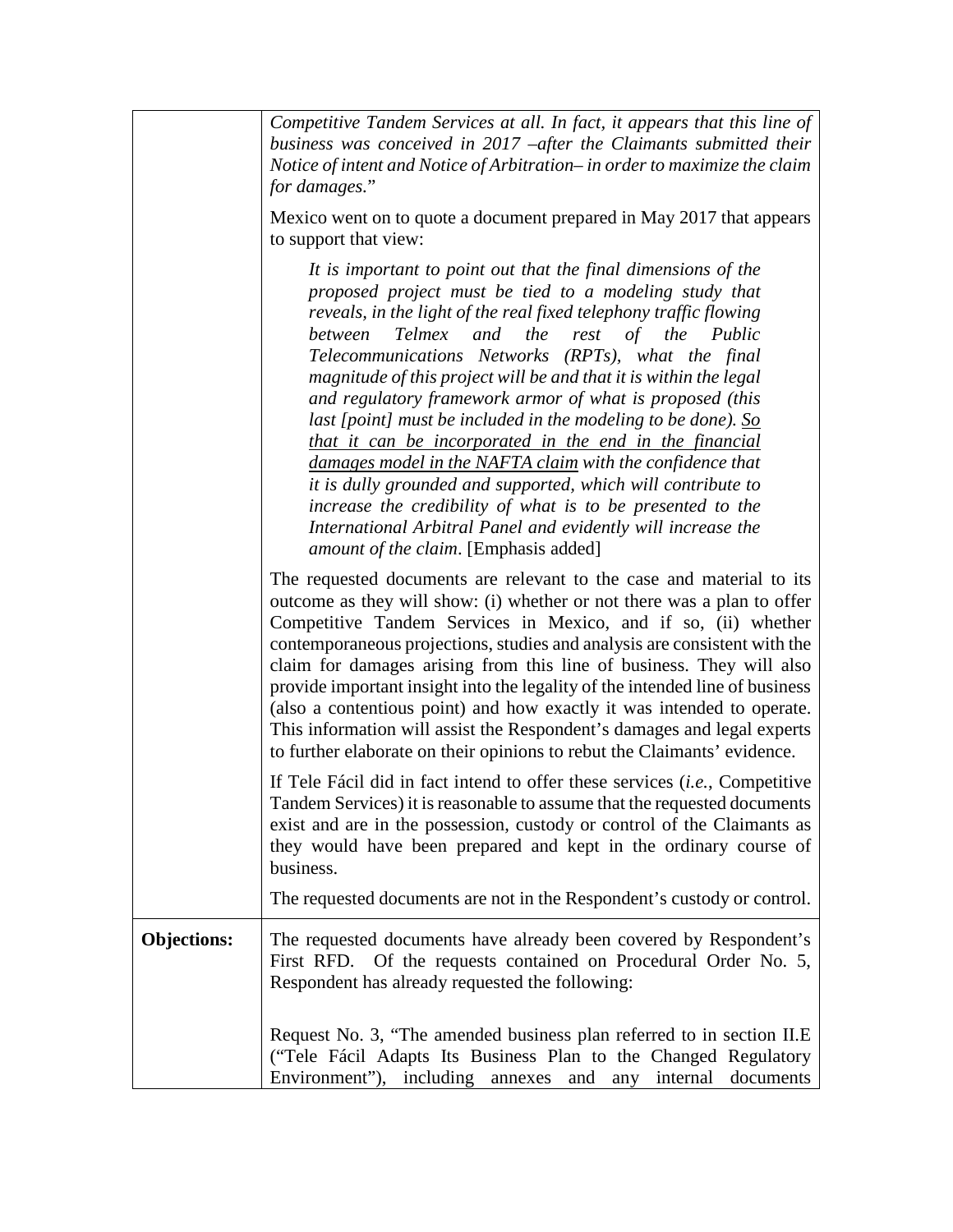|                         | containing any of the following analysis prepared in connection with the<br>amended business plan:                                                                                                                                                                                                           |
|-------------------------|--------------------------------------------------------------------------------------------------------------------------------------------------------------------------------------------------------------------------------------------------------------------------------------------------------------|
|                         | a) financial projections (in excel if available) of all 4 proposed lines<br>of business (i.e., DID/Conferencing Project; International Traffic<br>Termination Project; Competitive Tandem Services Project; Retail<br>Service Offering);                                                                     |
|                         |                                                                                                                                                                                                                                                                                                              |
|                         | Request No. 5 "Internal documents and records of communications<br>between Tele Fácil's senior management, directors, shareholders and/or<br>external advisors, discussing the revised business plan and/or any of the<br>4 projects identified in section II.E ( Competitive Tandem Services<br>Project; ). |
|                         | This request refers to documents prepared between 11 July 2014 and 8<br>April 2015"                                                                                                                                                                                                                          |
|                         | Claimants remind Respondent that, among others, the following<br>documents have already been listed in the privilege log that would be<br>responsive to this request::                                                                                                                                       |
|                         | <b>CLAIMANT4406</b><br>• CLAIMANT4407<br>CLAIMANT4414<br>CLAIMANT4415                                                                                                                                                                                                                                        |
|                         | There are no other documents in Claimants' possession that meet the<br>description of Respondent's Request.                                                                                                                                                                                                  |
| <b>Reply:</b>           | The Respondent takes note of the Claimants response that they are not in<br>possession of any documents that would be responsive to this request,<br>other than the four documents identified in their objection.                                                                                            |
| Tribunal's<br>decision: | Considering Respondent's Reply, no decision from the Tribunal is<br>required.                                                                                                                                                                                                                                |

| <b>Request No.</b>                                     |                                                                                                                                         |
|--------------------------------------------------------|-----------------------------------------------------------------------------------------------------------------------------------------|
| <b>Document</b><br><b>Category</b><br>of<br>Documents: | Copies of any agreements, draft agreements or MOUs between Tele Fácil<br>and any other telecom operator in Mexico regarding Competitive |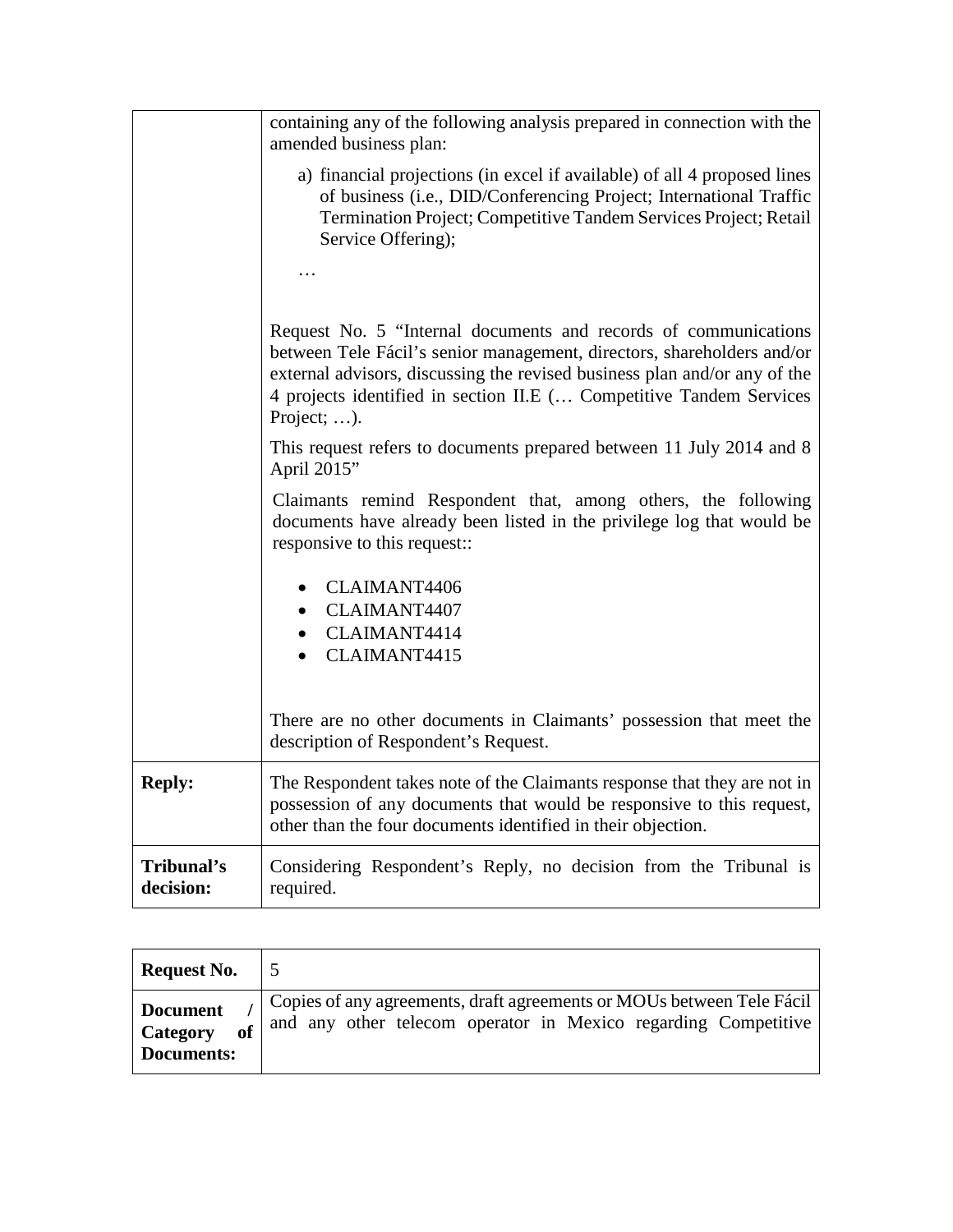|                    | Tandem Services, referred to at ¶ 19 of Dr. Mariscal's reply expert<br>report. <sup>14</sup>                                                                                                                                                                                                                                                                                                                                                                                                                                                                                                                                                                                                   |
|--------------------|------------------------------------------------------------------------------------------------------------------------------------------------------------------------------------------------------------------------------------------------------------------------------------------------------------------------------------------------------------------------------------------------------------------------------------------------------------------------------------------------------------------------------------------------------------------------------------------------------------------------------------------------------------------------------------------------|
| Justifications:    | Same justification as the previous request.                                                                                                                                                                                                                                                                                                                                                                                                                                                                                                                                                                                                                                                    |
|                    | In addition, according to Dr. Mariscal; "Tele Fácil's business model was<br>directed at the wholesale market, not the end user or retail market". <sup>15</sup><br>The latter, "by providing calling termination services to other<br>operators". <sup>16</sup> In fact, Dr. Mariscal has already argued that Tele Fácil was<br>foreseeing a transfer equivalent to the 50% of subscribers or clients from<br>companies other than Telmex ("NCR") to Tele Fácil's network. <sup>17</sup> The<br>requested documents are also relevant to the case and material to its<br>outcome because they will allow the Respondent's expert to challenge<br>Dr. Mariscal's assertions and/or assumptions. |
|                    | The requested documents are not in the possession, custody or control of<br>the Respondent.                                                                                                                                                                                                                                                                                                                                                                                                                                                                                                                                                                                                    |
|                    | The Respondent will observe that, pursuant to Article $5(2)$ of the IBA<br>Rules (which apply in this case pursuant to PO 1, section 20.3) the expert<br>reports shall contain inter alia: the "Documents on which the Party-<br>Appointed Expert relies that have not already been submitted shall be<br>provided". The agreements executed by Tele Fácil and the seven other<br>operators (and any other operator) with the purpose to provide calling<br>termination services through the competitive tandem services, in its<br>original file format, fall into that category.                                                                                                             |
|                    | The Respondent believes that the requested documents exist and are in<br>the possession, custody or control of the Claimants because they would<br>have been prepared and kept in the ordinary course of business given the<br>importance attributed to the agreements executed with seven<br>telecommunication operators.                                                                                                                                                                                                                                                                                                                                                                     |
| <b>Objections:</b> | The documents relied on by Dr. Mariscal in her first report have already<br>been covered by Respondent's First RFD. Of the requests contained on<br>Procedural Order No. 5, Respondent has already requested the following:                                                                                                                                                                                                                                                                                                                                                                                                                                                                    |
|                    | Request No. 25 "Records of communications, draft proposals, MoU's<br>and concluded agreements between Tele Fácil and other operators                                                                                                                                                                                                                                                                                                                                                                                                                                                                                                                                                           |

<span id="page-15-0"></span> <sup>14</sup> For example, Grupo Televisa, Telefónica, Axtel, Megacable, Total Play, Maxcom and Marcatel. *See* Dr. Mariscal's Reply Expert Report ¶19; C-113.

<span id="page-15-1"></span><sup>&</sup>lt;sup>15</sup> Dr. Mariscal's Reply Expert Report ¶19; C-113.

<span id="page-15-2"></span><sup>16</sup> *Id.*

<span id="page-15-3"></span><sup>&</sup>lt;sup>17</sup> Dr. Mariscal's Expert Report ¶122; C-011.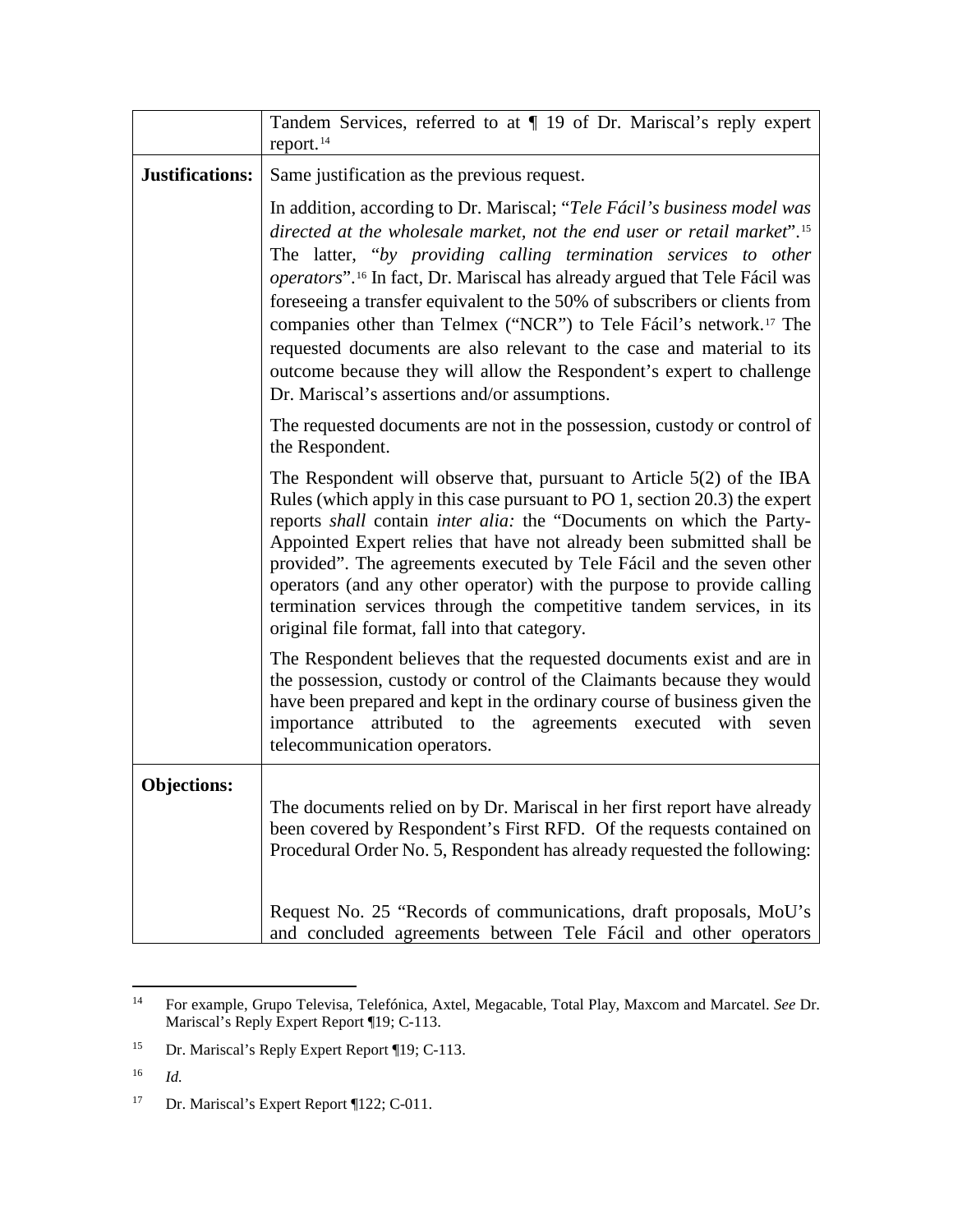|                         | (including Telefonica) regarding the negotiations referred to at $\P$ 127 of<br>Dr. Mariscal's expert report."  |
|-------------------------|-----------------------------------------------------------------------------------------------------------------|
|                         | There are no other documents in Claimants' possession that meet the<br>description of Respondent's Request.     |
| <b>Reply:</b>           | The Respondent takes note of the Claimants' response that they do not<br>have any further responsive documents. |
| Tribunal's<br>decision: | Considering Respondent's Reply, no decision from the Tribunal is<br>required.                                   |

| <b>Request No.</b>                                                | 6                                                                                                                                                                                                                                                                                           |
|-------------------------------------------------------------------|---------------------------------------------------------------------------------------------------------------------------------------------------------------------------------------------------------------------------------------------------------------------------------------------|
| <b>Document</b><br><sub>of</sub><br>Category<br><b>Documents:</b> | records<br>of<br>communications<br>Internal<br>documents<br>and<br>addressing/discussing Competitive Tandem Services relied on by Dr.<br>Elisa Mariscal in preparation of her reply expert report on damages.                                                                               |
| Justifications:                                                   | Same justification as the previous request.                                                                                                                                                                                                                                                 |
|                                                                   | In addition, pursuant to Article $5(2)$ of the IBA Rules (which apply in this<br>case pursuant to PO 1, section 20.3) the expert reports shall contain inter<br>alia: the "Documents on which the Party-Appointed Expert relies that<br>have not already been submitted shall be provided". |
| <b>Objections:</b>                                                | The documents relied on by Dr. Mariscal in her first report have already<br>been covered by Respondent's First RFD. On the requests contained on<br>Procedural Order No. 5, Respondent had already requested the following:                                                                 |
|                                                                   | Request No. 24 "All documents relied on by Dr. Elisa Mariscal in her<br>report, including, but not limited to:                                                                                                                                                                              |
|                                                                   | Claimants remind Respondent that, among others, the following<br>documents have already produced that would be responsive to this<br>request, considering the term established from 6 May 2014 and 10 July<br>2014:                                                                         |
|                                                                   | CLAIMANT0003803                                                                                                                                                                                                                                                                             |
|                                                                   | There are no other documents in Claimants' possession that meet the<br>description of Respondent's Request.                                                                                                                                                                                 |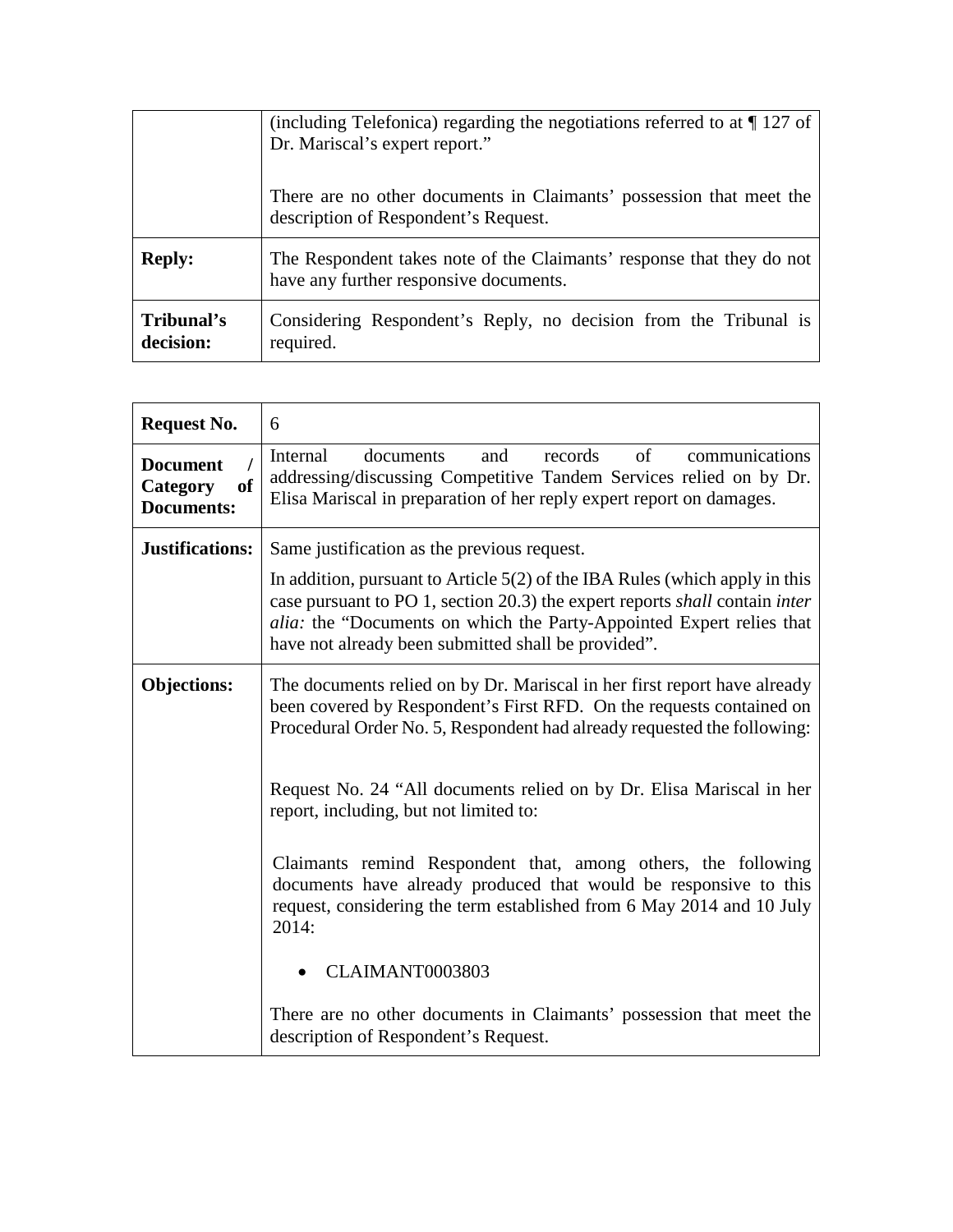| <b>Reply:</b>           | The Respondent observes that no Internal documents and records of<br>communications addressing the Competitive Tandem Services relied on<br>by Dr. Mariscal have been produced.                                                                                                                                                                                                                                                                                                                                                             |
|-------------------------|---------------------------------------------------------------------------------------------------------------------------------------------------------------------------------------------------------------------------------------------------------------------------------------------------------------------------------------------------------------------------------------------------------------------------------------------------------------------------------------------------------------------------------------------|
|                         | The Respondent also observes that, contrary to what is stated in the<br>objection, this request is not limited to the period between 6 May and 10<br>July 2014.                                                                                                                                                                                                                                                                                                                                                                             |
|                         | In view of the foregoing, the Respondent requests this Tribunal to instruct<br>the Claimants to confirm that there are no responsive documents to this<br>request.                                                                                                                                                                                                                                                                                                                                                                          |
|                         | Should the Claimants take the position that any or all responsive<br>documents have already been produced pursuant to a previous and more<br>general request $(e.g.,$ Request 24 of Mexico's First RFD) the Respondent<br>requests that all such documents be identified by the Claimants.                                                                                                                                                                                                                                                  |
| Tribunal's<br>decision: | <b>Granted.</b> The Tribunal notes that Claimants allege that have already<br>produced responsive documents and that "[t] here are no other documents<br>in Claimants' possession that meet the description of Respondent's<br>Request." The Tribunal requests Claimants to confirm to Respondent and<br>the Tribunal that: (i) they have undertaken good faith efforts to search for<br>all documents that are responsive to this request and; (ii) that there are no<br>other responsive documents different from those already produced. |

| <b>Request No.</b>                                     | $\overline{7}$                                                                                                                                                                                                                                                                                                                                                                                                                                                                                                                      |
|--------------------------------------------------------|-------------------------------------------------------------------------------------------------------------------------------------------------------------------------------------------------------------------------------------------------------------------------------------------------------------------------------------------------------------------------------------------------------------------------------------------------------------------------------------------------------------------------------------|
| <b>Document</b><br>Category<br>of<br><b>Documents:</b> | Internal documents, and Internal Records of Communications informing<br>and/or discussing the viability of Competitive Tandem Services, and the<br>full transfer of subscribers or clients from companies other than Telmex<br>("NCR") to Tele Fácil's network. This request includes any legal or<br>technical documentary support included in or attached to the requested<br>documents, including technical documentation explaining how the<br>transfer of subscribers would take place.                                        |
| <b>Justifications:</b>                                 | In his second statement, Mr. Bello states that the geographic number<br>transfer process and the number portability process are "entirely different<br><i>concepts</i> ". <sup>18</sup> This conclusion is adopted by Dr. Mariscal and quoted in her<br>reply expert report with the purpose of demonstrating the legality of the<br>transfer of numbering blocks. <sup>19</sup><br>The requested documents are relevant to the case and material to its<br>outcome as they will provide important insight into the legality of the |
|                                                        | intended line of business (also a contentious point) and how exactly it                                                                                                                                                                                                                                                                                                                                                                                                                                                             |

<span id="page-17-0"></span> <sup>18</sup> Carlos Bello's second witness statement ¶4-7, C-109.

<span id="page-17-1"></span><sup>19</sup> Dr. Mariscal's Reply Expert Report ¶10; C-113.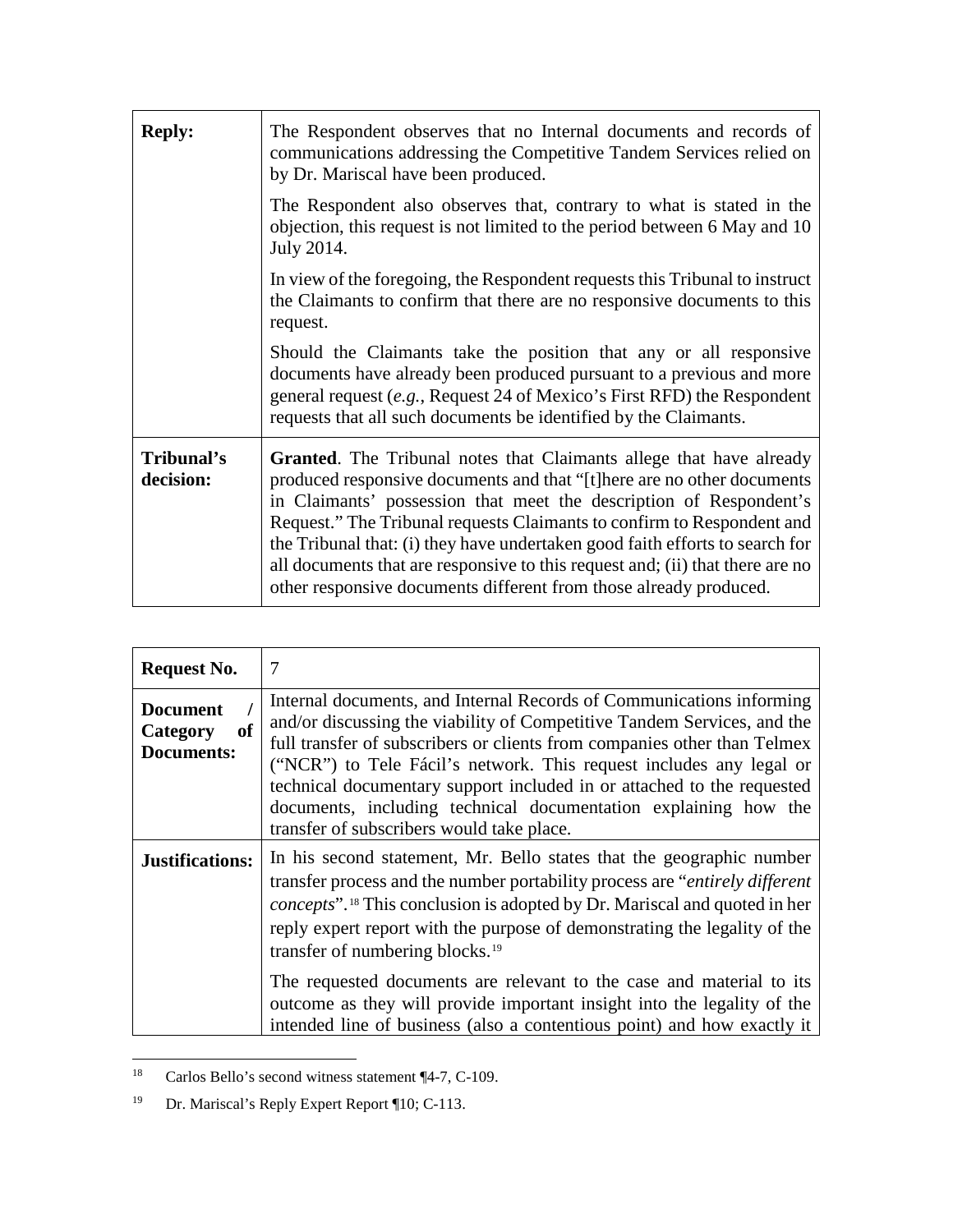|                    | was intended to operate. This information will also assist the<br>Respondent's damages and legal experts to further elaborate on their<br>opinions to rebut the Claimants' evidence.                                                                                                                                       |
|--------------------|----------------------------------------------------------------------------------------------------------------------------------------------------------------------------------------------------------------------------------------------------------------------------------------------------------------------------|
|                    | The requested documents are not in the possession, custody or control of<br>the Respondent.                                                                                                                                                                                                                                |
|                    | The Respondent believes that the requested documents exist and are in<br>the possession, custody or control of the Claimants because they would<br>have been prepared and kept in the ordinary course of business given the<br>importance attributed to the agreements executed with seven<br>telecommunication operators. |
| <b>Objections:</b> | The documents relied on By Dr. Mariscal in her first report have already<br>been covered by Respondent's First RFD. On the requests contained on<br>Procedural Order No. 5, Respondent had already requested the following:                                                                                                |
|                    | Request No. 24 "All documents relied on by Dr. Elisa Mariscal in her<br>report, including, but not limited to:                                                                                                                                                                                                             |
|                    | Claimants remind Respondent that, among others, the following<br>documents have already produced that would be responsive to this<br>request, considering the term established from 6 May 2014 and 10 July<br>2014:                                                                                                        |
|                    | CLAIMANT0003803                                                                                                                                                                                                                                                                                                            |
|                    | There are no other documents in Claimants' possession that meet the<br>description of Respondent's Request.                                                                                                                                                                                                                |
| <b>Reply:</b>      | The Respondent observes that, contrary to what is suggested in the<br>Claimants' objections, this request is not limited to documents relied<br>upon by Dr. Mariscal and thus, would not necessarily be covered by<br>Mexico's previous Request 24.                                                                        |
|                    | Mexico further observes that, contrary to what is stated in the objection,<br>this request is not limited to the period between 6 May and 10 July 2014.                                                                                                                                                                    |
|                    | In view of the foregoing, the Respondent requests this Tribunal to instruct<br>the Claimants to confirm whether there are any responsive documents to<br>this request.                                                                                                                                                     |
|                    | Should the Claimants take the position that any or all responsive<br>documents have already been produced pursuant to a previous and more<br>general request (e.g., Request 24 of Mexico's First RFD) the Respondent<br>requests that all such documents be identified by the Claimants.                                   |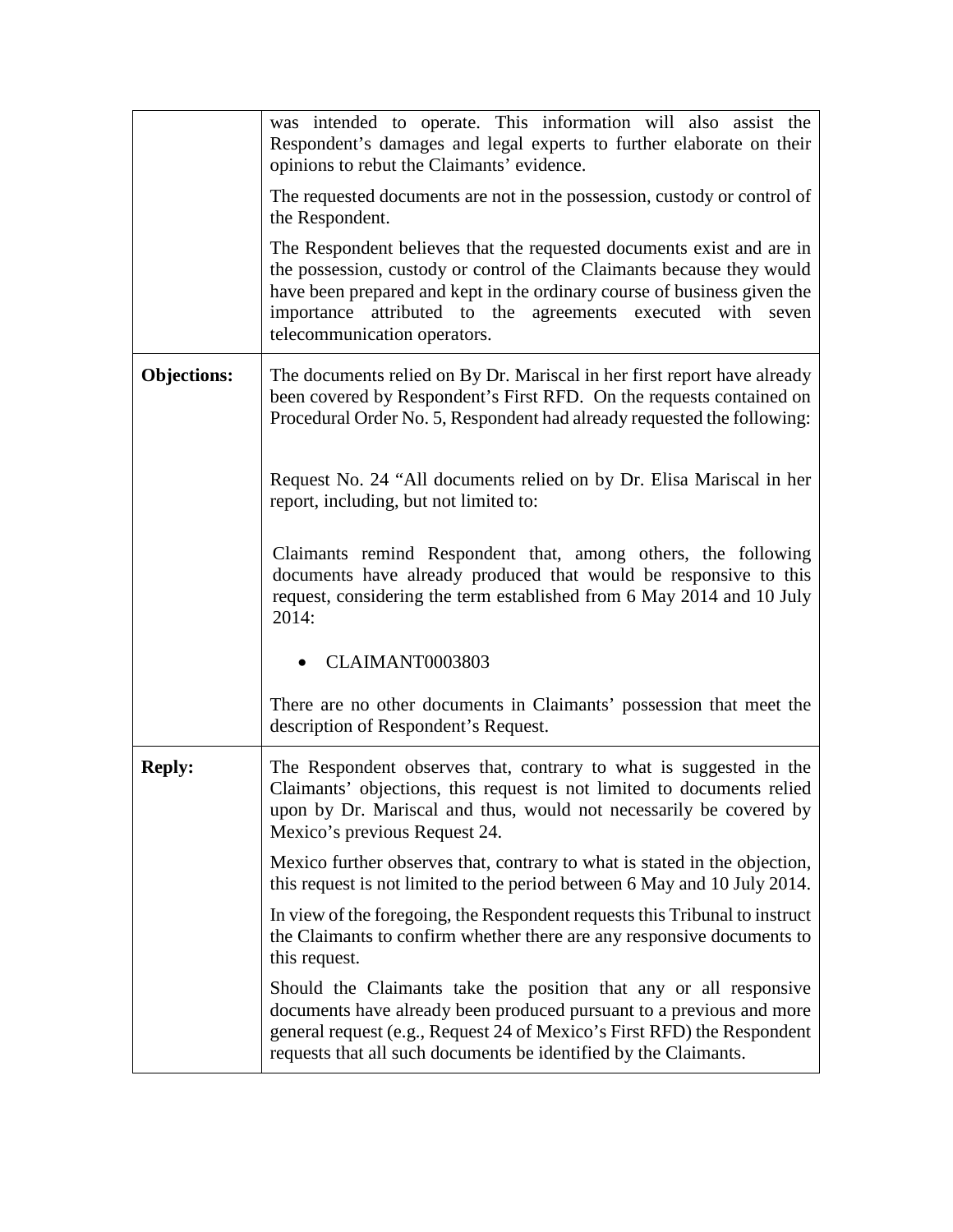| Tribunal's | <b>Granted.</b> The Tribunal notes that Claimants allege that they have already |
|------------|---------------------------------------------------------------------------------|
| decision:  | produced responsive documents and that "[t] here are no other documents         |
|            | in Claimants' possession that meet the description of Respondent's              |
|            | Request." The Tribunal requests Claimants to confirm to Respondent and          |
|            | the Tribunal that: (i) they have undertaken good faith efforts to search for    |
|            | all documents that are responsive to this request and; (ii) that there are no   |
|            | other responsive documents different from those already produced. Also,         |
|            | the Tribunal requests Claimants to identify all responsive documents that       |
|            | have already been produced pursuant to a previous and more general              |
|            | request.                                                                        |

## **D. Damages**

## General justification

The parties have agreed that, pursuant to Article 5(2) of the IBA Rules, expert reports *shall* include *inter alia:* the "Documents on which the Party-Appointed Expert relies that have not already been submitted shall be provided". Hence, it is necessary for a party to have the complete set of documents relied on by the other party's expert, in order to properly evaluate assertions made in the expert report.

The requested documents under this section are necessary to properly understand, evaluate and challenge assertions made in the expert report and the Claimants' assessment of damages.

| <b>Request No.</b>                                     | 8                                                                                                                                                                                                                                                                                                                                                                                                                                                          |
|--------------------------------------------------------|------------------------------------------------------------------------------------------------------------------------------------------------------------------------------------------------------------------------------------------------------------------------------------------------------------------------------------------------------------------------------------------------------------------------------------------------------------|
| <b>Document</b><br>Category<br>of<br><b>Documents:</b> | The Documents containing the data and information relied upon by Dr.<br>Dippon in his reply report for the purpose of determining Future<br>Telecom's traffic $-i.e.$ in addition to the Memorandum of Understanding<br>executed by Tele Fácil and Future Telecom.                                                                                                                                                                                         |
| <b>Justifications:</b>                                 | Dr. Dippon states that his estimations regarding Tele Fácil's international<br>termination traffic were based on "the actual Memorandum of<br>Understanding between Future Telecom and Tele Fácil and actual<br><i>Future Telecom traffic</i> ". <sup>20</sup> However, Claimants' expert did not attach to<br>his expert report any documents containing that data.                                                                                       |
|                                                        | The Respondent will observe that, pursuant to Article $5(2)$ of the IBA<br>Rules (which apply in this case pursuant to PO 1, section 20.3 the expert<br>reports shall contain <i>inter alia</i> : the "Documents on which the Party-<br>Appointed Expert relies that have not already been submitted shall be<br>provided". The documents relied upon by Dr. Dippon to estimate Tele<br>Fácil's international termination traffic fall into that category. |

<span id="page-19-0"></span> <sup>20</sup> Dr. Dippon's Reply Expert Report, ¶ 147; C-112.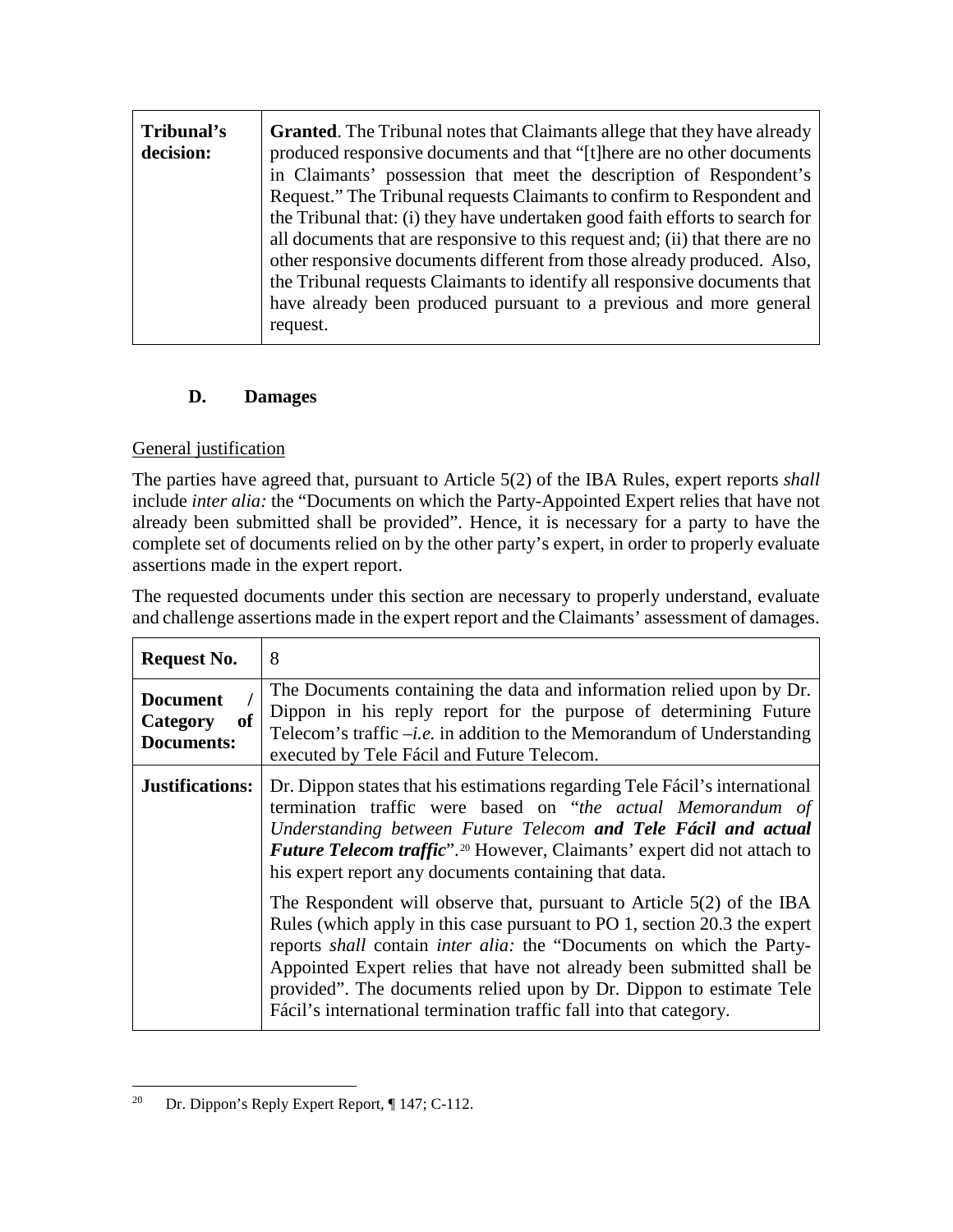|                    | The requested documents are relevant to the case and material to its<br>outcome because they are necessary to understand Dr. Dippon's<br>assertions and challenge his assessment of damages.                                                                                                              |
|--------------------|-----------------------------------------------------------------------------------------------------------------------------------------------------------------------------------------------------------------------------------------------------------------------------------------------------------|
|                    | The requested documents are not in the possession, custody or control of<br>the Respondent.                                                                                                                                                                                                               |
|                    | The Respondent believes that the requested documents exist and are in<br>the possession, custody or control of the Claimants because they would<br>have been prepared and kept in the ordinary course of business given the<br>importance attributed to Future telecom traffic for Tele Fácil's business. |
| <b>Objections:</b> | The documents relied on by Dr. Dippon in his first expert report to<br>determine Future Telecom's traffic have already been covered by<br>Respondent's First RFD. On the requests contained on Procedural Order<br>No. 5, Respondent had already requested the following:                                 |
|                    | Request No. 21 "All documents relied on by Dr. Christian Dippon in<br>preparation of his report, including, but not limited to:                                                                                                                                                                           |
|                    | 9. Documents containing the data obtained from Future Telecom,<br>including but not limited to international traffic by country and<br>rates for Mexico"                                                                                                                                                  |
|                    | Claimants remind Respondent that, among others, the following<br>documents have already produced that would be responsive to this<br>request:                                                                                                                                                             |
|                    | CLAIMANT0003340<br>CLAIMANT0003341                                                                                                                                                                                                                                                                        |
|                    | There are no other documents in Claimants' possession that meet the<br>description of Respondent's Request.                                                                                                                                                                                               |
| <b>Reply:</b>      | The Respondent observes that this request concerns documents relied<br>upon by Dr. Dippon in preparation his reply report, whereas Request 21<br>in Mexico's First RFD concerned documents relied upon by Dr. Dippon<br>in his first report.                                                              |
|                    | Mexico further notes (as pointed out in the justification) that the<br>"Claimants' expert did not attach to his expert report any documents<br>containing that data".                                                                                                                                     |
|                    | In view of the foregoing, the Respondent requests this Tribunal to instruct<br>the Claimants to confirm whether there are any responsive documents to<br>this request.                                                                                                                                    |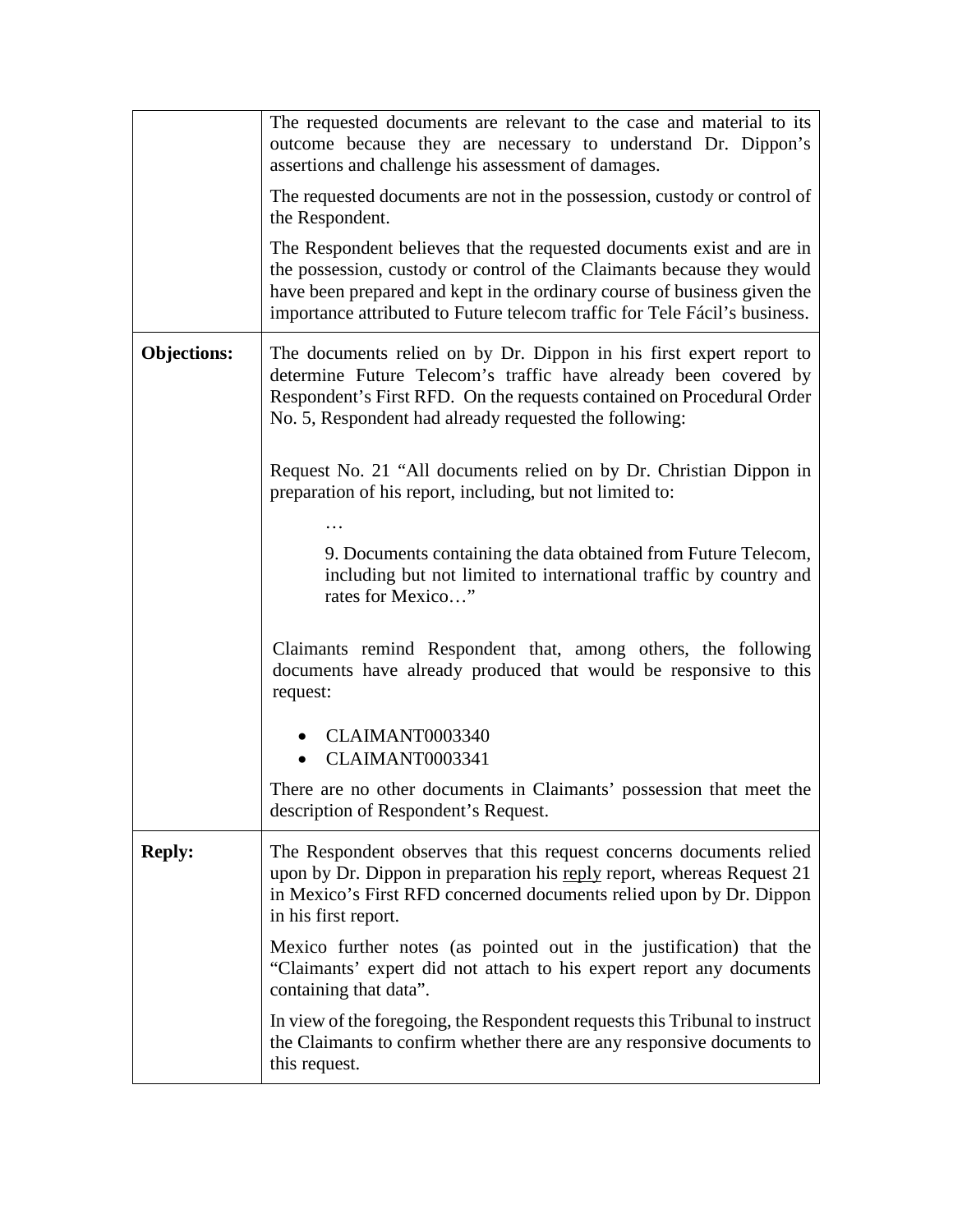|                         | Should the Claimants take the position that any or all responsive<br>documents have already been produced pursuant to a previous and more<br>general request (e.g., Request 21 of Mexico's First RFD) the Respondent<br>requests that all such documents be identified by the Claimants.                                                                                                                                                                                                                                                                                                                                                                                                                         |
|-------------------------|------------------------------------------------------------------------------------------------------------------------------------------------------------------------------------------------------------------------------------------------------------------------------------------------------------------------------------------------------------------------------------------------------------------------------------------------------------------------------------------------------------------------------------------------------------------------------------------------------------------------------------------------------------------------------------------------------------------|
| Tribunal's<br>decision: | <b>Granted.</b> The Tribunal notes that Claimants allege that have already<br>produced responsive documents and that "[t] here are no other documents<br>in Claimants' possession that meet the description of Respondent's<br>Request." The Tribunal requests Claimants to confirm to Respondent and<br>the Tribunal that: (i) they have undertaken good faith efforts to search for<br>all documents that are responsive to this request and; (ii) that there are no<br>other responsive documents different from those already produced. Also,<br>the Tribunal requests Claimants to identify all responsive documents that<br>have already been produced pursuant to a previous and more general<br>request. |

| <b>Request No.</b>                              | 9                                                                                                                                                                                                                                                                                                                                                            |
|-------------------------------------------------|--------------------------------------------------------------------------------------------------------------------------------------------------------------------------------------------------------------------------------------------------------------------------------------------------------------------------------------------------------------|
| <b>Document</b><br><b>of</b><br><b>Category</b> | Documents and Records of Communications containing data on Future<br>Telecom's traffic sent to Mexico, including but not limited to:                                                                                                                                                                                                                         |
| <b>Documents:</b>                               | 1. Invoices issued by Future Telecom;                                                                                                                                                                                                                                                                                                                        |
|                                                 | 2. Internal documents, and internal records of communications<br>discussing Future Telecom's traffic.                                                                                                                                                                                                                                                        |
|                                                 | 3. Agreements concluded between Future Telecom and Tele Fácil,<br>in addition to the memorandum of understanding concluded on<br>14 July 2014 (C-020).                                                                                                                                                                                                       |
|                                                 | This request seeks documents between 2010 and 2017.                                                                                                                                                                                                                                                                                                          |
| Justifications:                                 | Dr. Dippon states that his estimations regarding Tele Fácil's international<br>termination traffic were based on "the actual Memorandum of<br>Understanding between Future Telecom and Tele Fácil and actual<br>Future Telecom traffic". <sup>21</sup> However, Claimants' expert did not attach to<br>his expert report any documents containing that data. |
|                                                 | The requested documents are relevant to the case and material to its<br>outcome because they are necessary to rebut Dr. Dippon's assertions on<br>traffic volume and challenge his assessment of damages.                                                                                                                                                    |
|                                                 | The requested documents are not in the possession, custody or control of<br>the Respondent.                                                                                                                                                                                                                                                                  |
|                                                 | The Respondent believes that the requested documents exist and are in<br>the possession, custody or control of the Claimants because they would                                                                                                                                                                                                              |

<span id="page-21-0"></span> <sup>21</sup> Dr. Dippon's Reply Expert Report, ¶ 147; C-112.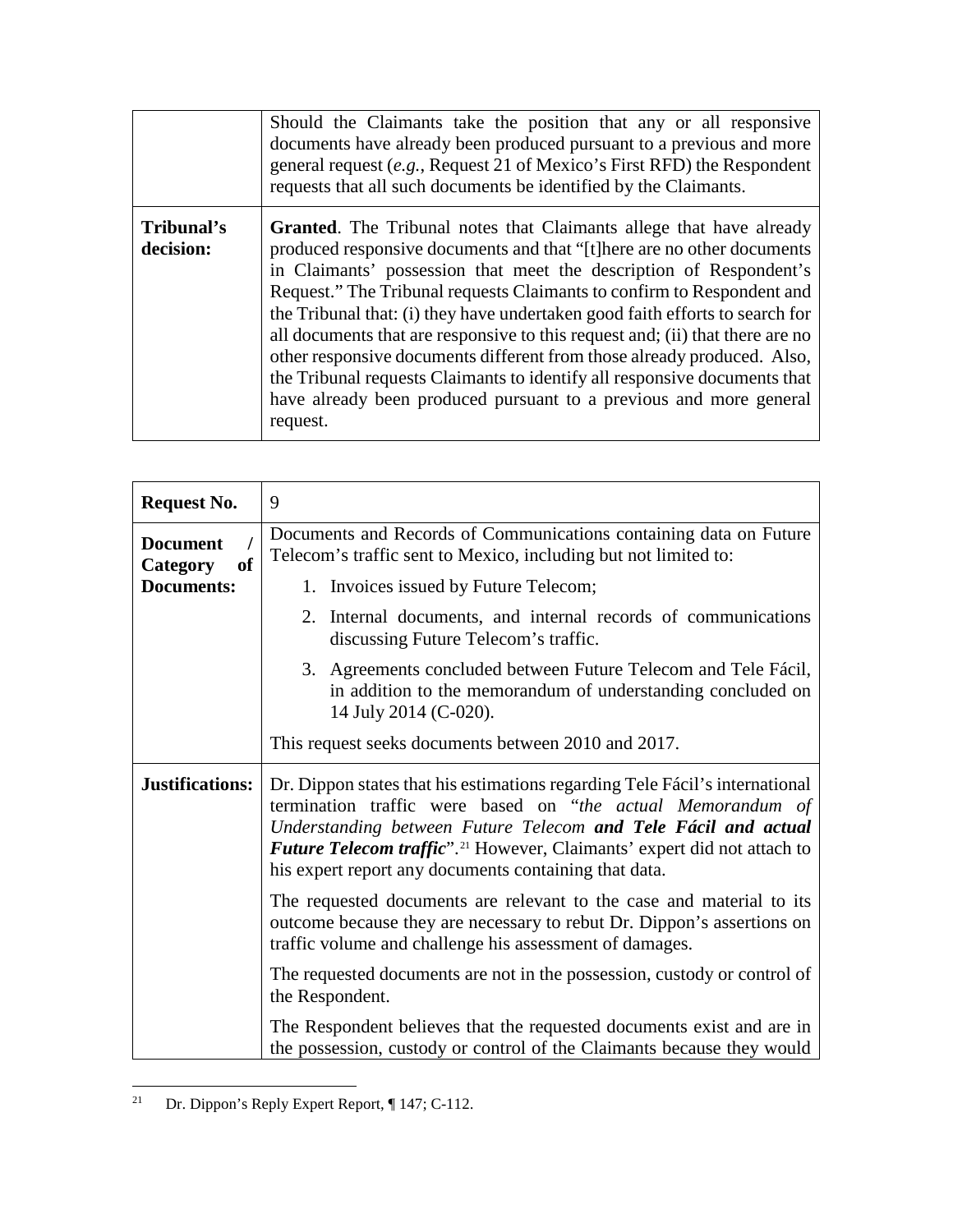|                         | have been prepared and kept in the ordinary course of business given the<br>importance attributed to Future telecom traffic for Tele Fácil's business.                                                                                                                                                                                                                                                                                                                                                                                                                                                                                                                                                                                                                                                                                                                                                                                                                                                                                                                                              |
|-------------------------|-----------------------------------------------------------------------------------------------------------------------------------------------------------------------------------------------------------------------------------------------------------------------------------------------------------------------------------------------------------------------------------------------------------------------------------------------------------------------------------------------------------------------------------------------------------------------------------------------------------------------------------------------------------------------------------------------------------------------------------------------------------------------------------------------------------------------------------------------------------------------------------------------------------------------------------------------------------------------------------------------------------------------------------------------------------------------------------------------------|
| <b>Objections:</b>      | The documents relied on by Dr. Dippon in his first expert report to<br>determine Future Telecom's traffic have already been covered by<br>Respondent's First RFD.                                                                                                                                                                                                                                                                                                                                                                                                                                                                                                                                                                                                                                                                                                                                                                                                                                                                                                                                   |
|                         | With the exception of privileged materials excluded from production,<br>which will be included in the corresponding privilege log, Claimants do<br>not object to Respondent's Request and will produce responsive<br>materials in its possession subject to agreement with Respondent or in<br>the absence of agreement, order of the Tribunal, establishing procedures<br>(e.g., redaction and/or restricted access by Respondent's counsel and<br>damages experts in this proceeding, and to not, under any circumstances,<br>be shared in any way with any official or employee of the IFT) to protect<br>from disclosure any personal data or information and confidential<br>business information contained in the CDRs (Call Detail Records). The<br>CDRs provided by Future Telecom constitute highly-confidential<br>business information of Future Telecom and also include sensitive<br>personal information regarding the calls made by the end users whose<br>traffic was carried by Future Telecom. As a result, additional limitations<br>on their distribution and use is warranted. |
| <b>Reply:</b>           | The Respondent observes that the Claimants have not produced any<br>documents related to this request.                                                                                                                                                                                                                                                                                                                                                                                                                                                                                                                                                                                                                                                                                                                                                                                                                                                                                                                                                                                              |
|                         | Furthermore, Future Telecom's CDRs would not respond to any of the<br>points 1 through 3 identified in this request. The Respondent respectfully<br>requests that the Tribunal instruct the Claimants to confirm that they are<br>not in possession or control of any responsive documents.                                                                                                                                                                                                                                                                                                                                                                                                                                                                                                                                                                                                                                                                                                                                                                                                         |
|                         | The CDRs that the Claimants have offered to produce could in principle<br>contain information on traffic volumes that could potentially be<br>responsive to Request 8 above and thus, the Respondent will accept the<br>offer.                                                                                                                                                                                                                                                                                                                                                                                                                                                                                                                                                                                                                                                                                                                                                                                                                                                                      |
|                         | The Respondent undertakes not to share the documents with IFT's<br>officials or employees without prior authorization by the Tribunal.                                                                                                                                                                                                                                                                                                                                                                                                                                                                                                                                                                                                                                                                                                                                                                                                                                                                                                                                                              |
| Tribunal's<br>decision: | <b>Granted.</b> The Tribunal instructs Claimants to confirm to Respondent and<br>to the Tribunal that Claimants are not in possession or control of any<br>documents responsive to this request other than the CDRs. As far as the<br>CDRs are concerned, the Tribunal invites the Parties to agree on<br>procedures to protect from disclosure any personal data or information<br>and confidential business information contained in the CDRs and inform<br>the Tribunal of any agreement. In the absence of an agreement the<br>Tribunal will rule on the applicable procedures.                                                                                                                                                                                                                                                                                                                                                                                                                                                                                                                 |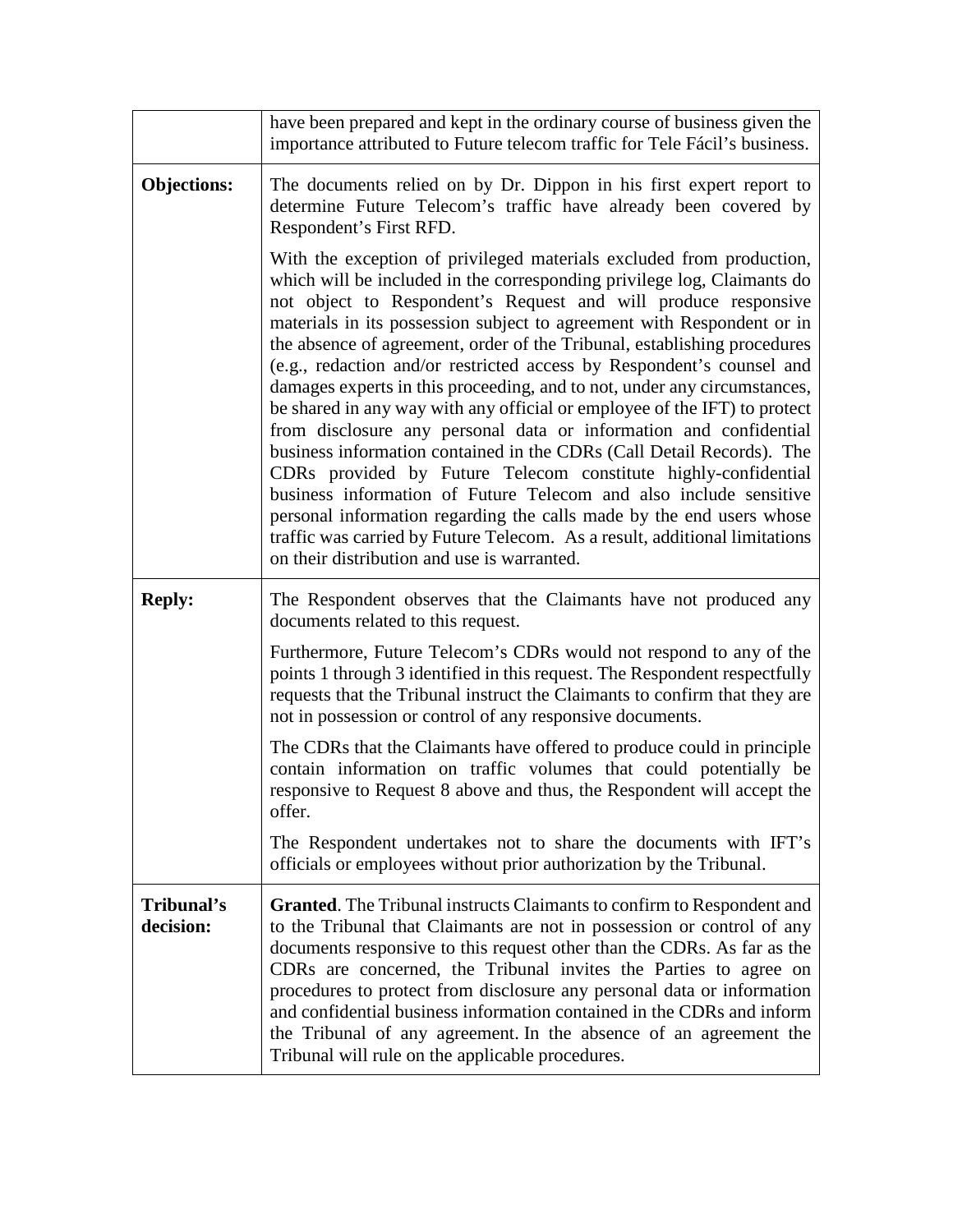| <b>Request No.</b>                                                 | 10                                                                                                                                                                                                                                                                                                                                                                                                                                                                                                                                                                                                        |
|--------------------------------------------------------------------|-----------------------------------------------------------------------------------------------------------------------------------------------------------------------------------------------------------------------------------------------------------------------------------------------------------------------------------------------------------------------------------------------------------------------------------------------------------------------------------------------------------------------------------------------------------------------------------------------------------|
| <b>Document</b><br>I<br><b>of</b><br>Category<br><b>Documents:</b> | Documents containing the data relied on by Dr. Dippon for the<br>proposition that the "but-for international termination traffic" is based on<br>"actual Future Telecom traffic" (¶8, bullet 3) and "actual international<br>termination rates paid by Future Telecom" (¶8, bullet 6). This request<br>includes, but it is not limited to, Future Telecom's contracts for traffic<br>sent to Mexico, independently of any alleged agreement concluded with<br>Tele Fácil.                                                                                                                                 |
| <b>Justifications:</b>                                             | As noted in the request, Dr. Dippon states that his estimations regarding<br>Tele Fácil's "but-for international termination traffic" are based on<br>"actual Future Telecom traffic" ([8, bullet 3) and "actual international<br>termination rates paid by Future Telecom" ([8, bullet 6). However, he<br>did not include the source documents used for the "actual Future"<br>Telecom traffic" or the "actual international rates paid by Future<br>Telecom".                                                                                                                                           |
|                                                                    | The Respondent will observe that, pursuant to Article $5(2)$ of the IBA<br>Rules (which apply in this case pursuant to PO 1, section 20.3 the expert<br>reports shall contain inter alia: the "Documents on which the Party-<br>Appointed Expert relies that have not already been submitted shall be<br>provided". The documents containing the data relied on by Dr. Dippon<br>for the proposition that the "but-for international termination traffic" are<br>based on "actual Future Telecom traffic" and "actual international<br>termination rates paid by Future Telecom" fall into that category. |
|                                                                    | The requested documents are also relevant to the case and material to its<br>outcome because they are necessary to understand Dr. Dippon's<br>assertions and challenge his assessment of damages.                                                                                                                                                                                                                                                                                                                                                                                                         |
|                                                                    | The requested documents are not in the possession, custody or control of<br>the Respondent.                                                                                                                                                                                                                                                                                                                                                                                                                                                                                                               |
|                                                                    | The Respondent believes that the requested documents exist and are in<br>the possession, custody or control of the Claimants because they would<br>have been prepared and kept in the ordinary course of business given the<br>importance attributed to Future telecom traffic for Tele Fácil's business.                                                                                                                                                                                                                                                                                                 |
| <b>Objections:</b>                                                 | The documents relied on by Dr. Dippon in his first expert report and<br>reply expert report to determine Future Telecom's traffic and for the<br>proposition that the "but-for international termination traffic" is based on<br>"actual Future Telecom traffic" and "actual international termination<br>rates paid by Future Telecom" have already been covered by<br>Respondent's previous RFDs.                                                                                                                                                                                                       |
|                                                                    | This is clear in Dr. Dippon's Reply Report, which states in its paragraph<br>78 that "The actual Future Telecom split between codes 52 and 521<br>during January 2015 to April 2016 is 59 percent mobile and 41 percent<br>landline, similar to the estimated split mentioned by Marcatel." This                                                                                                                                                                                                                                                                                                          |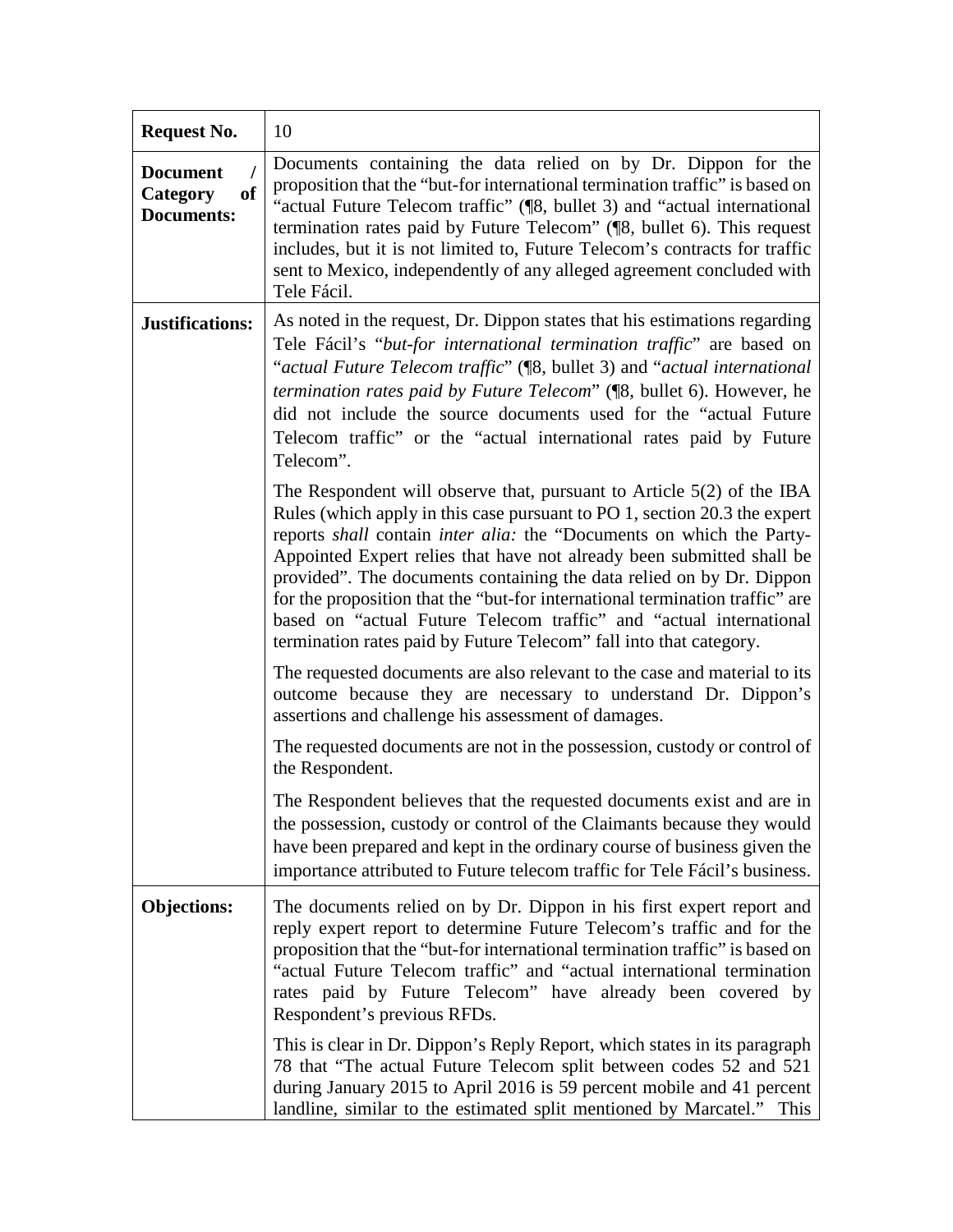|                         | statement has as support footnote 136, which cites to the document that<br>has already been produced as CLAIMANT0003298.                                                                                    |
|-------------------------|-------------------------------------------------------------------------------------------------------------------------------------------------------------------------------------------------------------|
|                         | There are no other documents in Claimants' possession that meet the<br>description of Respondent's Request.                                                                                                 |
| <b>Reply:</b>           | The Respondent takes note that Claimants do not have other responsive<br>documents to this Request, or no further responsive documents exist<br>other than the one identified in the Claimants' objections. |
| Tribunal's<br>decision: | Considering Respondent's Reply, no decision from the Tribunal is<br>required.                                                                                                                               |

| <b>Request No.</b>                                            | 11                                                                                                                                                                                                                                                                                                                                                                                                                                                                                                                                                                                                                                                                                                                                                                                                                                                                         |
|---------------------------------------------------------------|----------------------------------------------------------------------------------------------------------------------------------------------------------------------------------------------------------------------------------------------------------------------------------------------------------------------------------------------------------------------------------------------------------------------------------------------------------------------------------------------------------------------------------------------------------------------------------------------------------------------------------------------------------------------------------------------------------------------------------------------------------------------------------------------------------------------------------------------------------------------------|
| <b>Document</b><br><b>of</b><br>Category<br><b>Documents:</b> | The Documents relied on by Dr. Dippon in his second expert report<br>related to FreeCC <sup>22</sup> , AudioNow, SIP Meeting and any other DID<br>vendor's plans to aggressively develop DID services in the Mexican<br>market, promote and do marketing activities and capture local traffic. <sup>23</sup>                                                                                                                                                                                                                                                                                                                                                                                                                                                                                                                                                               |
| Justifications:                                               | The Respondent intends to challenge Dr. Dippon's assertion that FreeCC<br>and other DID vendor's commercial strategy was designed to ensure<br>higher growth in Mexico than in any other market in which it participated<br>and, because of that, the data that the Respondent's expert had to rely<br>upon for countries other than Mexico is not comparable. <sup>24</sup>                                                                                                                                                                                                                                                                                                                                                                                                                                                                                               |
|                                                               | The requested documents are relevant to the case and material to its<br>outcome because they are necessary to challenge Mr. Dippon's assertions<br>and fully understand his assessment of damages.                                                                                                                                                                                                                                                                                                                                                                                                                                                                                                                                                                                                                                                                         |
|                                                               | In addition, Dr. Dippon has stated that DID demand in the United States<br>is the relevant standard to determine Tele Fácil's DID lost revenues<br>because DID services in the United States were provided and operated in<br>the same way as they would have operated in Mexico. That is the reason<br>why Dr. Dippon "forecasted" the DID demand in Mexico, using "actual<br>historic data" of companies ( <i>i.e.</i> FreeCC, NCC, AudioNow, SIP, among<br>other) that had indicated interest in entering in the Mexican market. <sup>25</sup> The<br>Respondent will observe that, pursuant to Article 5(2) of the IBA Rules<br>(which apply in this case pursuant to PO 1, section 20.3 the expert reports<br>shall contain <i>inter alia</i> : the "Documents on which the Party-Appointed<br>Expert relies that have not already been submitted shall be provided". |

<span id="page-24-0"></span>22 Free Conference Calling.

- <span id="page-24-1"></span><sup>23</sup> Dr. Dippon's Reply Expert Report, ¶ 9; C-112.
- <span id="page-24-2"></span><sup>24</sup> *Id.*
- <span id="page-24-3"></span><sup>25</sup> Dr. Dippon's Reply Expert Report, ¶ 87; C-112.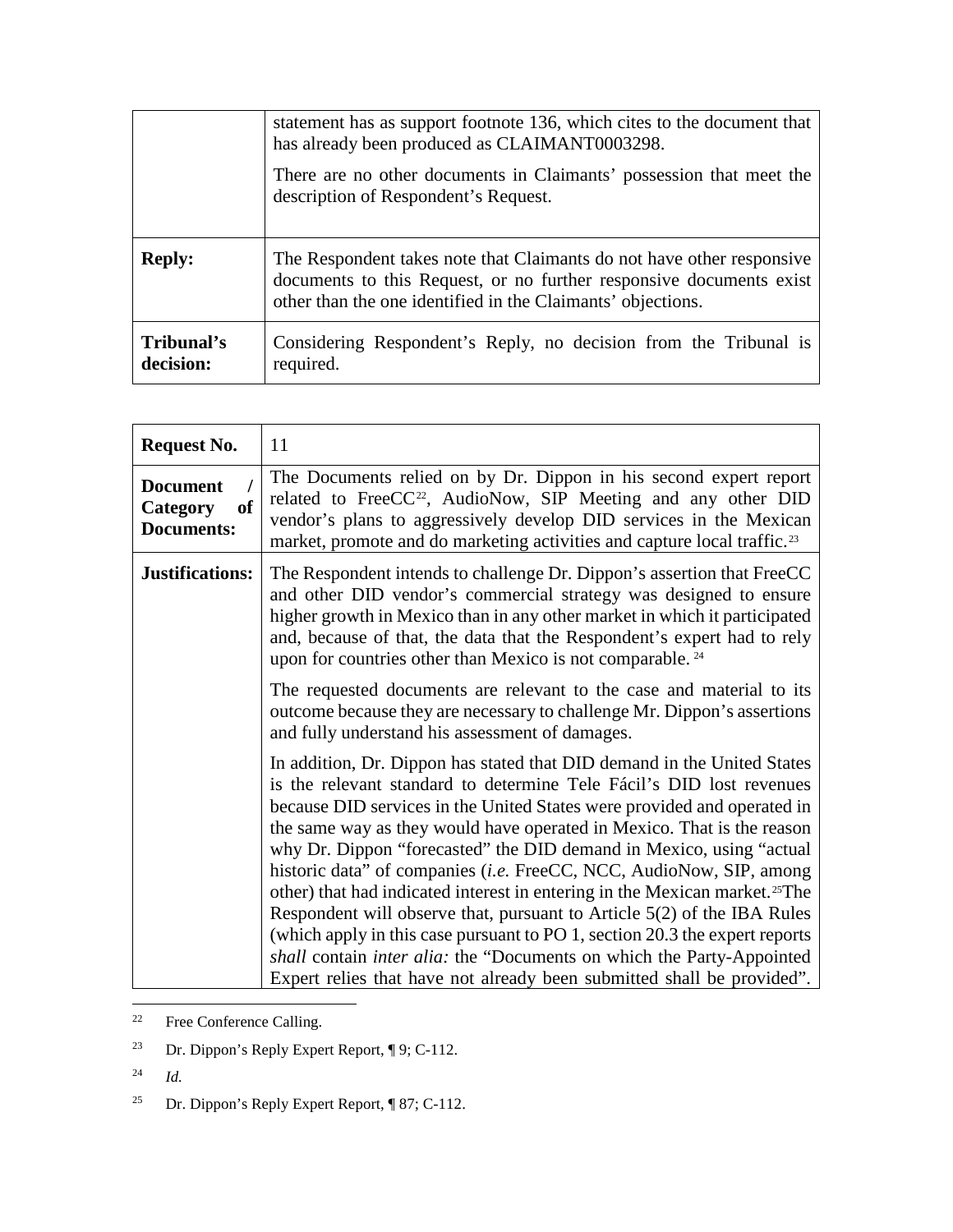|                    | The documentation analysed and used by Dr. Dippon to conclude that<br>FreeCC and other DID vendors had plans to develop aggressively DID<br>services in the Mexican market constitutes one of such documents.                                                                     |
|--------------------|-----------------------------------------------------------------------------------------------------------------------------------------------------------------------------------------------------------------------------------------------------------------------------------|
|                    | The requested documents are not in the possession, custody or control of<br>the Respondent.                                                                                                                                                                                       |
| <b>Objections:</b> | The documents relied on by Dr. Dippon in his first expert report to<br>determine his conclusions on these matters have already been covered by<br>Respondent's First RFD. On the requests contained on Procedural Order<br>No. 5, Respondent had already requested the following: |
|                    | Request No. 21 "All documents relied on by Dr. Christian Dippon in<br>preparation of his report, including, but not limited to: 1. The "Client"<br>Data" documents listed in Appendix B"                                                                                          |
|                    | Request No. 32, "Records of communications between Tele Facil or any<br>of its shareholders (or any person or entity on their behalf) and the<br>following companies identified in Mr. Dippon's expert report regarding<br>business opportunities with Tele Fácil in Mexico:      |
|                    | a) Zenofón;<br>b) No Cost Conferencing;<br>c) SIP Meeting;<br>d) Alpine Audio Now;<br>e) FreeConferenceCall                                                                                                                                                                       |
|                    | Claimants remind Respondent that, among others, the following<br>documents have already produced that would be responsive to this<br>request:                                                                                                                                     |
|                    | CLAIMANT0003320<br>CLAIMANT0003321<br>CLAIMANT0003322<br>CLAIMANT0003323<br>CLAIMANT0003339<br>CLAIMANT0003799<br>CLAIMANT0003800<br>CLAIMANT0003801                                                                                                                              |
|                    | There are no other documents in Claimants' possession that meet the<br>description of Respondent's Request.                                                                                                                                                                       |
| <b>Reply:</b>      | The Respondent observes that this request for documents is not limited<br>to documents relied upon by Dr. Dippon in preparation of this first report,                                                                                                                             |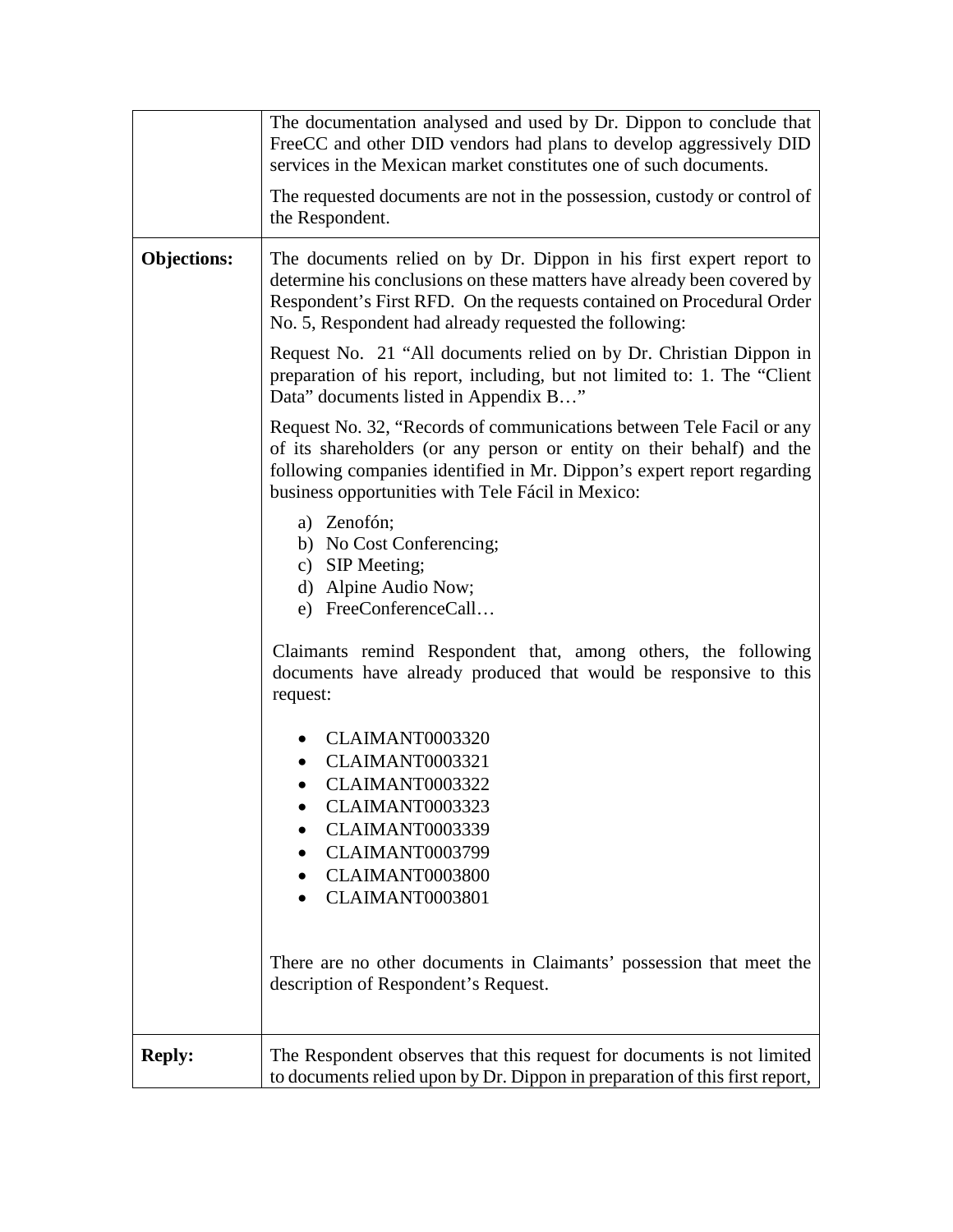|                         | but rather "[t] he Documents relied on by Dr. Dippon in his second expert<br>report".                                                                                                                                                                                                                                                                                                                                                                                                                                                            |
|-------------------------|--------------------------------------------------------------------------------------------------------------------------------------------------------------------------------------------------------------------------------------------------------------------------------------------------------------------------------------------------------------------------------------------------------------------------------------------------------------------------------------------------------------------------------------------------|
|                         | The Respondent further observes that the documents identified in the<br>Claimants' objections are not responsive to the request as they do not<br>include any marketing or other "plans to aggressively develop DID<br>services in the Mexican market, promote and do marketing activities and<br>capture local traffic".                                                                                                                                                                                                                        |
|                         | In view of the foregoing, the Respondent requests that the Claimants<br>confirm that there are not in possession of any responsive documents.                                                                                                                                                                                                                                                                                                                                                                                                    |
| Tribunal's<br>decision: | <b>Granted.</b> The Tribunal notes that Claimants allege that they have already<br>produced responsive documents and that "[t] here are no other documents<br>in Claimants' possession that meet the description of Respondent's<br>Request." The Tribunal requests Claimants to confirm to Respondent and<br>the Tribunal that: (i) they have undertaken good faith efforts to search for<br>all documents that are responsive to this request and; (ii) that there are no<br>other responsive documents different from those already produced. |

| <b>Request No.</b>                                     | 12                                                                                                                                                                                                                                                                                                                                                                                                                                                    |
|--------------------------------------------------------|-------------------------------------------------------------------------------------------------------------------------------------------------------------------------------------------------------------------------------------------------------------------------------------------------------------------------------------------------------------------------------------------------------------------------------------------------------|
| <b>Document</b><br>Category<br>of<br><b>Documents:</b> | The Documents relied on by Dr. Dippon in his reply expert report to<br>estimate traffic volume from AudioNow and SIP Meeting, No Cost<br>Conference and Zenofon. <sup>26</sup>                                                                                                                                                                                                                                                                        |
| <b>Justifications:</b>                                 | Dr. Dippon criticises the Respondent's expert for using data from<br>AudioNow and SIP, arguing that such information, unlike the data used<br>in the case of FreeCC (which was not disclosed), was very limited. <sup>27</sup>                                                                                                                                                                                                                        |
|                                                        | The requested documents are relevant and material to the outcome of the<br>case as they will be used to challenge Dr. Dippon's assertion that that<br>Respondent's expert wrongfully "uses international data from FreeCC<br>despite having no knowledge as to whether FreeCC's experiences are<br>indicative of the experiences of other DID vendors", such as AudioNow,<br>SIP Meeting, No Cost Conference and Zenofon, among others. <sup>28</sup> |
|                                                        | The Respondent will observe that, pursuant to Article $5(2)$ of the IBA<br>Rules (which apply in this case pursuant to PO 1, section 20.3 the expert<br>reports shall contain <i>inter alia</i> : the "Documents on which the Party-<br>Appointed Expert relies that have not already been submitted shall be<br>provided". The documentation analysed and used by Dr. Dippon related                                                                 |

<span id="page-26-0"></span> <sup>26</sup> Dr. Dippon's Reply Expert Report, ¶ 9; C-112.

<span id="page-26-2"></span><sup>28</sup> *Id.*

<span id="page-26-1"></span><sup>27</sup> *Id.*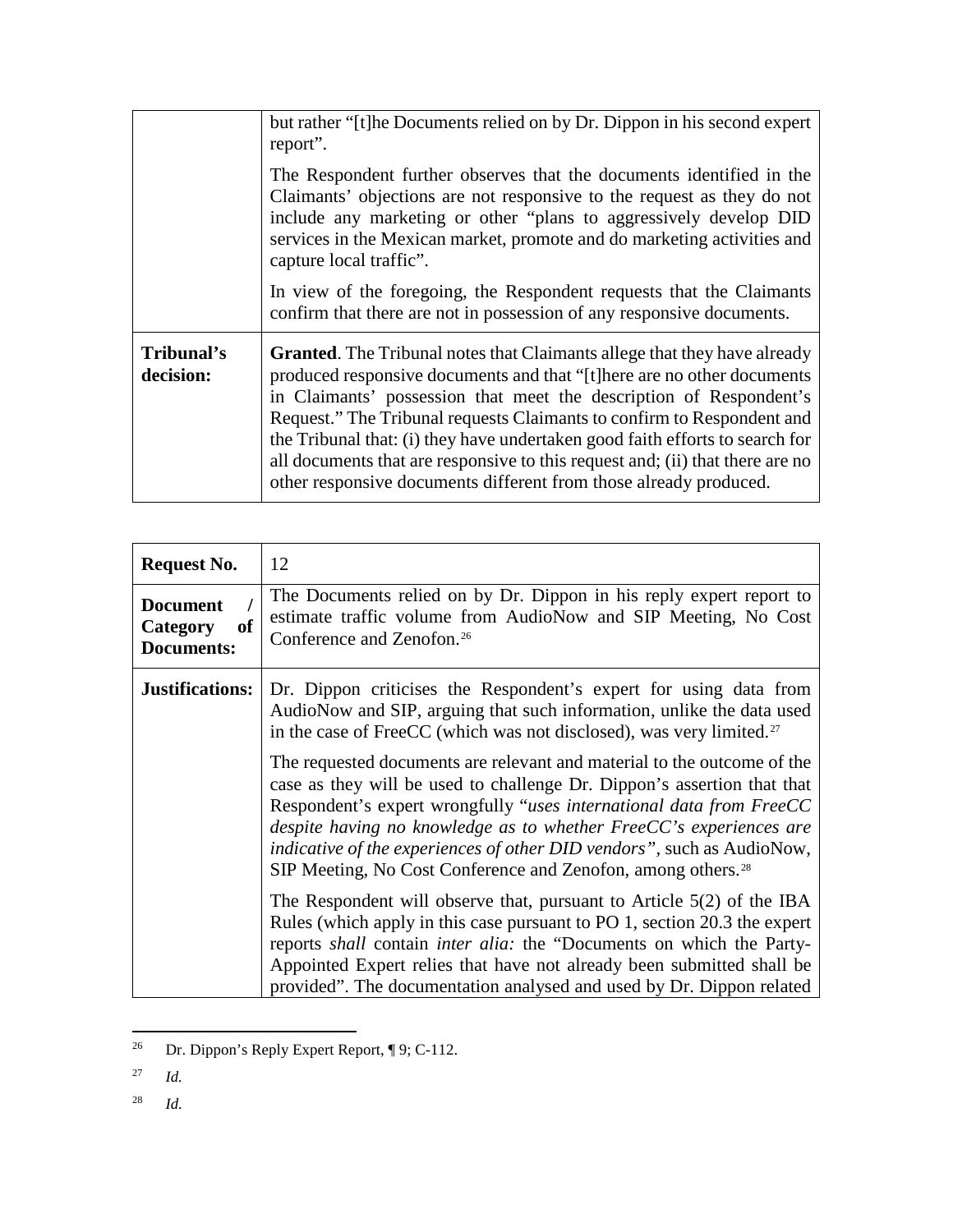|                    | to AudioNow, SIP Meeting, No Cost Conference, Zenofon, and other<br>DID vendors traffic constitutes one of such documents.                                                                                                                                                        |
|--------------------|-----------------------------------------------------------------------------------------------------------------------------------------------------------------------------------------------------------------------------------------------------------------------------------|
|                    | The requested documents are not in the possession, custody or control of<br>the Respondent.                                                                                                                                                                                       |
|                    | The Respondent believes that the requested documents exist and are in<br>the possession, custody or control of the Claimants because Dr. Dippon<br>use them in his expert report.                                                                                                 |
| <b>Objections:</b> | The documents relied on by Dr. Dippon in his first expert report to<br>determine his conclusions on these matters have already been covered by<br>Respondent's First RFD. On the requests contained on Procedural Order<br>No. 5, Respondent had already requested the following: |
|                    | Request No. 21 "All documents relied on by Dr. Christian Dippon in<br>preparation of his report, including, but not limited to: 1. The "Client<br>Data" documents listed in Appendix B"                                                                                           |
|                    | Request No. 32, "Records of communications between Tele Facil or any<br>of its shareholders (or any person or entity on their behalf) and the<br>following companies identified in Mr. Dippon's expert report regarding<br>business opportunities with Tele Fácil in Mexico:      |
|                    | a) Zenofón;<br>b) No Cost Conferencing;<br>c) SIP Meeting;<br>d) Alpine Audio Now;<br>e) FreeConferenceCall                                                                                                                                                                       |
|                    | Claimants remind Respondent that, among others, the following<br>documents have already produced that would be responsive to this<br>request:                                                                                                                                     |
|                    | CLAIMANT0003320<br>CLAIMANT0003321                                                                                                                                                                                                                                                |
|                    | CLAIMANT0003322                                                                                                                                                                                                                                                                   |
|                    | CLAIMANT0003323                                                                                                                                                                                                                                                                   |
|                    | CLAIMANT0003339                                                                                                                                                                                                                                                                   |
|                    | CLAIMANT0003799                                                                                                                                                                                                                                                                   |
|                    | CLAIMANT0003800                                                                                                                                                                                                                                                                   |
|                    | CLAIMANT0003801                                                                                                                                                                                                                                                                   |
|                    | There are no other documents in Claimants' possession that meet the<br>description of Respondent's Request.                                                                                                                                                                       |
| <b>Reply:</b>      | The Respondent observes that this request for documents is not limited<br>to documents relied upon by Dr. Dippon in preparation of this first report,                                                                                                                             |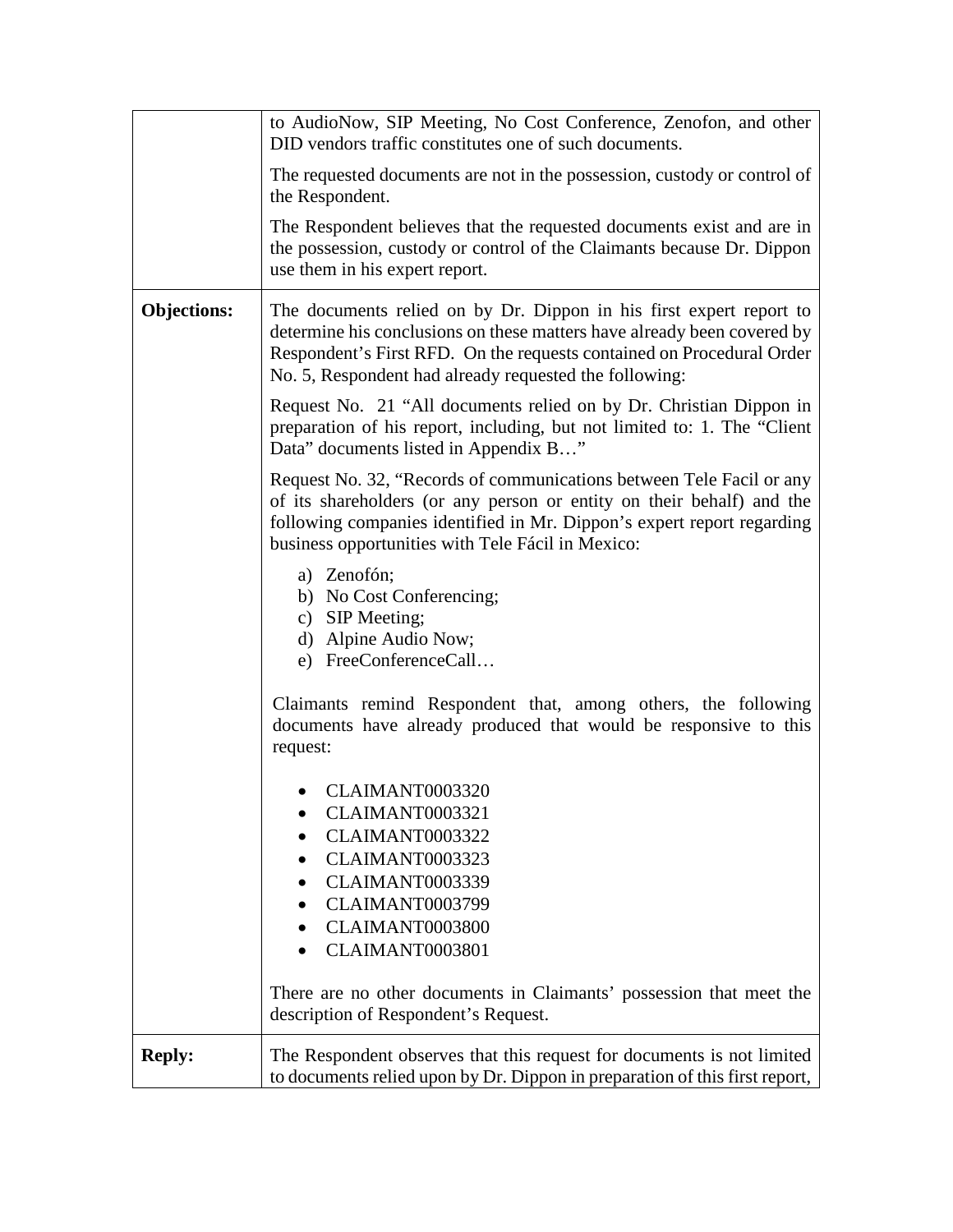|                         | but rather "[t] he Documents relied on by Dr. Dippon in his reply expert<br>report $[]$ .                                                                                                                                                                                                                                                                                                                                                                                                                                                        |
|-------------------------|--------------------------------------------------------------------------------------------------------------------------------------------------------------------------------------------------------------------------------------------------------------------------------------------------------------------------------------------------------------------------------------------------------------------------------------------------------------------------------------------------------------------------------------------------|
|                         | In view of the foregoing, the Respondent requests that the Claimants<br>confirm that there are no responsive documents other than the ones<br>identified in their objections.                                                                                                                                                                                                                                                                                                                                                                    |
| Tribunal's<br>decision: | <b>Granted.</b> The Tribunal notes that Claimants allege that they have already<br>produced responsive documents and that "[t] here are no other documents<br>in Claimants' possession that meet the description of Respondent's<br>Request." The Tribunal requests Claimants to confirm to Respondent and<br>the Tribunal that: (i) they have undertaken good faith efforts to search for<br>all documents that are responsive to this request and; (ii) that there are no<br>other responsive documents different from those already produced. |

| <b>Request No.</b>                                     | 13                                                                                                                                                                                                                                                                                                                                                                                                                                                                                        |
|--------------------------------------------------------|-------------------------------------------------------------------------------------------------------------------------------------------------------------------------------------------------------------------------------------------------------------------------------------------------------------------------------------------------------------------------------------------------------------------------------------------------------------------------------------------|
| <b>Document</b><br>of<br>Category<br><b>Documents:</b> | documents, Documents<br>Internal<br>and<br>Internal<br>Records<br>of<br>Communications containing the estimated traffic volume from<br>AudioNow, SIP Meeting, No Cost Conference and Zenofon and any<br>other DID vendor. <sup>29</sup>                                                                                                                                                                                                                                                   |
| <b>Justifications:</b>                                 | As stated in the previous Request, Dr. Dippon criticises the Respondent's<br>expert for using data from AudioNow and SIP, arguing that such<br>information, unlike the data used in the case of FreeCC (which was not<br>disclosed), was very limited. <sup>30</sup>                                                                                                                                                                                                                      |
|                                                        | The Respondent requires additional traffic data from AudioNow, SIP<br>Meeting, No Cost Conference and Zenofon and any other DID vendor,<br>for at least the same number of years as that provided for FreeCC, and<br>for a representative sample of countries including, but not limited to,<br>Australia, Brazil, Canada, France, Germany, Puerto Rico, United<br>Kingdom, which are the selected countries of operation highlighted by<br>Dr. Dippon in its first report. <sup>31</sup> |
|                                                        | The requested documents are relevant and material to the outcome of the<br>case as they will be used to challenge Dr. Dippon's assertion that that<br>Respondent's expert wrongfully "used international data from Free<br>Conference Calling despite having no knowledge as to whether FreeCC's<br>experience are indicative of the experiences of other DID vendors, like<br>Audio Now and SIP". <sup>32</sup>                                                                          |

<span id="page-28-0"></span> <sup>29</sup> Dr. Dippon's Reply Expert Report, ¶ 9; C-112.

<span id="page-28-1"></span><sup>30</sup> Dr. Dippon's Reply Expert Report, ¶ 9; C-112.

<span id="page-28-2"></span><sup>31</sup> Dr. Dippon's Expert Report, ¶44-50; C-010.

<span id="page-28-3"></span><sup>32</sup> Dr. Dippon's Reply Expert Report, ¶ 9; C-112.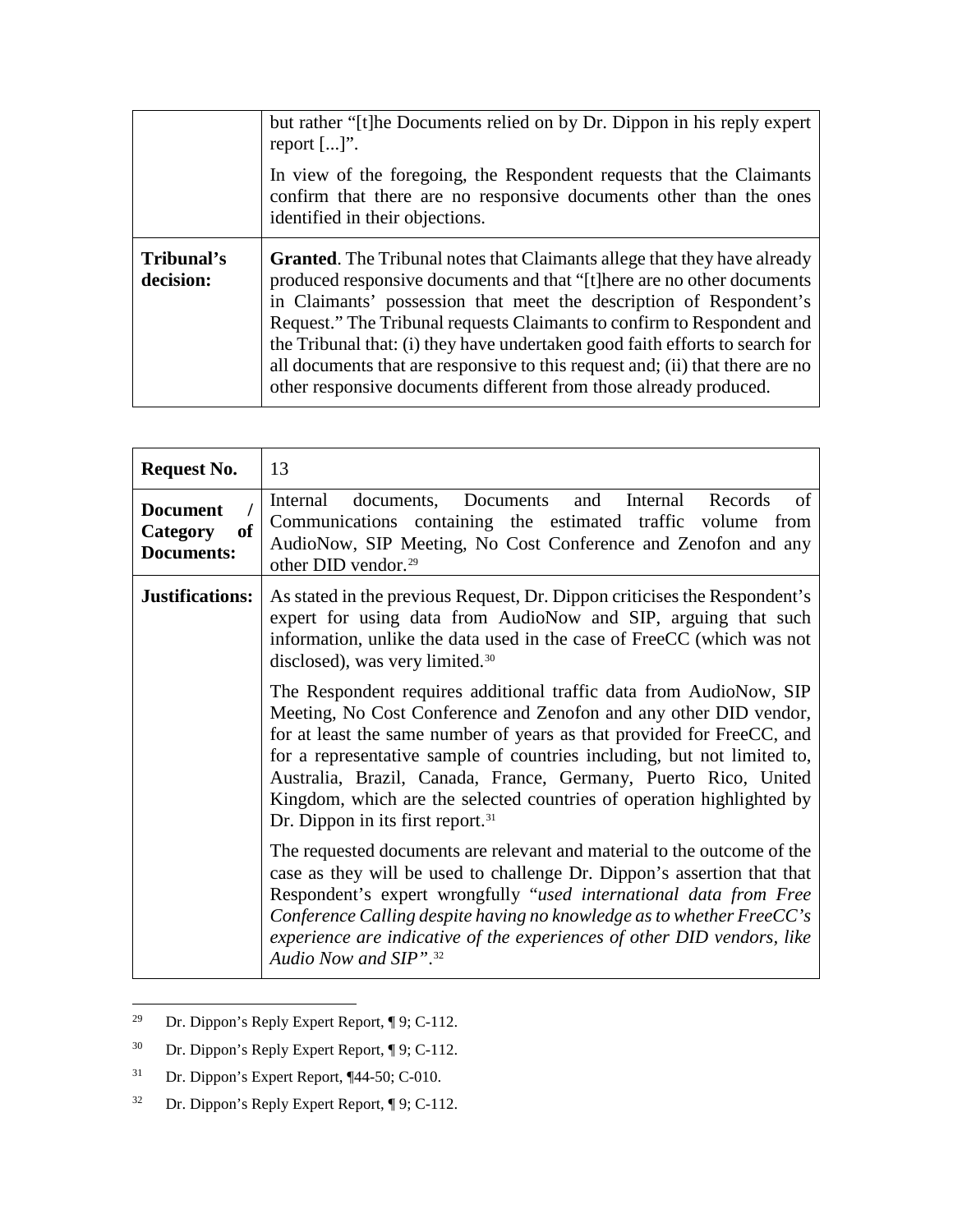|                    | The requested documents are not in the possession, custody or control of<br>the Respondent.                                                                                                                                                                                                                                                                                                                 |
|--------------------|-------------------------------------------------------------------------------------------------------------------------------------------------------------------------------------------------------------------------------------------------------------------------------------------------------------------------------------------------------------------------------------------------------------|
|                    | The Respondent believes that the requested documents exist and are in<br>the possession, custody or control of the Claimants because they would<br>have been prepared and kept in the ordinary course of business given the<br>importance attributed to Future telecom traffic for Tele Fácil's business.                                                                                                   |
| <b>Objections:</b> | The documents relied on by Dr. Dippon in his first expert report to<br>determine his conclusions on these matters have already been covered by<br>Respondent's First RFD. On the requests contained on Procedural Order<br>No. 5, Respondent had already requested the following:                                                                                                                           |
|                    | Request No. 21 "All documents relied on by Dr. Christian Dippon in<br>preparation of his report, including, but not limited to: 1. The "Client"<br>Data" documents listed in Appendix B"                                                                                                                                                                                                                    |
|                    | Request No. 32, "Records of communications between Tele Facil or any<br>of its shareholders (or any person or entity on their behalf) and the<br>following companies identified in Mr. Dippon's expert report regarding<br>business opportunities with Tele Fácil in Mexico:                                                                                                                                |
|                    | a) Zenofón;<br>b) No Cost Conferencing;<br>c) SIP Meeting;<br>d) Alpine Audio Now;<br>e) FreeConferenceCall                                                                                                                                                                                                                                                                                                 |
|                    | Claimants remind Respondent that, among others, the following<br>documents have already produced that would be responsive to this<br>request:                                                                                                                                                                                                                                                               |
|                    | CLAIMANT0003320<br>CLAIMANT0003321<br>CLAIMANT0003322<br>CLAIMANT0003323<br>CLAIMANT0003339<br>• CLAIMANT0003799<br>CLAIMANT0003800<br>CLAIMANT0003801<br>With the exception of privileged materials excluded from production,<br>which will be included in the corresponding privilege log, there are no<br>other documents in Claimants' possession that meet the description of<br>Respondent's Request. |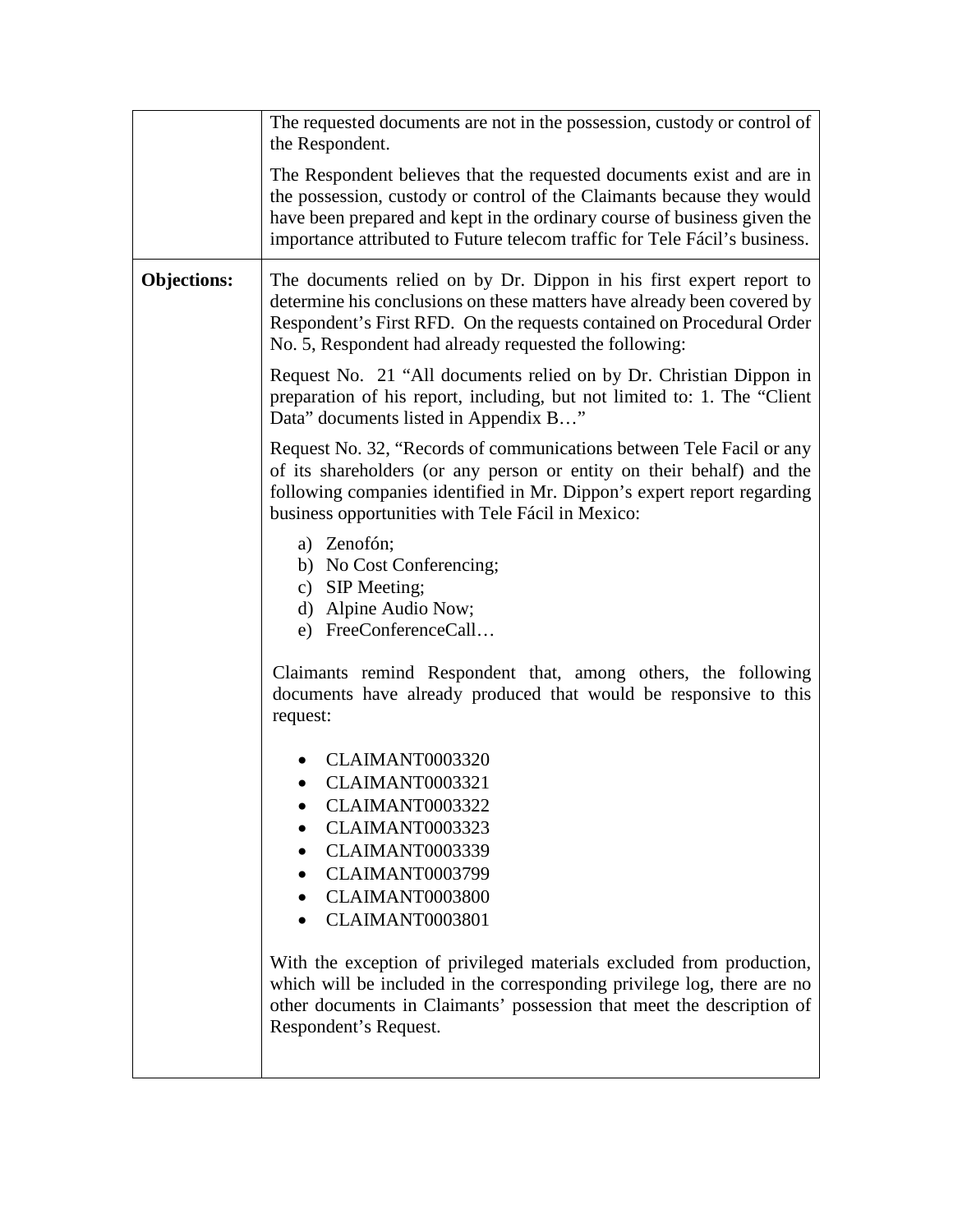| <b>Reply:</b>           | The Respondent observes that this request for documents is not limited<br>to documents relied upon by Dr. Dippon.<br>In view of the foregoing, the Respondent requests that the Claimants<br>confirm that there are no responsive documents other than the ones<br>identified in their objections.                                                                                                                                                                                                                                                                                                                         |
|-------------------------|----------------------------------------------------------------------------------------------------------------------------------------------------------------------------------------------------------------------------------------------------------------------------------------------------------------------------------------------------------------------------------------------------------------------------------------------------------------------------------------------------------------------------------------------------------------------------------------------------------------------------|
| Tribunal's<br>decision: | <b>Granted.</b> The Tribunal notes that Claimants allege that they have already<br>produced responsive documents and that "[w]ith the exception of<br>privileged materials excluded from production, there are no other<br>documents in Claimants' possession that meet the description of<br>Respondent's Request." The Tribunal requests Claimants to confirm to<br>Respondent and the Tribunal that: (i) they have undertaken good faith<br>efforts to search for all documents that are responsive to this request and;<br>(ii) that there are no other responsive documents different from those<br>already produced. |

| <b>Request No.</b>                                            | 14                                                                                                                                                                                                                                                                                                                                                                                                                                                                                                                |
|---------------------------------------------------------------|-------------------------------------------------------------------------------------------------------------------------------------------------------------------------------------------------------------------------------------------------------------------------------------------------------------------------------------------------------------------------------------------------------------------------------------------------------------------------------------------------------------------|
| <b>Document</b><br><b>of</b><br>Category<br><b>Documents:</b> | The documents relied on by Dr. Dippon in his expert report in support of<br>the monthly subscription fees purportedly listed by the IFT.                                                                                                                                                                                                                                                                                                                                                                          |
| <b>Justifications:</b>                                        | See general justification.<br>The requested documents are relevant to the case and material to its                                                                                                                                                                                                                                                                                                                                                                                                                |
|                                                               | outcome as they are necessary to challenge Dr. Dippon's assertion that<br>that Respondent's expert made a series of errors by proposing " <i>monthly</i><br>subscription fees that are significantly lower than those listed by the<br>$IFT$ <sup>33</sup>                                                                                                                                                                                                                                                        |
|                                                               | Dr. Dippon states that he is using this information as a reference for retail<br>prices <sup>34</sup> , but he does not provide the source, the period or the data used to<br>make the aforementioned statement.                                                                                                                                                                                                                                                                                                  |
|                                                               | The Respondent will observe that, pursuant to Article $5(2)$ of the IBA<br>Rules (which apply in this case pursuant to PO 1, section 20.3 the expert<br>reports shall contain inter alia: the "Documents on which the Party-<br>Appointed Expert relies that have not already been submitted shall be<br>provided". The monthly subscription fees purportedly listed by the IFT<br>constitutes one of such documents. The requested documents are not in<br>the possession, custody or control of the Respondent. |

<span id="page-30-0"></span> <sup>33</sup> Dr. Dippon's Reply Expert Report, ¶ 10; C-112.

<span id="page-30-1"></span><sup>34</sup> Dr. Dippon's Reply Expert Report, ¶10; C-112.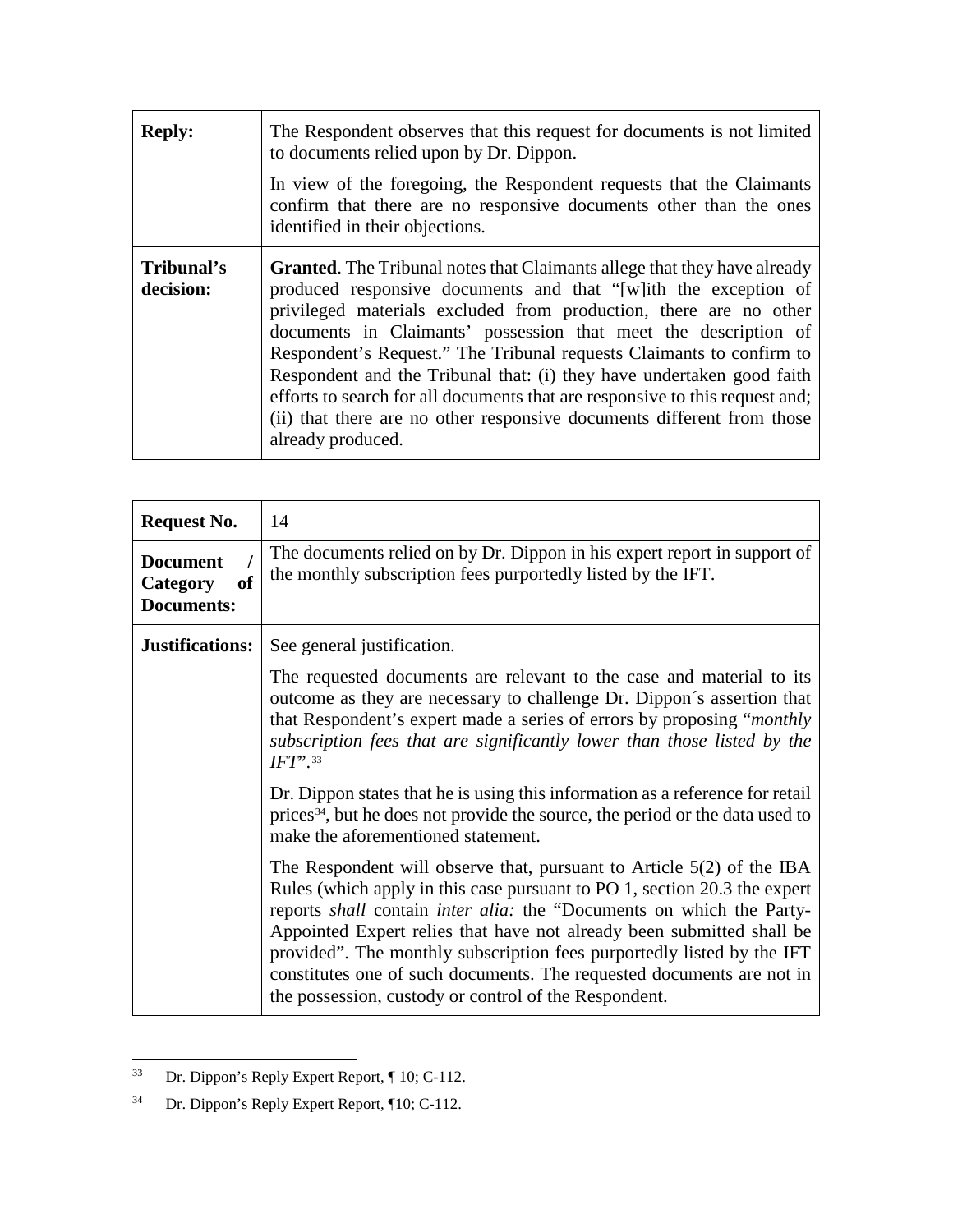|                         | The Respondent believes that the requested documents exist and are in<br>the possession, custody or control of the Claimants because Dr. Dippon<br>use them in his expert report.                                                                                                                                                                                                                                                                                                                                                                                                                                                                                                                                                                                                                                                                                                                                                                                                                                                                                            |
|-------------------------|------------------------------------------------------------------------------------------------------------------------------------------------------------------------------------------------------------------------------------------------------------------------------------------------------------------------------------------------------------------------------------------------------------------------------------------------------------------------------------------------------------------------------------------------------------------------------------------------------------------------------------------------------------------------------------------------------------------------------------------------------------------------------------------------------------------------------------------------------------------------------------------------------------------------------------------------------------------------------------------------------------------------------------------------------------------------------|
| <b>Objections:</b>      | Claimants state that this request covers documents that are publicly<br>available and in possession of Respondent.<br>The specific reports and pages relied on by Dr. Dippon are already<br>described in paragraph 139 of his reply report, and the details are<br>contained in footnote 239.                                                                                                                                                                                                                                                                                                                                                                                                                                                                                                                                                                                                                                                                                                                                                                                |
| <b>Reply:</b>           | The Respondent observes that the documents relied upon by Dr. Dippon<br>have not been identified. Thus, the Respondent has no means of<br>determining whether they are in fact publicly available and within its<br>possession.<br>Furthermore, it is the Respondent's position that the Claimants should<br>produce the requested documents regardless of whether they are publicly<br>available or not. Article 3.1 of the IBA Rules, which reflects international<br>practice and, pursuant to paragraph 13.1 of Procedural Order No. 1 serve<br>as guidance to this Tribunal in matters concerning evidence, state that<br>"each Party shall submit to the Arbitral Tribunal and to the other Parties<br>all Documents available to it on which it relies, including public<br>Documents and those in the public domain" [Emphasis added].<br>In view of the foregoing, the Respondent requests that the Claimants<br>either identify the documents relied upon by their expert, confirm that the<br>documents cited in footnote 239 are the same documents to which Dr. |
| Tribunal's<br>decision: | Dippon refers at ¶10 of his Reply Report, or produce the documents.<br><b>Granted.</b> The Tribunal direct Claimants to either identify the documents<br>relied upon by their expert, confirm that the documents cited in footnote<br>239 are the same documents to which Dr. Dippon refers at ¶10 of his<br>Reply Report, or produce the documents.                                                                                                                                                                                                                                                                                                                                                                                                                                                                                                                                                                                                                                                                                                                         |

| <b>Request No.</b>                                     | 15                                                                                                                                                                                                               |
|--------------------------------------------------------|------------------------------------------------------------------------------------------------------------------------------------------------------------------------------------------------------------------|
| <b>Document</b><br>of<br>Category<br><b>Documents:</b> | The documents relied on by Dr. Dippon in his reply expert report<br>related to the activation, equipment and technical support rates in<br>Mexico.                                                               |
| <b>Justifications:</b>                                 | See general justification.                                                                                                                                                                                       |
|                                                        | The requested documents are relevant to the case and material to its<br>outcome as they are necessary to challenge Dr. Dippon's assertion that<br>Respondent's expert made a series of errors by concluding that |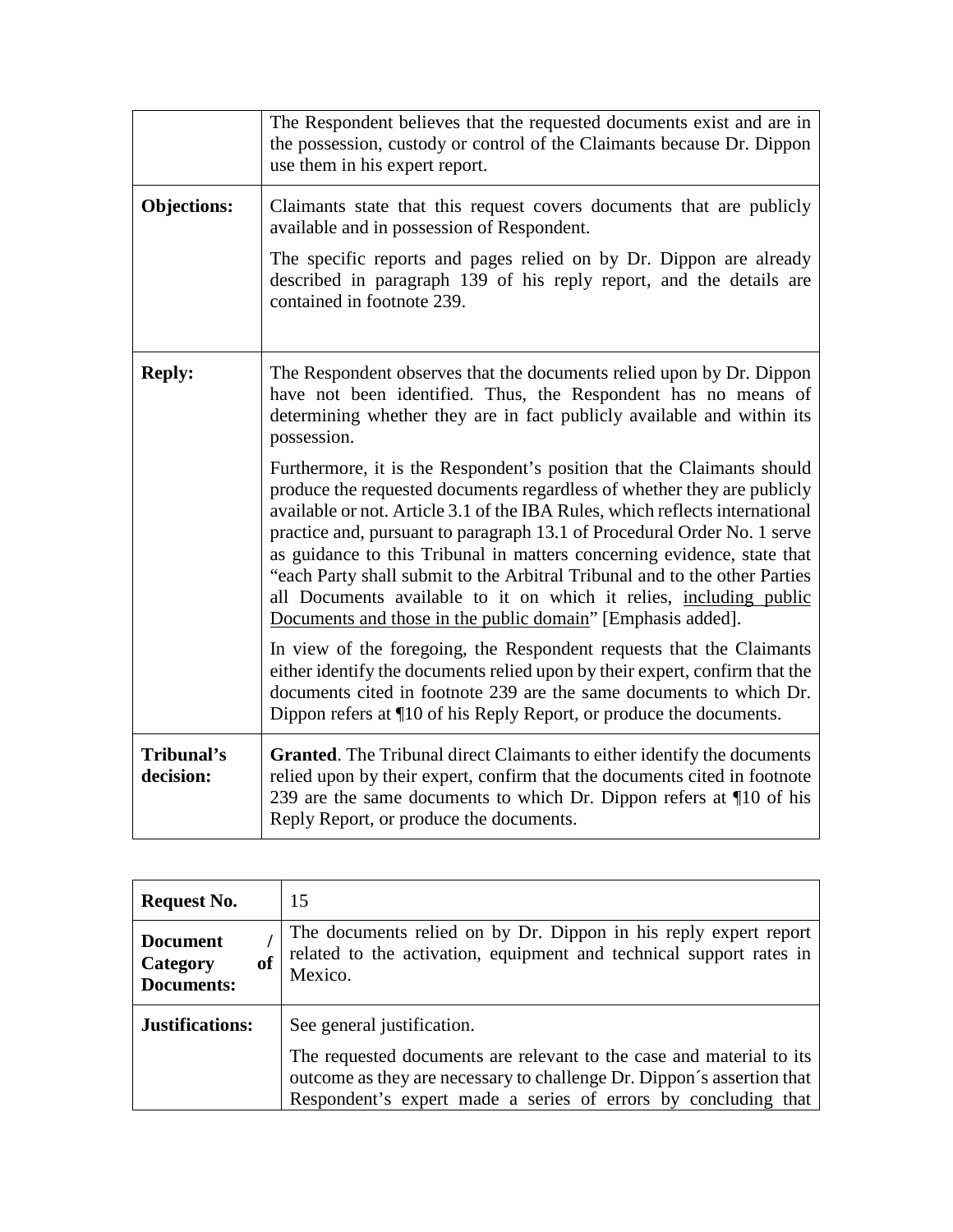|                         | revenue from activation, equipment and technical support listed in<br>Tele Fácil's Concession Application should be excluded because<br>operators allegedly no longer charge for this, "despite IFT and other<br>evidence to the contrary". <sup>35</sup> |
|-------------------------|-----------------------------------------------------------------------------------------------------------------------------------------------------------------------------------------------------------------------------------------------------------|
|                         | This "IFT and other evidence", was not included in the expert's report<br>despite the obligation to provide it pursuant to Article $5(2)$ of the IBA<br>Rules (which apply in this case) pursuant to PO 1, section 20.3.                                  |
|                         | The requested documents are not in the possession, custody or control<br>of the Respondent.                                                                                                                                                               |
|                         | The Respondent believes that the requested documents exist and are in<br>the possession, custody or control of the Claimants because Dr.<br>Dippon use them in his expert report.                                                                         |
| <b>Objections:</b>      | Claimants state that this request covers documents that are publicly<br>available and in possession of Respondent.                                                                                                                                        |
|                         | The specific documents relied on by Dr. Dippon are already described<br>in paragraph 141 of his reply report.                                                                                                                                             |
|                         | There are no other documents in Claimants' possession that meet the<br>description of Respondent's Request.                                                                                                                                               |
| <b>Reply:</b>           | Same reply as in Request 14.                                                                                                                                                                                                                              |
| Tribunal's<br>decision: | Granted.                                                                                                                                                                                                                                                  |

| <b>Request No.</b>                                     | 16                                                                                                                                                                                                                  |
|--------------------------------------------------------|---------------------------------------------------------------------------------------------------------------------------------------------------------------------------------------------------------------------|
| <b>Document</b><br>of<br>Category<br><b>Documents:</b> | Tele Fácil's audited financial statements for the years 2010 <i>(i.e.</i> year of<br>its incorporation) until 2017. This request includes the notes to the<br>financial statements.                                 |
| <b>Justifications:</b>                                 | See general justification.<br>In addition, Dr. Dippon, states that the operating and fixed costs of the<br>DCF model "were estimated base on expenses actually incurred by Tele<br>$F\acute{a}cil$ ". <sup>36</sup> |

<span id="page-32-0"></span> <sup>35</sup> Dr. Dippon's Reply Expert Report, ¶ 10; C-112.

<span id="page-32-1"></span><sup>36</sup> Dr. Dippon's Reply Expert Report, ¶ 147; C-112.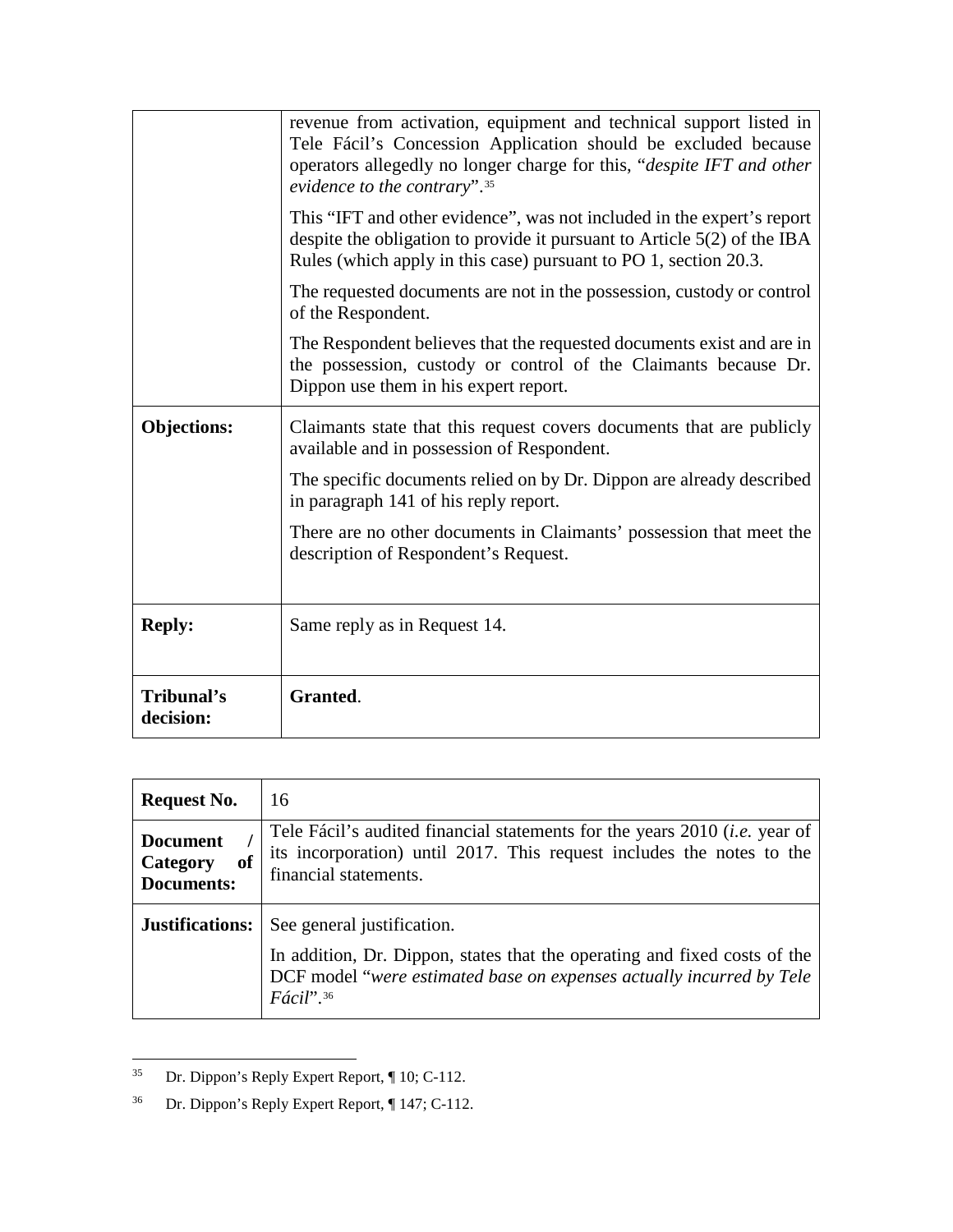|                         | In his reply expert report Dr. Dippon quotes the Reference Manual on<br>Scientific Evidence <sup>37</sup> which explains that financial statements would have<br>the highest presumptive validity.                                                                                                                                                                                                                                                                                                                                                                                                               |
|-------------------------|------------------------------------------------------------------------------------------------------------------------------------------------------------------------------------------------------------------------------------------------------------------------------------------------------------------------------------------------------------------------------------------------------------------------------------------------------------------------------------------------------------------------------------------------------------------------------------------------------------------|
|                         | The requested documents are relevant and material to the outcome of the<br>case as they will assist the Respondent's expert to determine the precise<br>amount of expenses incurred by of Tele Fácil during the relevant period<br>and the amount invested, to be tendered as an alternative measure of<br>damages in this case.                                                                                                                                                                                                                                                                                 |
|                         | The requested documents are not in the possession, custody or control of<br>the Respondent.                                                                                                                                                                                                                                                                                                                                                                                                                                                                                                                      |
|                         | The Respondent believes that the requested documents exist and are in<br>the possession, custody or control of the Claimants because they would<br>have been prepared and kept in the ordinary course of Tele Fácil's<br>business.                                                                                                                                                                                                                                                                                                                                                                               |
| <b>Objections:</b>      | Tele Fácil is not required under Mexican law to have its financial<br>statements audited by a third party. As recognized under Tele Fácil's<br>concession <sup>38</sup> , Tele Fácil is only obliged to audit its financial statements<br>when so provided by the Federal Fiscal Code. Tele Fácil does not fall<br>within any of the events considered by Article 32-A of that Code, or<br>under any other applicable law, that would require the company to have<br>audited financial statements.<br>Therefore, no documents that meet the description of Respondent's<br>Request are in Claimants' possession. |
|                         |                                                                                                                                                                                                                                                                                                                                                                                                                                                                                                                                                                                                                  |
| <b>Reply:</b>           | In view of the Claimants' statement that Tele Fácil does not have audited<br>financial statements, the Respondent will accept non-audited financial<br>statements.                                                                                                                                                                                                                                                                                                                                                                                                                                               |
| Tribunal's<br>decision: | Granted. The Tribunal requests Claimants to produce Tele Fácil's non-<br>audited financial statements for the years 2010 (i.e. year of its<br>incorporation) until 2017. This request includes the notes to such<br>financial statements.                                                                                                                                                                                                                                                                                                                                                                        |

| <b>Request No.</b> | $\perp$ |  |
|--------------------|---------|--|
|--------------------|---------|--|

<span id="page-33-0"></span> <sup>37</sup> Dr. Dippon's Reply Expert Report, ¶ 13 and 58; C-112.

<span id="page-33-1"></span><sup>38</sup> **C-080**, at condition 15.2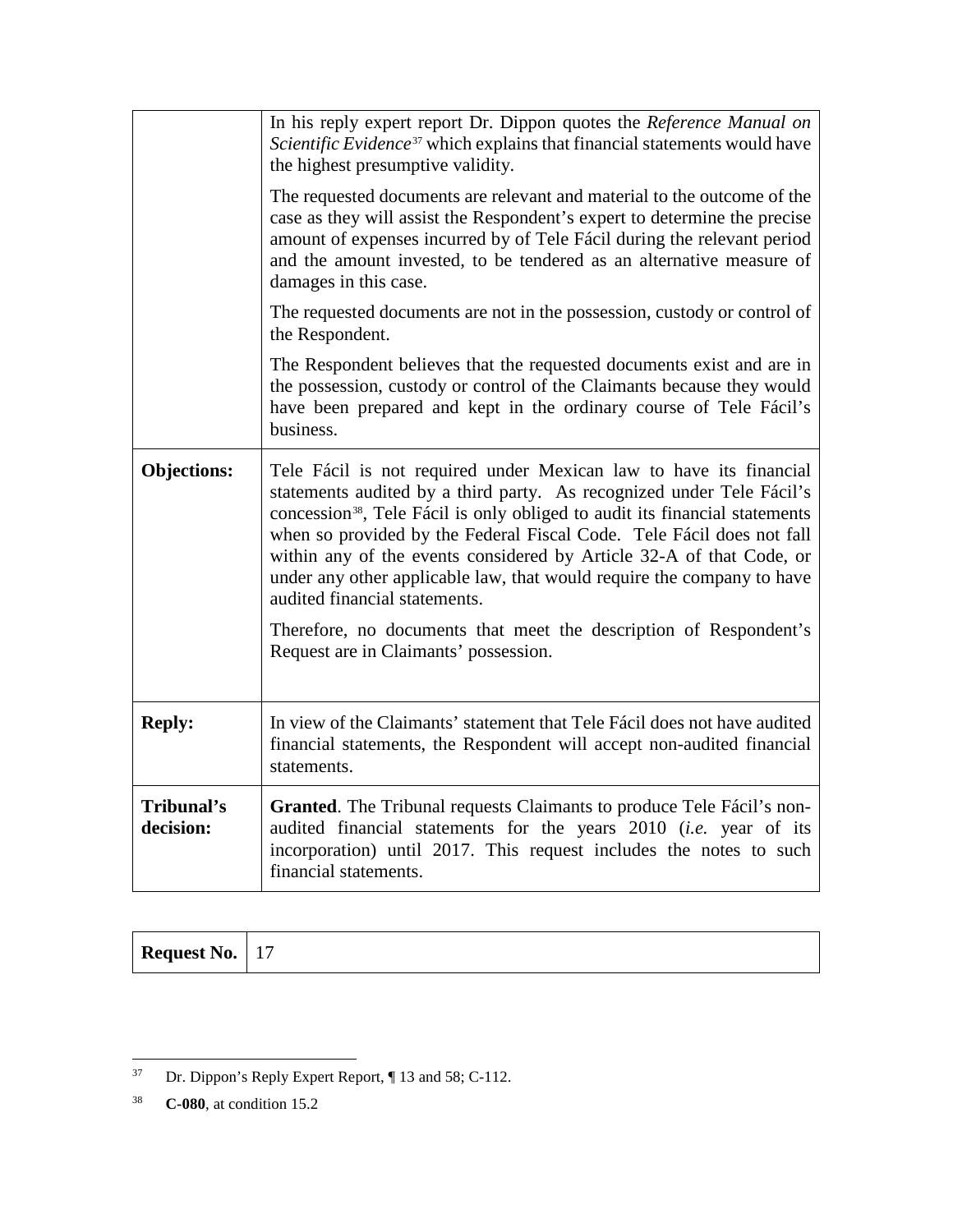| Document /<br>Category of<br><b>Documents:</b> | The Ofcom documents referred to by Dr. Dippon in his reply expert report.                                                                                                                                                                                                                                                                                                                                                                                                                                                                                                                                                                                                                                                                                                                                                                                        |
|------------------------------------------------|------------------------------------------------------------------------------------------------------------------------------------------------------------------------------------------------------------------------------------------------------------------------------------------------------------------------------------------------------------------------------------------------------------------------------------------------------------------------------------------------------------------------------------------------------------------------------------------------------------------------------------------------------------------------------------------------------------------------------------------------------------------------------------------------------------------------------------------------------------------|
| <b>Justificatio</b><br>ns:                     | See general justification.<br>Dr. Dippon's reply expert report describes figures that were apparently<br>taken from certain documents prepared by Ofcom. At footnote 24, Dr.<br>Dippon explains that Ofcom conducted some studies in 2005 and 2013<br>named "Review of BT's network charge controls; Explanatory Statement<br>and Notification of decisions on BT's SMP status and charge controls in<br>narrowband wholesale markets" (18 August 2005) and "Review of the fixed<br>narrowband services markets; Statement on the proposed markets, market<br>power determinations and remedies" (26 September 2013). <sup>39</sup> However,<br>these documents were not attached to his report.<br>The Respondent will observe that, pursuant to Article $5(2)$ of the IBA Rules<br>(which apply in this case pursuant to PO 1, section 20.3 the expert reports |
|                                                | shall contain inter alia: the "Documents on which the Party-Appointed<br>Expert relies that have not already been submitted shall be provided". The<br>Ofcom documents fall into this category and should have been attached to<br>his expert report.<br>The requested documents are relevant to the case and material to its<br>outcome because they are necessary to challenge the expert's assertion that<br>double transit is legal in the United Kingdom. The requested documents are<br>not in the possession, custody or control of the Respondent.<br>The Respondent believes that the requested documents exist and are in the                                                                                                                                                                                                                          |
|                                                | possession, custody or control of the Claimants because Dr. Dippon<br>appears to have relied on them for the preparation of his report.                                                                                                                                                                                                                                                                                                                                                                                                                                                                                                                                                                                                                                                                                                                          |
| <b>Objections:</b>                             | Claimants state that this request covers documents that are publicly<br>available. The documents may be found here:<br>https://www.ofcom.org.uk/<br>data/assets/pdf_file/0010/30034/1-3.pdf<br>https://www.ofcom.org.uk/<br>data/assets/pdf_file/0014/50720/final_st<br>atement.pdf                                                                                                                                                                                                                                                                                                                                                                                                                                                                                                                                                                              |
| <b>Reply:</b>                                  | No reply is necessary, as the Claimants have provided the source of the<br>requested documents.                                                                                                                                                                                                                                                                                                                                                                                                                                                                                                                                                                                                                                                                                                                                                                  |
| Tribunal's<br>decision:                        | Considering that Respondent did not reply to this request, no decision from<br>the Tribunal is required.                                                                                                                                                                                                                                                                                                                                                                                                                                                                                                                                                                                                                                                                                                                                                         |

<span id="page-34-0"></span> <sup>39</sup> Dr. Dippon's Reply Expert Report, ¶29 footnotes 23 and 24; C-112.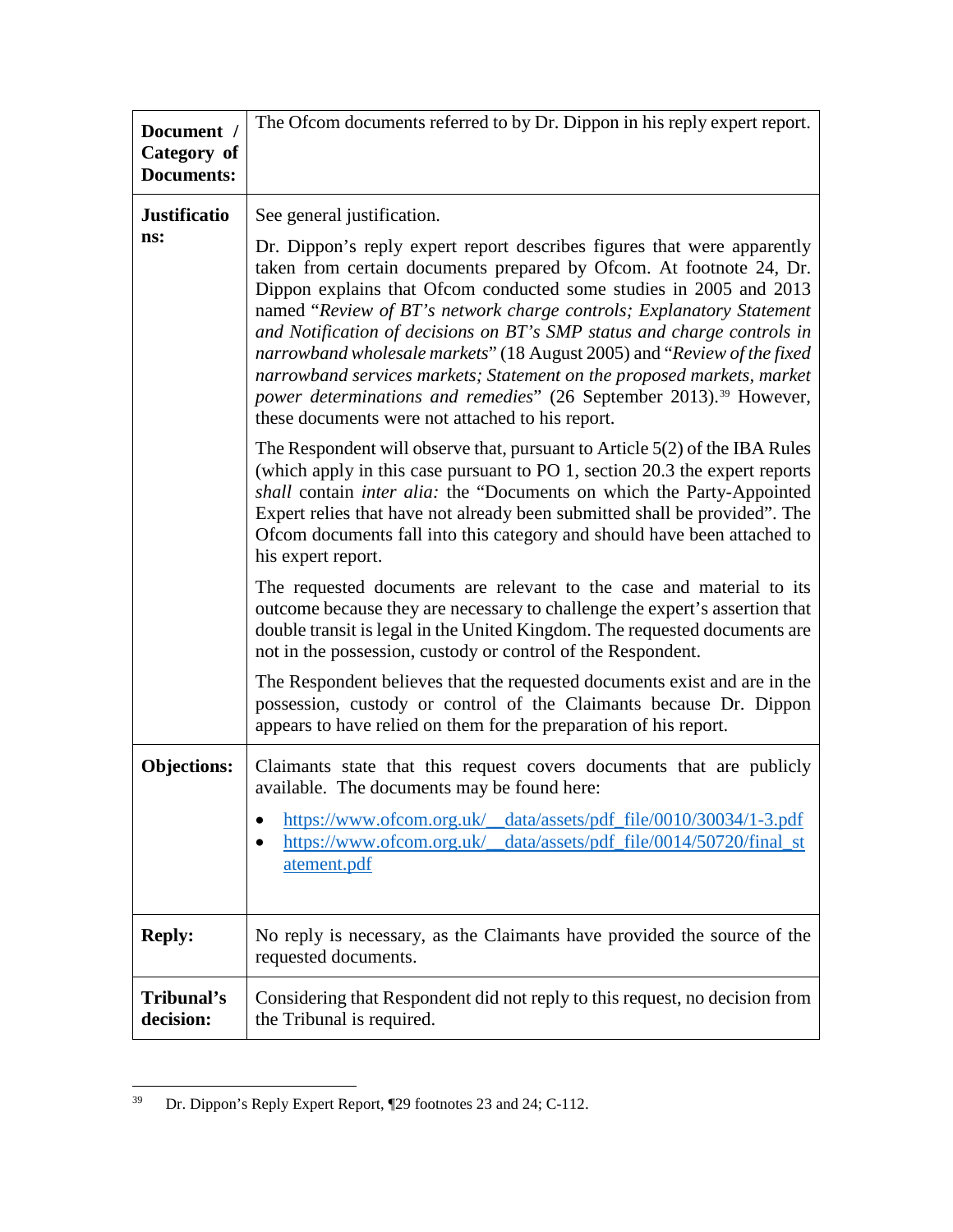| <b>Request No.</b>                                     | 18                                                                                                                                                                                                                                                                                                                                                                                                                                    |
|--------------------------------------------------------|---------------------------------------------------------------------------------------------------------------------------------------------------------------------------------------------------------------------------------------------------------------------------------------------------------------------------------------------------------------------------------------------------------------------------------------|
| <b>Document</b><br>of<br>Category<br><b>Documents:</b> | The competitive tandem services model applied in the United States (in<br>its original format) referred to at $\P$ 35, of Dr. Dippon's second expert<br>report.                                                                                                                                                                                                                                                                       |
| Justifications:                                        | See general justification.                                                                                                                                                                                                                                                                                                                                                                                                            |
|                                                        | Moreover, the second report prepared by Dr. Dippon states that there is<br>nothing unusual about Tele Fácil's lines of business, including<br>competitive tandem services. In support of this statement Dr. Dippon's<br>second expert report refers to Mr. Bello's first witness statement but does<br>not include the document referenced therein. <sup>40</sup>                                                                     |
|                                                        | The Respondent will observe that, pursuant to Article $5(2)$ of the IBA<br>Rules (which apply in this case pursuant to PO 1, section 20.3 the expert<br>reports shall contain inter alia: the "Documents on which the Party-<br>Appointed Expert relies that have not already been submitted shall be<br>provided". The "proven model in the United States" referred to in Mr.<br>Bello's witness statement is one of such documents. |
|                                                        | The requested document is relevant to the case and material to its<br>outcome because it will disprove the Expert's assertion that the<br>competitive tandem services are provided in the United States.                                                                                                                                                                                                                              |
|                                                        | The requested document is not in the possession, custody or control of<br>the Respondent.                                                                                                                                                                                                                                                                                                                                             |
|                                                        | The Respondent believes that the requested document exists and is in the<br>possession, custody or control of the Claimants, Mr. Bello and/or Dr.<br>Dippon because Dr. Dippon relies on the Mr. Bello's statement in his<br>report for the proposition that competitive tandem services are provided<br>in the United States.                                                                                                        |
| <b>Objections:</b>                                     | Claimants refute any suggestion or implication that Dr. Dippon made<br>expert conclusions regarding the competitive tandem services line of<br>business. Dr. Dippon cited to Mr. Bello's first witness statement, without<br>making any analysis or expert conclusion on the matter.                                                                                                                                                  |
|                                                        | Respondent misstates Dr. Dippon's conclusions. As Dr. Dippon's report<br>clearly establishes in the same paragraph cited by Respondent in this<br>Request No. 18, he says "There is nothing unusual about the three lines"                                                                                                                                                                                                            |

<span id="page-35-0"></span> <sup>40</sup> Dr. Dippon's Reply Expert Report, ¶35; C-112; Bello first witness expert, ¶71; C-004.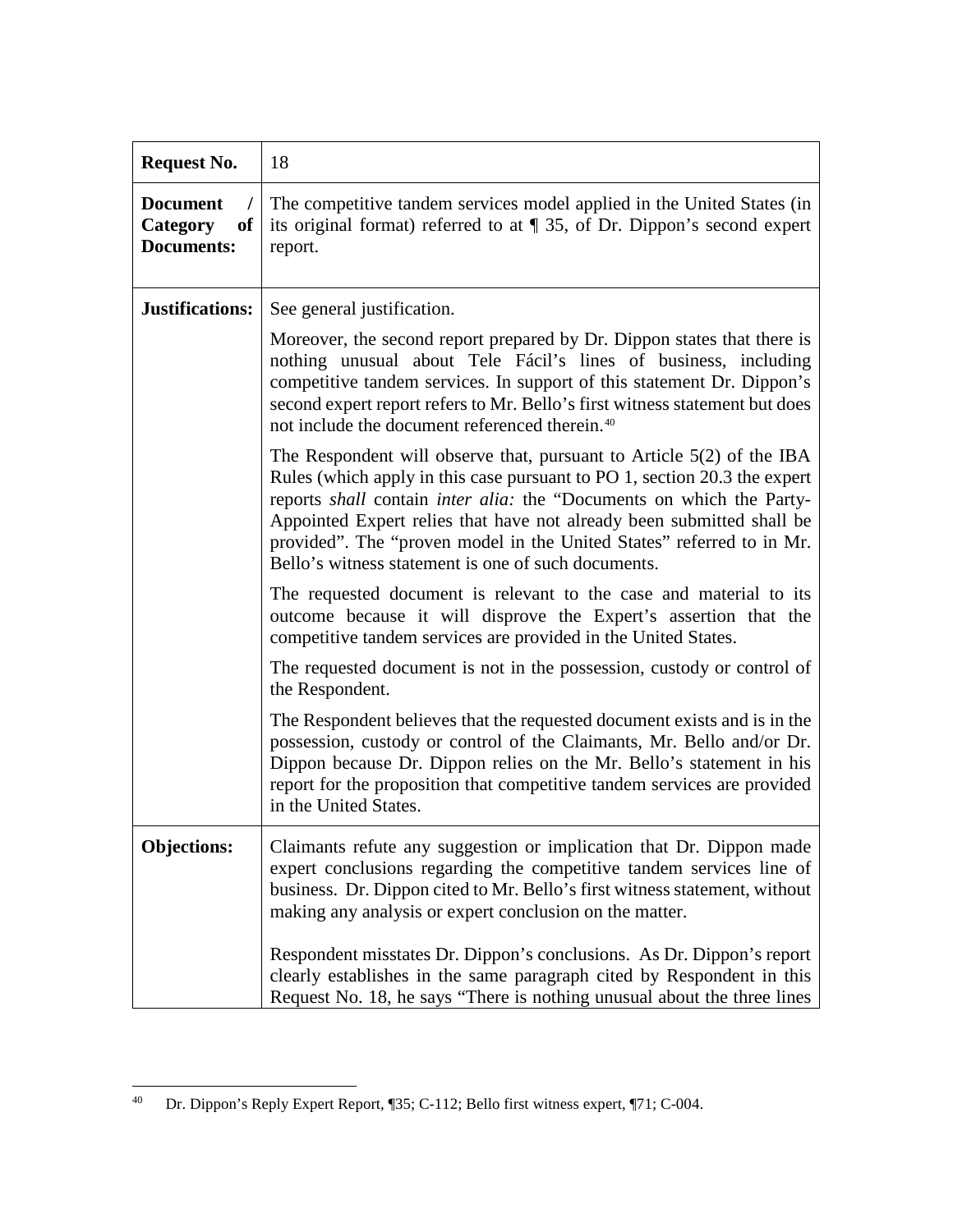|                         | of business discussed in my report" <sup>41</sup> (i.e., DID, international termination,<br>and retail services).<br>Therefore, there are no documents that meet the description of<br>Respondent's Request are in Claimants' possession.<br>The competitive tandem services line of business is part of Dr. Mariscal's<br>expert reports.                                                                                                                                                                                                                                                                                                                                                                                                                                                                                                                                                                                                                                                                                                                                                                                                                                                                                                                                                              |
|-------------------------|---------------------------------------------------------------------------------------------------------------------------------------------------------------------------------------------------------------------------------------------------------------------------------------------------------------------------------------------------------------------------------------------------------------------------------------------------------------------------------------------------------------------------------------------------------------------------------------------------------------------------------------------------------------------------------------------------------------------------------------------------------------------------------------------------------------------------------------------------------------------------------------------------------------------------------------------------------------------------------------------------------------------------------------------------------------------------------------------------------------------------------------------------------------------------------------------------------------------------------------------------------------------------------------------------------|
| <b>Reply:</b>           | The Respondent did not misstate Dr. Dippon's Reply Expert Report.<br>Paragraph 35 thereof states:<br>"35. There is nothing unusual about the three lines of business discussed<br>in my report. All three, international termination, DID, and retail<br>services, are standard offerings in the United States and in other countries<br>around the globe. International termination and retail services are<br>services offered everywhere. Even Mr. Obradors lists Marcatel as<br>offering international termination services. 35 Moreover, DID services<br>are widespread. For example, FreeCC operated in 75 countries in July<br>2017. Mr. Obradors also lists Marcatel as offering a DID platform for<br>FreeCC and AudioNow in Mexico. Thus, all three lines of business are<br>currently offered in Mexico. Regarding the fourth line of business,<br>competitive tandem services, Mr. Bello explains, "[s]imilar practices<br>already existed in the industry and I understand that this process would<br>be very similar to the proven model in the United States." <sup>38</sup> [Emphasis]<br>added]<br>Based on the above, the Respondent considers that this Request is<br>justified, as Dr. Dippon relies on Mr. Bello's statement regarding the<br>"proven model in the United States". |
| Tribunal's<br>decision: | <b>Denied.</b> Respondent is requesting documents based on a general cross<br>reference of a document that is not identified by Dr. Dippon.                                                                                                                                                                                                                                                                                                                                                                                                                                                                                                                                                                                                                                                                                                                                                                                                                                                                                                                                                                                                                                                                                                                                                             |

| <b>Request No.</b>                                     | 19                                                                                                                                                         |
|--------------------------------------------------------|------------------------------------------------------------------------------------------------------------------------------------------------------------|
| <b>Document</b><br>Category<br>of<br><b>Documents:</b> | The documents on which Dr. Dippon relies for the proposition that<br>Telmex has a "history of misuse of the direct interconnection process". <sup>42</sup> |
| Justifications:                                        | See general justification.                                                                                                                                 |

<span id="page-36-0"></span> <sup>41</sup> Dr. Dippon's Reply Expert Report, ¶ 35; C-112

<span id="page-36-1"></span><sup>42</sup> Dr. Dippon's Reply Expert Report, ¶ 46; C-112.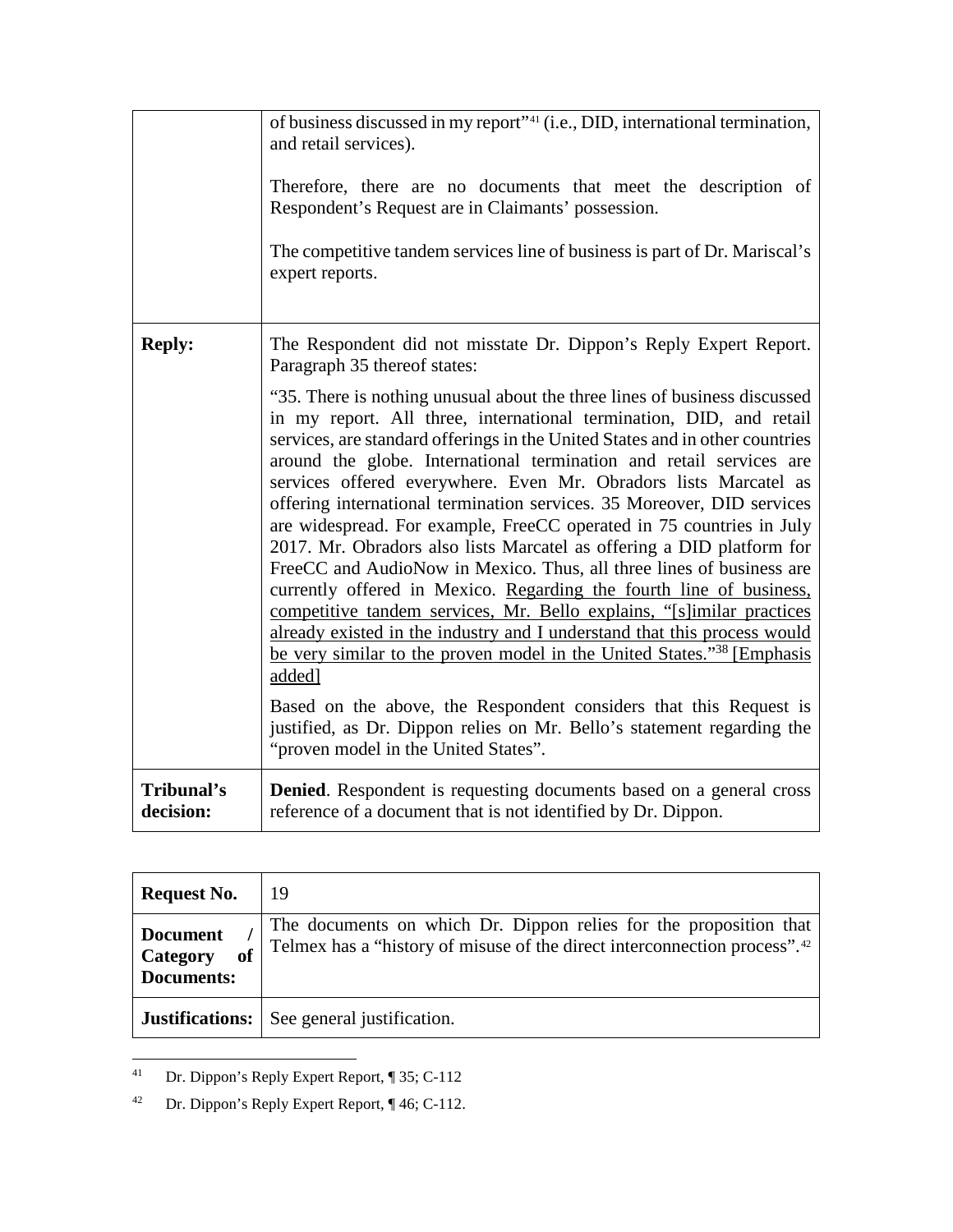|                    | Dr. Dippon accuses Telmex of misusing the direct interconnection<br>process, but fails to provide any evidence other than a claimant statement<br>with anecdotal information to support his argument. <sup>43</sup> In order to assess<br>the validity of Dr Dippon's argument and how it could affect the<br>claimants, the Respondent requests production of the evidence analysed<br>by Dr. Dippon related to Telmex's alleged practice of effectively been<br>misusing the direct interconnection process.<br>The requested documents are relevant to the case and material to its<br>outcome as they are required to challenge Dr. Dippon's argument related<br>to Telmex's alleged "history of misuse of the direct interconnection<br>process".44<br>The requested documents are not in the possession, custody or control of<br>the Respondent.<br>The Respondent believes that the requested documents exist and are in |
|--------------------|----------------------------------------------------------------------------------------------------------------------------------------------------------------------------------------------------------------------------------------------------------------------------------------------------------------------------------------------------------------------------------------------------------------------------------------------------------------------------------------------------------------------------------------------------------------------------------------------------------------------------------------------------------------------------------------------------------------------------------------------------------------------------------------------------------------------------------------------------------------------------------------------------------------------------------|
|                    | the possession, custody or control of the Claimants because Dr. Dippon<br>used them in his expert report in order to conclude about a historic misuse<br>practiced by Telmex.                                                                                                                                                                                                                                                                                                                                                                                                                                                                                                                                                                                                                                                                                                                                                    |
| <b>Objections:</b> | Respondent cites Dr. Dippon's quote of "history of misuse of the direct"<br>interconnection process" as contained in paragraph 46 of his expert<br>report. In an attempt to accuse Dr. Dippon of making an argument with<br>lack of support, Respondent ignores the immediate preceding paragraphs<br>of Dr. Dippon's report. All documents relied on by Dr. Dippon to come<br>to the conclusion in paragraph 46 are properly referred to and cited in the<br>same report from paragraphs 42 to 45.                                                                                                                                                                                                                                                                                                                                                                                                                              |
|                    | Such documents, either have already been produced by Claimants or are<br>available in the public domain.                                                                                                                                                                                                                                                                                                                                                                                                                                                                                                                                                                                                                                                                                                                                                                                                                         |
| <b>Reply:</b>      | It is the Respondent's position that the Claimants should produce the<br>requested documents regardless of whether they are publicly available or<br>not. Article 3.1 of the IBA Rules, which reflects international practice<br>and, pursuant to paragraph 13.1 of Procedural Order No. 1 serve as<br>guidance to this Tribunal, state that "each Party shall submit to the<br>Arbitral Tribunal and to the other Parties all Documents available to it on<br>which it relies, including public Documents and those in the public<br>domain" [Emphasis added].                                                                                                                                                                                                                                                                                                                                                                  |

<span id="page-37-0"></span> <sup>43</sup> *Id.*

<span id="page-37-1"></span><sup>44</sup> *Id.*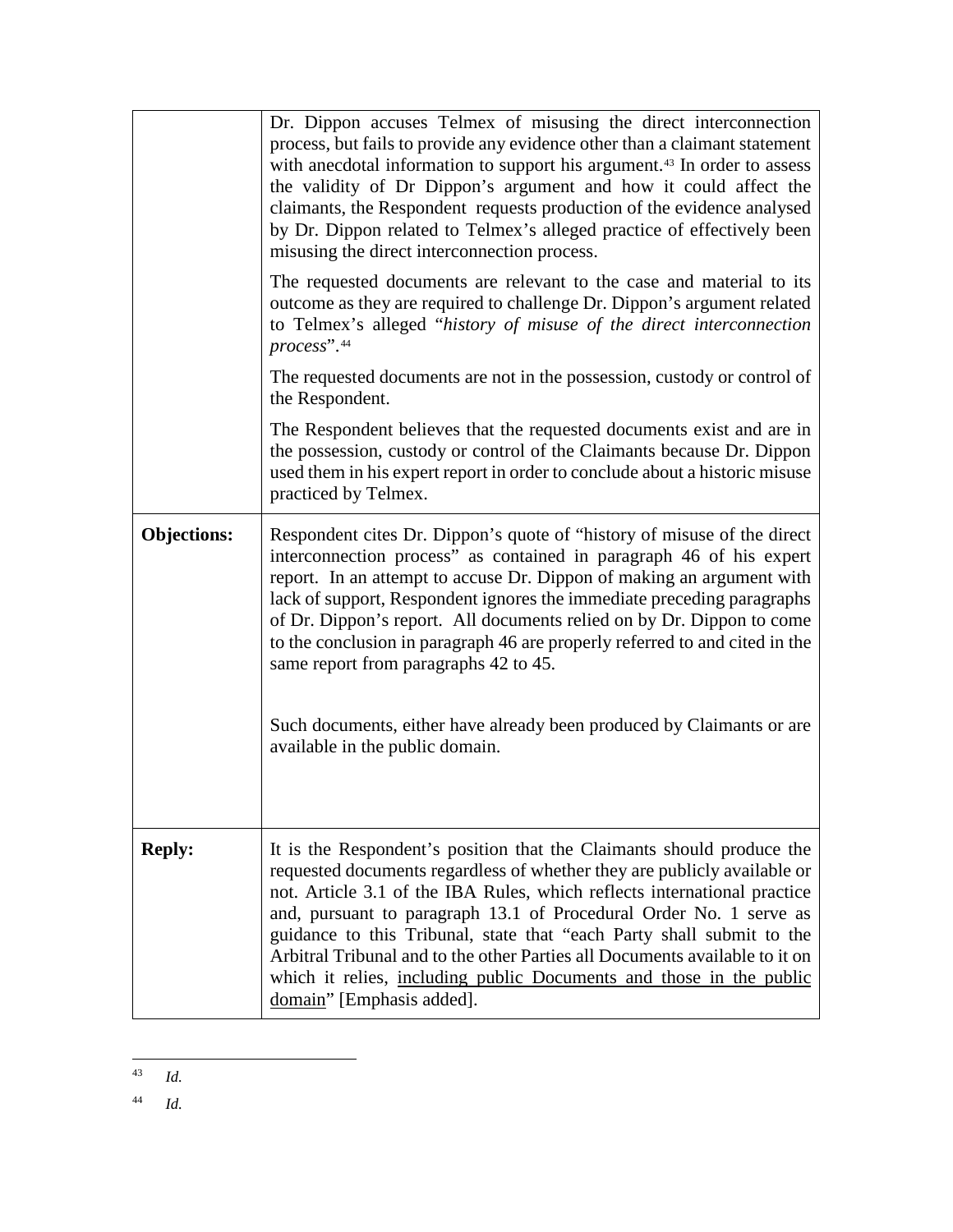|                         | Moreover, the Respondent will observe that, pursuant to Article 5(2) of<br>the IBA Rules (which apply in this case pursuant to PO 1, section 20.3)<br>the expert reports <i>shall</i> contain <i>inter alia</i> : the "Documents on which the<br>Party-Appointed Expert relies that have not already been submitted shall<br>be provided". The requested documents fall into this category.                                                                                                                |
|-------------------------|------------------------------------------------------------------------------------------------------------------------------------------------------------------------------------------------------------------------------------------------------------------------------------------------------------------------------------------------------------------------------------------------------------------------------------------------------------------------------------------------------------|
|                         | The Respondent also notes that paragraphs 42 to 45 quotes refer to three<br>different sources (OECD, Review of Telecommunication Policy and<br>Regulation in Mexico, 2012, C-017; Patrick Nixon, "CFC fines Telmex<br>US\$52mn for refusing interconnection to Axtel," BNamericas, February<br>7, 2013, and Telecompaper Americas, "America Móvil violates IFT's<br>dominance measures – Telefónica) related to this Request, which should<br>be produced in accordance with Article 3.1 of the IBA Rules. |
| Tribunal's<br>decision: | <b>Granted.</b> The Tribunal requests Claimants to identify all responsive<br>documents that have already been produced pursuant to a previous and<br>more general request.                                                                                                                                                                                                                                                                                                                                |

<span id="page-38-0"></span>

| <b>Request No.</b>                                                | 20                                                                                                                                                                                                                                                                                                                                                                                                                                                                                                                                                                                                                     |
|-------------------------------------------------------------------|------------------------------------------------------------------------------------------------------------------------------------------------------------------------------------------------------------------------------------------------------------------------------------------------------------------------------------------------------------------------------------------------------------------------------------------------------------------------------------------------------------------------------------------------------------------------------------------------------------------------|
| <b>Document</b><br><sub>of</sub><br>Category<br><b>Documents:</b> | documents, Documents<br>Internal<br>and<br>Internal<br>Records<br>of<br>Communications describing or providing evidence of Telmex's historic<br>misuse of the direct interconnection process.                                                                                                                                                                                                                                                                                                                                                                                                                          |
| Justifications:                                                   | Dr. Dippon accuses Telmex of misusing the direct interconnection<br>process, but fails to provide any evidence other than a claimant statement<br>with anecdotal information to support his argument. <sup>45</sup> In order to assess<br>the validity of Dr Dippon's argument and how it could affect the<br>claimants, the respondents would like to be provided with the evidence<br>on which Claimants rely to argue that a recurrent practice performed by<br>Telmex to misuse the direct interconnection process.<br>The requested documents are not in the possession, custody or control of<br>the Respondent. |
|                                                                   | The Respondent believes that the requested documents exist and are in<br>the possession, custody or control of the Claimants because they would<br>have been prepared and kept in the ordinary course of Tele Fácil's<br>considering Telmex' relevance<br>business<br>Mexican<br>in<br>the<br>telecommunication market.                                                                                                                                                                                                                                                                                                |
| <b>Objections:</b>                                                | With the exception of privileged materials excluded from production,<br>which will be included in the corresponding privilege log, there are no                                                                                                                                                                                                                                                                                                                                                                                                                                                                        |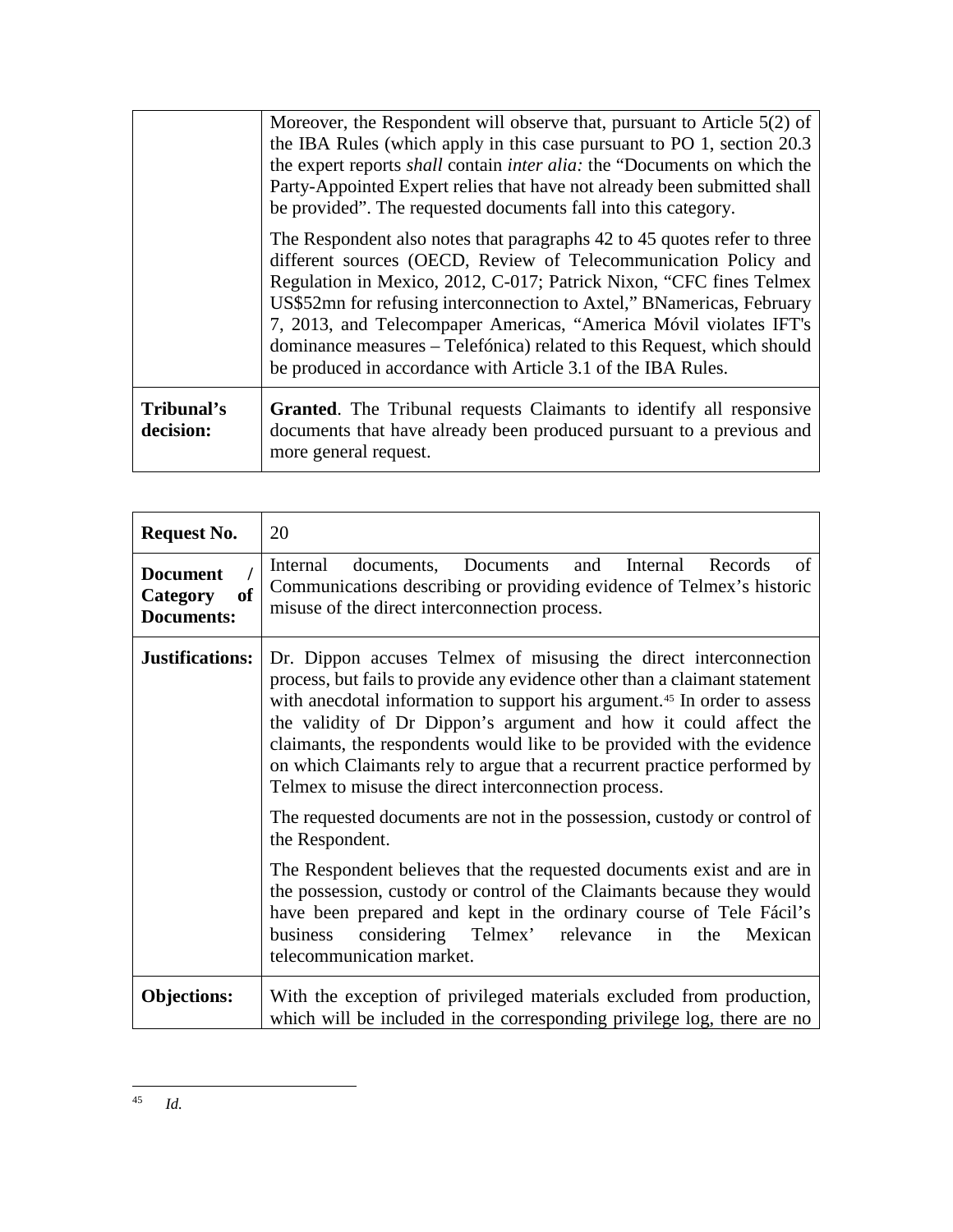|                         | other documents in Claimants' possession that meet the description of<br>Respondent's Request.                                                           |
|-------------------------|----------------------------------------------------------------------------------------------------------------------------------------------------------|
| <b>Reply:</b>           | The Respondent takes note that Claimants are not in possession of any<br>responsive documents other than the documents included in the privilege<br>log. |
| Tribunal's<br>decision: | Considering Respondent's Reply, no decision from the Tribunal is<br>required.                                                                            |

| <b>Request No.</b>                                                | 21                                                                                                                                                                                                                                                                                                                                                                                                                                                                                                          |
|-------------------------------------------------------------------|-------------------------------------------------------------------------------------------------------------------------------------------------------------------------------------------------------------------------------------------------------------------------------------------------------------------------------------------------------------------------------------------------------------------------------------------------------------------------------------------------------------|
| <b>Document</b><br><sub>of</sub><br>Category<br><b>Documents:</b> | Records of communications, agreements, proposals, MoU's, between<br>GLCC and its "key customers" referred to at $\P$ 54, of Dr. Dippon's second<br>expert report and Nelson Witness Statement (C-001, ¶ 2).                                                                                                                                                                                                                                                                                                 |
| <b>Justifications:</b>                                            | See general justification.                                                                                                                                                                                                                                                                                                                                                                                                                                                                                  |
|                                                                   | Dr. Dippon's reply report states that Tele Fácil suffered "reputational"<br>harm created by not honoring the fact that GLCC had several key<br>customers ready to enter to Mexico". <sup>46</sup> The Requested documents are<br>relevant and material to the outcome of the case as they are needed to<br>challenge the expert assertions and ascertain whether GLCC had entered<br>into agreements with its key customers that could not be honoured on<br>account of the measures at issue in this case. |
|                                                                   | The Respondent will further observe that, pursuant to Article $5(2)$ of the<br>IBA Rules (which apply in this case pursuant to PO 1, section 20.3 the<br>expert reports <i>shall</i> contain <i>inter alia</i> : the "Documents on which the<br>Party-Appointed Expert relies that have not already been submitted shall<br>be provided". Dr. Dippon indirectly relies on these documents by citing<br>to Mr. Nelson's witness statement but does not include the document<br>referenced therein.           |
|                                                                   | The Respondent believes that the requested documents exist and are in<br>the possession, custody or control of the Claimants because they are<br>referred to in Dr. Dippon's second expert report and/or Mr. Nelson's<br>witness statement.                                                                                                                                                                                                                                                                 |
| <b>Objections:</b>                                                | Claimants refute any suggestion or implication that Dr. Dippon relied on<br>"Records of communications, agreements, proposals, MoU's, between<br>GLCC and its "key customers" for his statement that Tele Fácil suffered                                                                                                                                                                                                                                                                                    |

<span id="page-39-0"></span> <sup>46</sup> Dr. Dippon's Reply Expert Report, ¶53 and 54; C-112.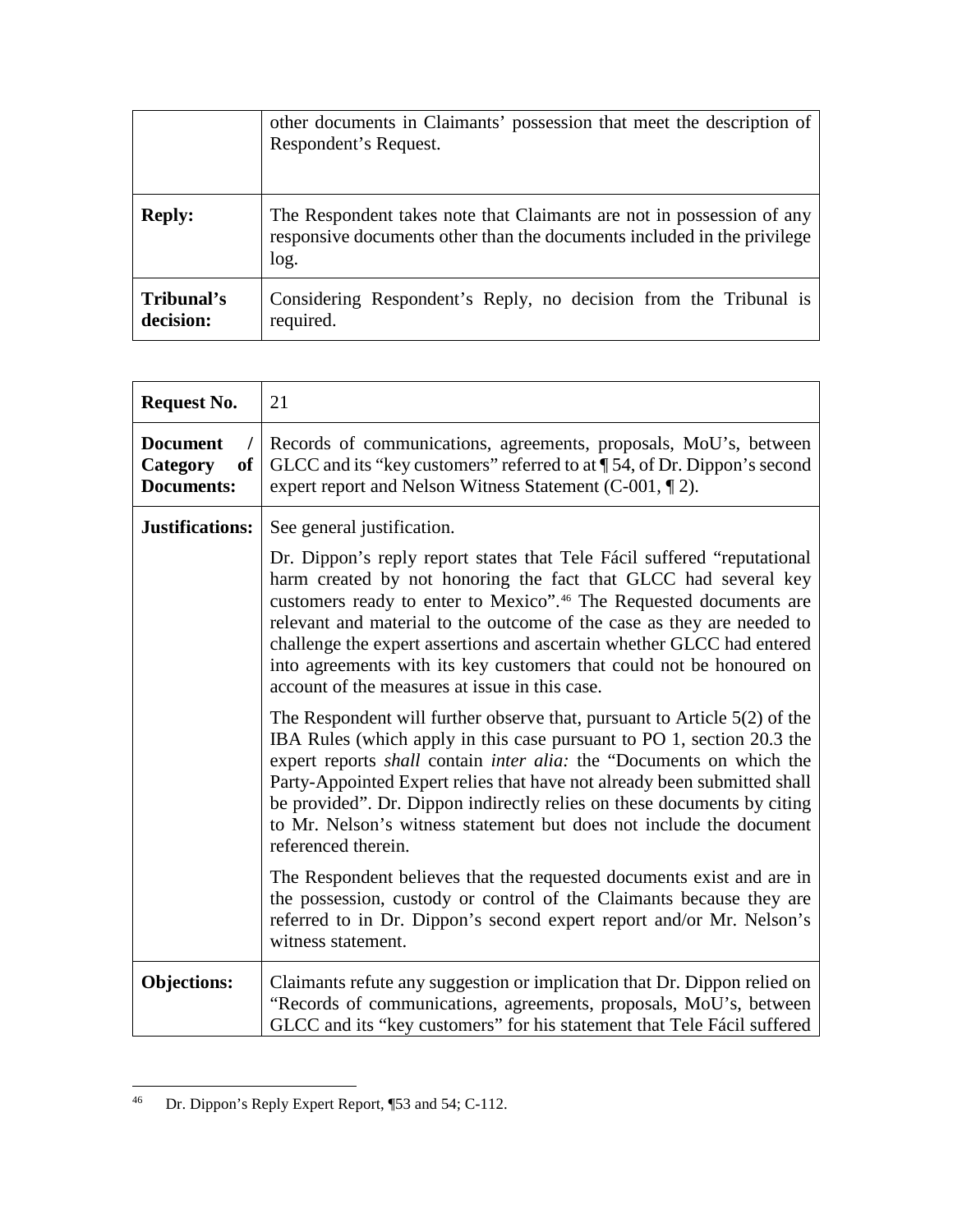|                         | "reputational harm created by not honoring the fact that GLCC had<br>several key customers ready to enter to Mexico."<br>As clearly indicated in Dr. Dippon's expert report, he relied on the<br>witness statement of Mr. Josh Nelson (C-001), Mr. Lowenthal (C-005)<br>and Mr. Cernat $(C-006)$ . <sup>47</sup><br>Therefore, there are no responsive documents to Respondent's request. |
|-------------------------|-------------------------------------------------------------------------------------------------------------------------------------------------------------------------------------------------------------------------------------------------------------------------------------------------------------------------------------------------------------------------------------------|
| <b>Reply:</b>           | The Respondent takes note that Claimants are not in possession of any<br>responsive documents to this Request.                                                                                                                                                                                                                                                                            |
| Tribunal's<br>decision: | Considering Respondent's Reply, no decision from the Tribunal is<br>required.                                                                                                                                                                                                                                                                                                             |

| <b>Request No.</b>                                     | 22                                                                                                                                                                                                                                                                                                                                                                                                                                     |
|--------------------------------------------------------|----------------------------------------------------------------------------------------------------------------------------------------------------------------------------------------------------------------------------------------------------------------------------------------------------------------------------------------------------------------------------------------------------------------------------------------|
| <b>Document</b><br>of<br>Category<br><b>Documents:</b> | The Maxcom' reports referred to at $\sqrt{\phantom{a}}$ 63, footnotes 116 and 117 of Dr.<br>Dippon second expert report.                                                                                                                                                                                                                                                                                                               |
| <b>Justifications:</b>                                 | See general justification.                                                                                                                                                                                                                                                                                                                                                                                                             |
|                                                        | Dr. Dippon's second report cites to various annual reports of Maxcom<br>Telecomunicaciones, S.A.B. de C.V, namely:                                                                                                                                                                                                                                                                                                                     |
|                                                        | Annual Report, 31 December 2014;<br>Annual Report, 31 December 2015;<br>Annual Report, 31 December 2016.                                                                                                                                                                                                                                                                                                                               |
|                                                        | However, Dr. Dippon did not provide a copy of these reports.                                                                                                                                                                                                                                                                                                                                                                           |
|                                                        | The Respondent will observe that, pursuant to Article $5(2)$ of the IBA<br>Rules (which apply in this case pursuant to PO 1, section 20.3 the expert<br>reports shall contain inter alia: the "Documents on which the Party-<br>Appointed Expert relies that have not already been submitted shall be<br>provided". Maxcom's reports analysed and used by Dr. Dippon in his<br>second expert report constitutes one of such documents. |
|                                                        | The requested documents are not in the possession, custody or control of<br>the Respondent.                                                                                                                                                                                                                                                                                                                                            |

<span id="page-40-0"></span> <sup>47</sup> Id.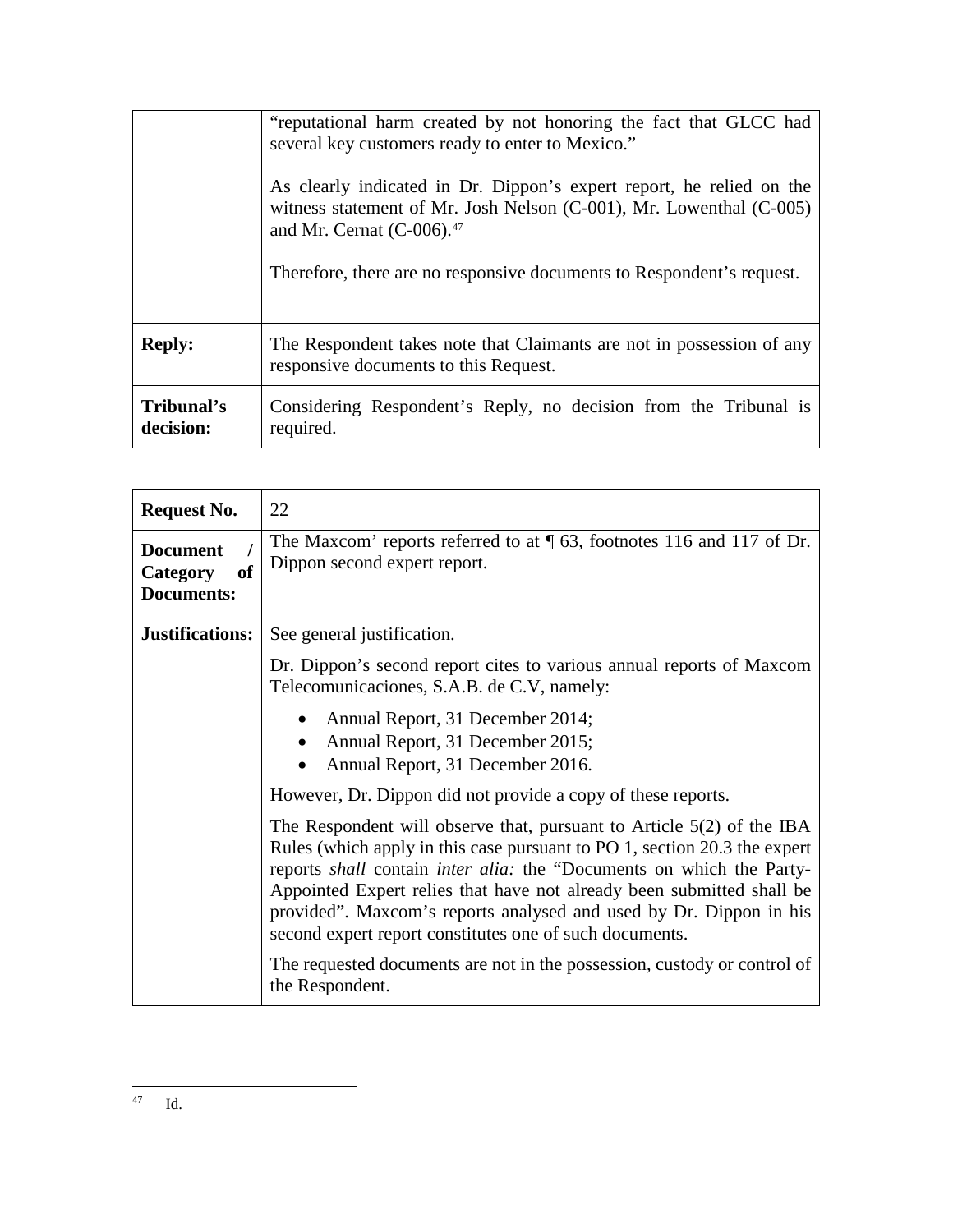|                         | The requested documents are relevant to the case and material to its<br>outcome because they are necessary to properly evaluate and challenge<br>assertions made in the expert report.                  |
|-------------------------|---------------------------------------------------------------------------------------------------------------------------------------------------------------------------------------------------------|
|                         | The Respondent believes that the requested documents exists and are in<br>the possession, custody or control of the Claimants because Mr. Dippon<br>relied on them to prepare his second expert report. |
| <b>Objections:</b>      | Claimants state that this request covers documents that are publicly<br>available. The documents may be found here:<br>http://ri.maxcom.com/en/reportes-anuales                                         |
| <b>Reply:</b>           | No reply is necessary, as the Claimants have provided the source of the<br>requested documents.                                                                                                         |
| Tribunal's<br>decision: | Considering that Respondent did not reply to this request, no decision<br>from the Tribunal is required.                                                                                                |

| <b>Request No.</b>                                                | 23                                                                                                                                                                                                                                                                                                                                                                                                                                                                                        |
|-------------------------------------------------------------------|-------------------------------------------------------------------------------------------------------------------------------------------------------------------------------------------------------------------------------------------------------------------------------------------------------------------------------------------------------------------------------------------------------------------------------------------------------------------------------------------|
| <b>Document</b><br>Category<br><sub>of</sub><br><b>Documents:</b> | The IFT publication (or publications) covering plans and rates for fixed-<br>line services referred to at $\P$ 139, of Dr. Dippon's reply expert report<br>(where it reads: "[a] review of the IFT publication covering plans and<br>rates for fixed-line services, in particular its voice and broadband<br>double-play section, is shown in Table 15").                                                                                                                                 |
| <b>Justifications:</b>                                            | See general justification.                                                                                                                                                                                                                                                                                                                                                                                                                                                                |
|                                                                   | The reply report prepared by Dr. Dippon refers to an unidentified IFT<br>publication covering plans and rates for fixed-line services, which also<br>serves as the source for "Table 15".                                                                                                                                                                                                                                                                                                 |
|                                                                   | The Respondent will observe that, pursuant to Article $5(2)$ of the IBA<br>Rules (which apply in this case pursuant to PO 1, section 20.3 the expert<br>reports shall contain inter alia: the "Documents on which the Party-<br>Appointed Expert relies that have not already been submitted shall be<br>provided". IFT publication covering plans and rates for fixed-line<br>services analysed and used by Dr. Dippon in his second expert report<br>constitutes one of such documents. |
|                                                                   | The requested documents are relevant to the case and material to its<br>outcome because they are necessary to properly evaluate and challenge<br>assertions made in the expert report                                                                                                                                                                                                                                                                                                     |
|                                                                   | The requested document may be in the possession, custody or control of<br>the Respondent, however, without any identification details, it is<br>impossible for the Respondent to conclude whether or not it is in its<br>possession.                                                                                                                                                                                                                                                      |